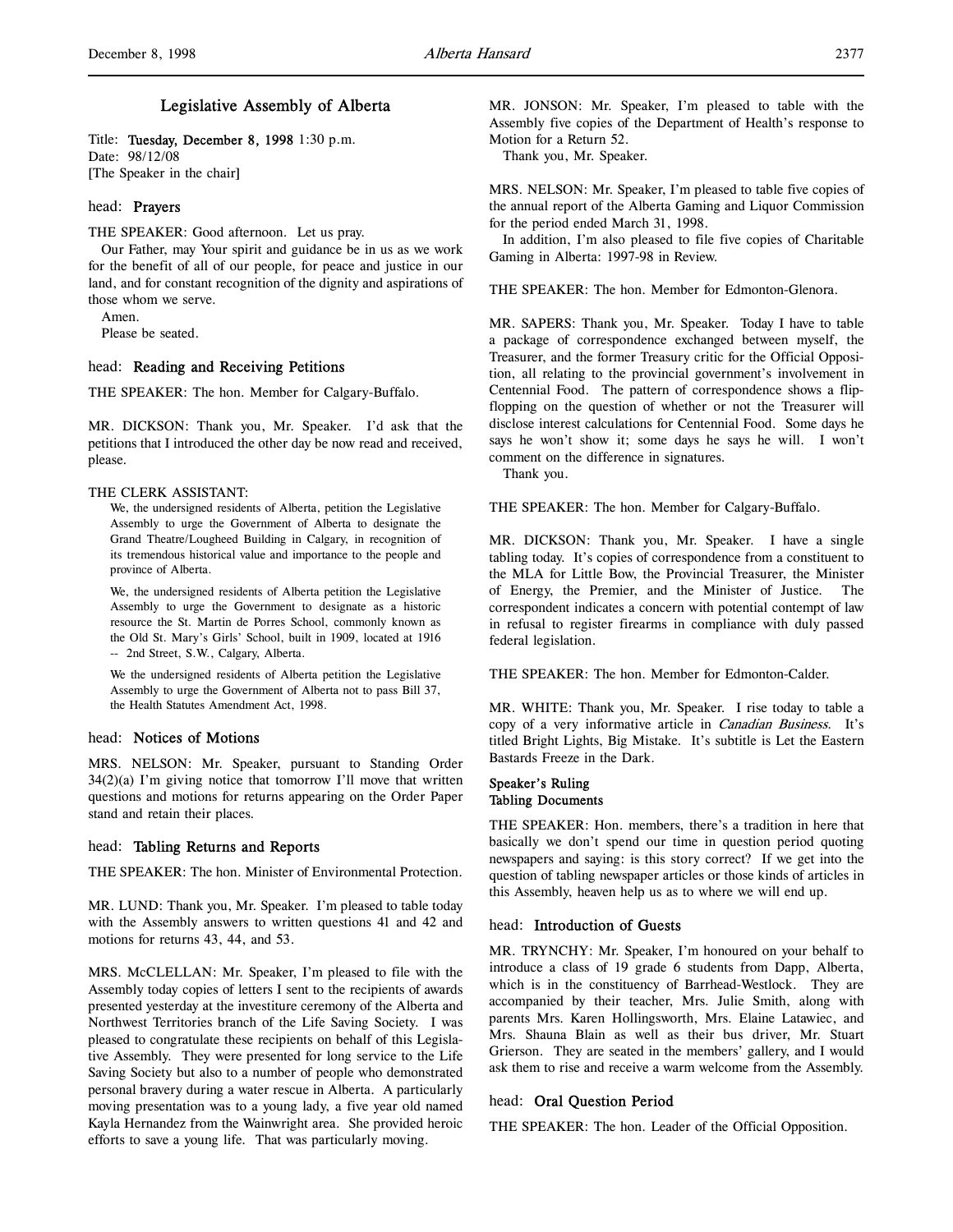## Limiting Debate

MRS. MacBETH: Thank you, Mr. Speaker. Contrary to what the Premier said earlier, last night his government moved to limit debate on Bill 21. When the Premier said that he would not use closure on Bill 21, what exactly did he mean?

MR. KLEIN: Mr. Speaker, it means precisely that, that we wouldn't invoke closure.

MRS. MacBETH: Closure by any other name, Mr. Speaker.

Given that Albertans disagree with limiting debate on health care in this Legislature, why does the Premier insist on such a heavy-handed approach?

MR. KLEIN: Well, Mr. Speaker, I'm not insisting on anything. I'll have the hon. House leader supplement my answer. He's obviously familiar with the intricacies of the House and House rules. Obviously the hon. leader of the Liberal opposition is not. So I'll have the hon. House leader explain.

MR. HAVELOCK: Yes. Thank you, Mr. Premier. As the hon. opposition leader is well aware, that Bill went through first reading, second reading, Committee of the Whole, and we're approximately halfway through listening to the opposition discuss the bill at third reading. We used a provision in the Standing Orders which allowed for the question to be put. We have had, I think, excluding last night, approximately 5 and a half hours' debate on the bill, which is a rather extensive period of time. It's allowed for in the procedures. We did not use closure. In fact, had we used closure, then we would have been able to limit the debate much more significantly, but we felt that having the question put and allowing the opposition, each of them, to speak for 20 more minutes of third reading on the bill was the appropriate thing to do.

MRS. MacBETH: Well, Mr. Speaker, given that Bill 37 has been deferred for further study, why not do the same for the companion, Bill 21?

MR. KLEIN: Mr. Speaker, we're halfway through third reading on Bill 21, and I don't think that Bill 37 reached that particular stage. It was deferred so that we could have a blue-ribbon panel study the bill relative to its consequences and its intent, which I believe to be to protect the public health care system.

## 1:40

MR. HAVELOCK: Mr. Speaker, one of the reasons for debate in this House is to allow the opposition and actually government members to express their views on certain bills. The rules are in place, however, to prevent needless filibustering, and that is what this opposition has been doing this session.

## MR. SAPERS: Point of order.

MR. HAVELOCK: They're also there to preclude useless points of order, Mr. Speaker, despite the fact that they continue to stand up on them.

The rules are in place to allow a government to accomplish its agenda on behalf of the people that elected them to run the province on their behalf, and that's what we're doing. [interjections]

THE SPEAKER: The second main question. The Leader of the Official Opposition.

MRS. MacBETH: Thank you, Mr. Speaker. Well, that got them going.

## School Closures

MRS. MacBETH: Mr. Speaker, our schools are the heart of rural and urban Alberta. To quote a senior school board planner: in many cases a school is a pivotal, central part of a neighbourhood; we're not interested in destroying neighbourhoods. End quote. Unfortunately, the present school buildings policy is doing just that. My question is to the Premier. Is the government considering changes in school building policy to stop pitting community against community?

MR. KLEIN: Mr. Speaker, it's neither the intention of this government nor the intention of the hon. Minister of Education to pit community against community. Our commitment is to provide good, equal education for all students in this province.

Relative to the details of the policy, I'll have the hon. minister supplement.

MR. MAR: Well, Mr. Speaker, it's our policy to ensure the dollars that go into capital facilities, whether they're in urban areas or in rural areas, are utilized properly. It is true that because of the changing demographics of where people live in certain cases, again whether in the city or in rural settings, there are sometimes situations where schools are underutilized. It's not necessarily a case of closure of a school. It may be a case of consolidation of more than one school.

The Calgary board of education, as an example, has gone through a process of surveying its own space needs. They find that there are schools where they are seriously underutilized, schools that are rated for 250 students with 75 or 80 students in them. We can go down to any major urban centre. We can perhaps go down Centre Street in Calgary as an example, and you will find that there are many schools in that area and some of them may not be utilized to full capacity. It only makes sense to take two facilities and consolidate them into one so that you get one school facility that is better served, better utilized, and costs less, rather than have two that are underutilized.

MRS. MacBETH: Well, Mr. Speaker, why are school boards being forced to close facilities? Is it in order to make way for private and charter schools?

MR. KLEIN: Mr. Speaker, the schools boards are not being forced to close facilities. The hon. Minister of Education explained that the demographics change. This is nothing new. I recall that when I was the mayor of Calgary, the school board was going through exactly the same thing at that particular time, and that comes about as a result of growth, of different dynamics. The elementary school that I went to was right on the edge of the city. Now it's an inner-city school, and it's probably one of those schools that is underutilized. So I would suspect that it's up to school boards to come up with innovative and imaginative ways to bring people back to these schools that are being underutilized.

MRS. MacBETH: Well, Mr. Speaker, given that roads or parks or community leagues aren't closed before new ones are built, why must older communities sacrifice their schools before new facilities can be built?

MR. KLEIN: Mr. Speaker, no one is being forced to sacrifice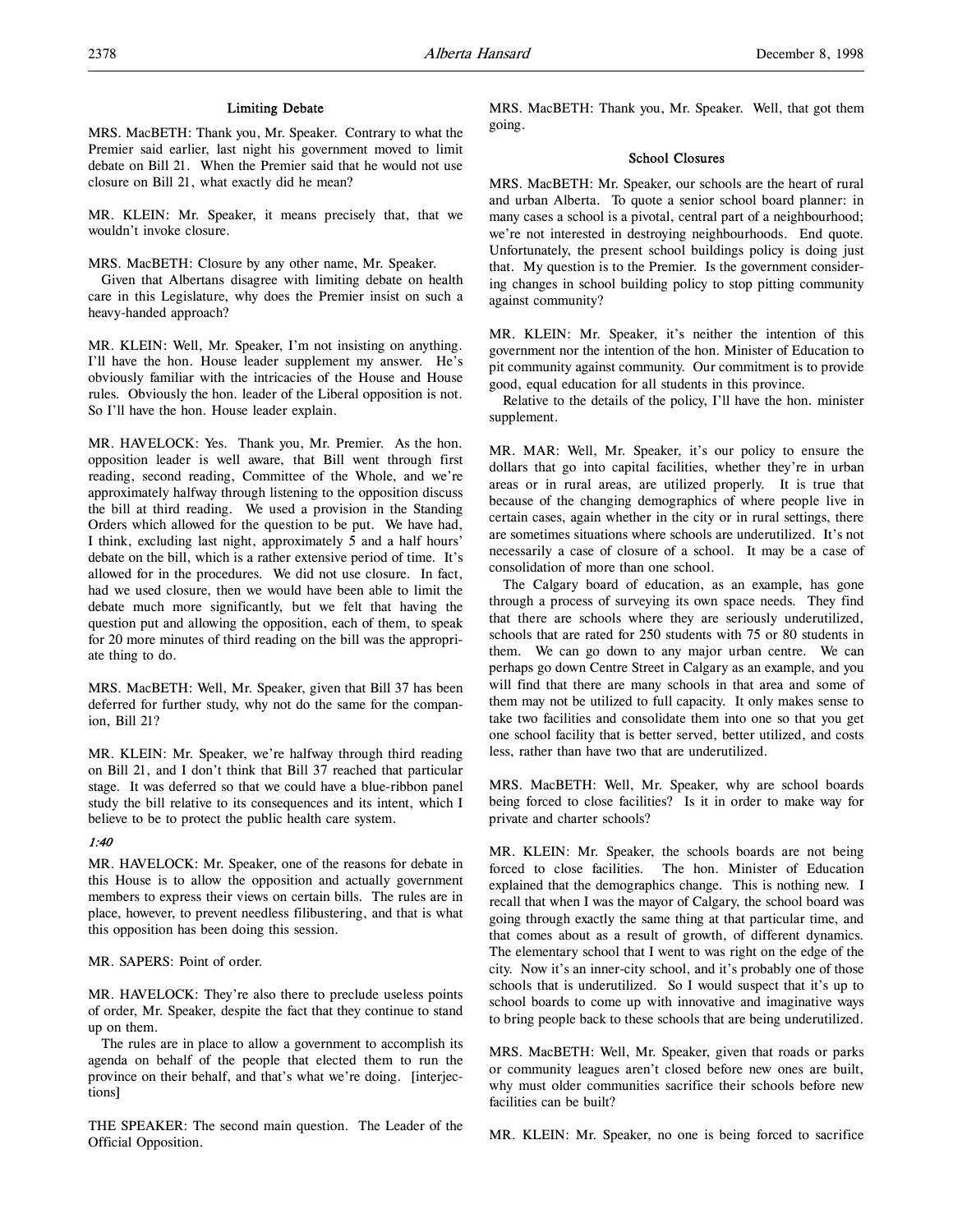anything. The world changes. The dynamics change. The demographics change.

Relative to the policy, again I'll have the hon. minister respond.

MR. MAR: Mr. Speaker, just a quick quotation: there are schools in the system where the students are just not there; if they have to travel a bit further, that's better than using money to build new schools. That's the Leader of the Opposition. Those are the words of the Leader of the Opposition.

Mr. Speaker, in looking at where capital is built, it makes the most sense to build schools where students are. When you look at the utilization rates of some of the school boards in the province of Alberta -- in Calgary, as an example, the utilization rate of schools is less than 90 percent, and in Edmonton public the utilization rate of schools is less than 80 percent. So it's very difficult to justify building new schools in places where there already is excess capacity. If transportation is one of the ways that we deal with it, that is a more cost-effective way of dealing with the issue of finding space for students than building new facilities.

### West Edmonton Mall Refinancing

MR. SAPERS: Mr. Speaker, on February 22, 1994, the Premier decided that a \$75 million private-sector deal between ATB and Gentra to refinance West Edmonton Mall just wasn't any good and instead pushed for a government-managed, \$418 million made-in-Alberta Treasury Branch solution. My questions today are for the Premier. What studies or valuation reports did the government rely on to conclude that the Gentra private-sector deal to refinance West Edmonton Mall should not go forward?

MR. KLEIN: Mr. Speaker, there were a lot of things taken into consideration at that time, including the letter to me from the hon. Member for Edmonton-Meadowlark urging us to do what we possibly could to make sure that the mall was protected. Everything that I have relative to this particular situation has been turned over to the Auditor General, and we await his report with great anticipation.

MR. SAPERS: Would the Premier explain the 19 pages of documents that are being withheld by Alberta Treasury and whether these documents are in fact evaluations of the Gentra and ATB deal to refinance West Edmonton Mall?

MR. KLEIN: Mr. Speaker, I have no knowledge as to the 19 pages to which the hon. member refers, but I will have the hon. Treasurer respond if he has any additional information he might want to offer.

MR. DAY: Mr. Speaker, that request did not come to the Premier, so he would not have knowledge of it.

There was a request that was made, and in the response that was back, it was very clear to the member that the judgment was that there were certain elements of commercial lending information there that in fact should not be public. There is a process, actually, to appeal that should the member decide to follow it, and I would invite him to do so. As a matter of fact I think he already has, if I'm not wrong.

MR. SAPERS: And in those documents, Mr. Speaker, it's clear that we have another question. If the Alberta Treasury Branch was at arm's length in this deal, as the Treasurer and the Premier have claimed, then why does the Alberta Treasury Branch itself describe the \$353 million Toronto-Dominion Bank loan to West Edmonton Mall as being, and I quote: guaranteed by the government of Alberta.

MR. KLEIN: Well, Mr. Speaker, the simple fact is that the Alberta government, the people of Alberta do own the Alberta Treasury Branch. It's as simple as that.

THE SPEAKER: The leader of the NDP opposition.

## Workers' Compensation Board

MS BARRETT: Thank you, Mr. Speaker. About a month ago the New Democrats blew the whistle on overbilling of the Workers' Compensation Board by Columbia Healthcare Inc., a Calgary-based rehab company with close ties to the HRG wannabe private hospital. The Worker's Comp was forced to admit that Columbia overbilled by \$435,000 in 1997 alone. They also admitted that they settled that account for less than half of the full amount owing and in conversation did not rule out the possibility that similar overbilling may have occurred in previous years as well. My question to the Minister of Labour, who has finally agreed to look into this: why didn't the minister hand this over, as we've requested, to the Auditor General to do a comprehensive review of the several years of billing practices between Columbia and Workers' Comp instead of just to the Workers' Comp chairperson?

## 1:50

MR. SMITH: Mr. Speaker, the Auditor General has performed his annual audit at the Workers' Compensation Board. He's filed the statements that reflect the accuracy of the books. He's entirely satisfied, and its public knowledge.

MS BARRETT: Mr. Speaker, it was not public knowledge until we released it that they were billing for lunch hours, for noshows, and duplicate billings.

My question to the Labour minister then: if he's so confident, why won't he release the Columbia billing audit report prepared last July? Let him release it. Prove it.

MR. SMITH: Mr. Speaker, I have no such report in my possession. The hon. member knows full well that there is a process called freedom of information and protection of privacy, which she can access. The Workers' Compensation Board is subject to that act, and the Department of Labour is responsible for the act. I would encourage her to work with board members at the Workers' Compensation Board.

MS BARRETT: Mr. Speaker, maybe the Labour minister will answer this: who is he trying to protect by refusing to hand this entire matter over to the Auditor General for a comprehensive five-year review to see how much this company was milking the Workers' Comp for?

MR. SMITH: The question, Mr. Speaker, is one that the Auditor General has dealt with. The board has responded, and in fact when they go through all the examination, it indicates that they also have had billing variances into the \$6 million a year that they pay the public health care system.

THE SPEAKER: The hon. Member for Edmonton-Mill Creek, followed by the hon. Member for Edmonton-Riverview.

#### National Social Union

MR. ZWOZDESKY: Thank you. Mr. Speaker, last night in Edmonton the Prime Minister indicated that the federal government must have control over social programs in Canada. In some cases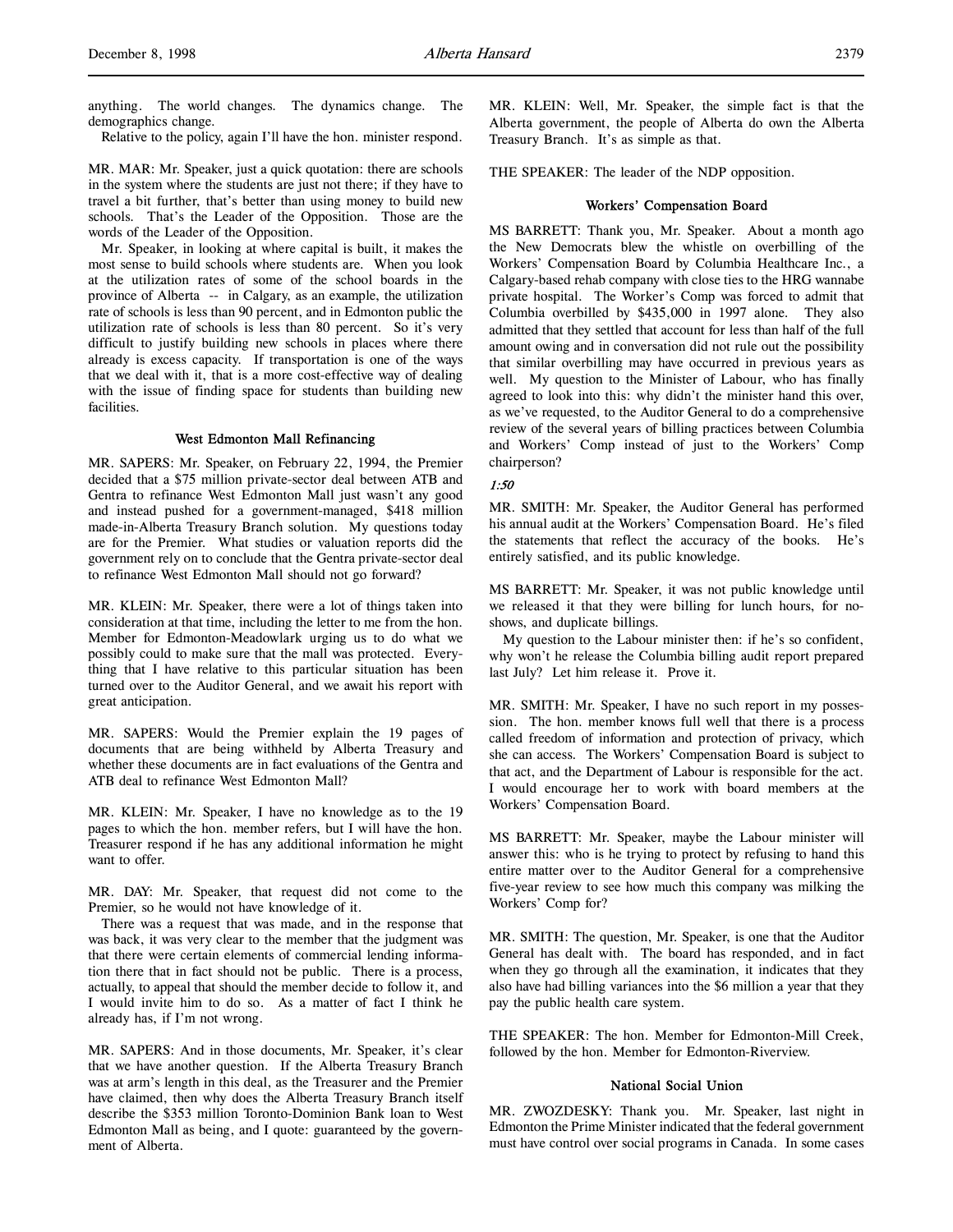this has resulted in some unilateral decision-making in the past, and discussions are going on right now about the social union which are causing all governments at all levels to re-examine their positions. My questions are to the hon. Premier. Which specific social programs does the federal government have constitutional authority over and constitutional authority to specifically deliver?

MR. SAPERS: He's asking for a legal opinion, Mr. Speaker.

MR. KLEIN: No, it's not asking for a legal opinion, Mr. Speaker. It's asking for information that's contained in the Constitution Act of 1982. Quite clearly if you read sections 91 and 92 of the Constitution Act, you will find that there is a clear explanation and a clear description of provincial jurisdiction and provincial responsibility. With respect to social union talks all we want to do is to have the federal government reaffirm its commitment to the articles of the Constitution.

MR. ZWOZDESKY: Mr. Premier, since Albertans have some specific concerns related to the direction of health care, will the Premier please explain how the proposed new social union will specifically affect our health care system?

MR. KLEIN: Mr. Speaker, as it stands, we just finished a conference call with all the Premiers, chaired by Premier Romanow of Saskatchewan. We have decided as Premiers - and I can announce this now -- that our number one focus should be on health care and the restoration of health care funding through the Canada health and social transfer program. In that regard we have agreed to ask for a first ministers' meeting mid-January to press the federal government pre federal budget to restore to the best of their ability appropriate funding through the Canada health and social transfer specifically for health care.

Mr. Speaker, it should be noted that when you go back to the days of Lester Pearson, it was to be a 50-50 deal. A 50-50 deal. Well, Mr. Speaker, what it is today is 86 percent the province and 14 percent the federal government with the federal government becoming more and more and more involved in how those services are to be delivered. It's not fair.

MR. ZWOZDESKY: Mr. Speaker, given the fact that the forthcoming federal budget will impact social programs and, in fact, may establish some new programs in areas of provincial jurisdiction, can the Premier please tell us what Alberta's position is with regard to not just health care but social programs in general?

MR. KLEIN: Well, our position is that if the federal government is to become involved in any programs that are clearly the constitutional authority or responsibility of the province, there must be full and absolute consensus amongst the provinces before the federal government becomes involved in those programs.

THE SPEAKER: The hon. Member for Edmonton-Riverview, followed by the hon. Member for Calgary-Fort.

## Assured Income for the Severely Handicapped

MRS. SLOAN: Thank you, Mr. Speaker. My questions are to the Minister of Family and Social Services with respect to the announced AISH review. Why are AISH consultations being designed to market predetermined changes rather than inviting true input?

DR. OBERG: Mr. Speaker, the AISH review will take place in January. What we are looking at is a program that has been around for roughly 20 years. The ideas, the attitudes of the people of Alberta toward the disabled 20 years ago were much different than they are today. Today what we want to concentrate on are the abilities of the disabled community as opposed to the disabilities.

Mr. Speaker, the consultations will take place in January. The consultations are designed to talk to the people who are disabled to find out their concerns, find out their issues, perhaps put forward some solutions, but more importantly consultations are there to listen, to see what the people want.

MRS. SLOAN: Thank you. Is it true that the Premier's Council on the Status of Persons with Disabilities has refused to participate in any form in this review?

DR. OBERG: No.

MRS. SLOAN: Thank you. Will a revision in asset testing and eligibility be included as part of the changes to AISH and assured support?

DR. OBERG: Mr. Speaker, asset testing is a very important part of AISH. As we look around at the people on the AISH payroll, so to speak, there are some people, for example, that have over a million dollars in assets that are presently on AISH. We are looking at all aspects of AISH, and, yes, that does include asset testing.

THE SPEAKER: The hon. Member for Calgary-Fort, followed by the hon. Member for Edmonton-Glengarry.

## Housing Authorities

MR. CAO: Thank you, Mr. Speaker. Last summer the city of Calgary supported a proposal that consolidated three housing authorities: the Calgary Housing Authority, Calhome Properties Ltd., and especially the Metropolitan Calgary Foundation, that provides special housing and care for seniors. The proposal did not have the support of all the housing authorities or foundations and caused concern among social housing clients that the merger would have a negative impact on them. Reflecting the concern from my constituents who are clients of the Metropolitan Calgary Foundation, my question is to the Minister of Municipal Affairs. What steps is the minister taking to ensure that the interests of the clients are being considered as part of the proposal to merge the three housing management bodies?

MS EVANS: Mr. Speaker, Jim O'Dea, who is presently the chair of the British Columbia Housing Management Commission, which is in charge of all the publicly funded housing in British Columbia, is presently reviewing the issues that arose because of the action taken by the city of Calgary to consolidate all three management bodies. In the early fall I met with all three bodies, and all three did express some questions, asked whether or not we were looking at their efficiencies. Under the terms of the Alberta Housing Act we are asking Mr. O'Dea to examine the framework, to examine the issues that result, and I have written to each of the principals in the housing bodies and assured them that I will consider his review before making any decision.

MR. CAO: Thank you. My first supplemental is also to the minister. When will the minister make the decision on whether or not the proposed consolidation will proceed?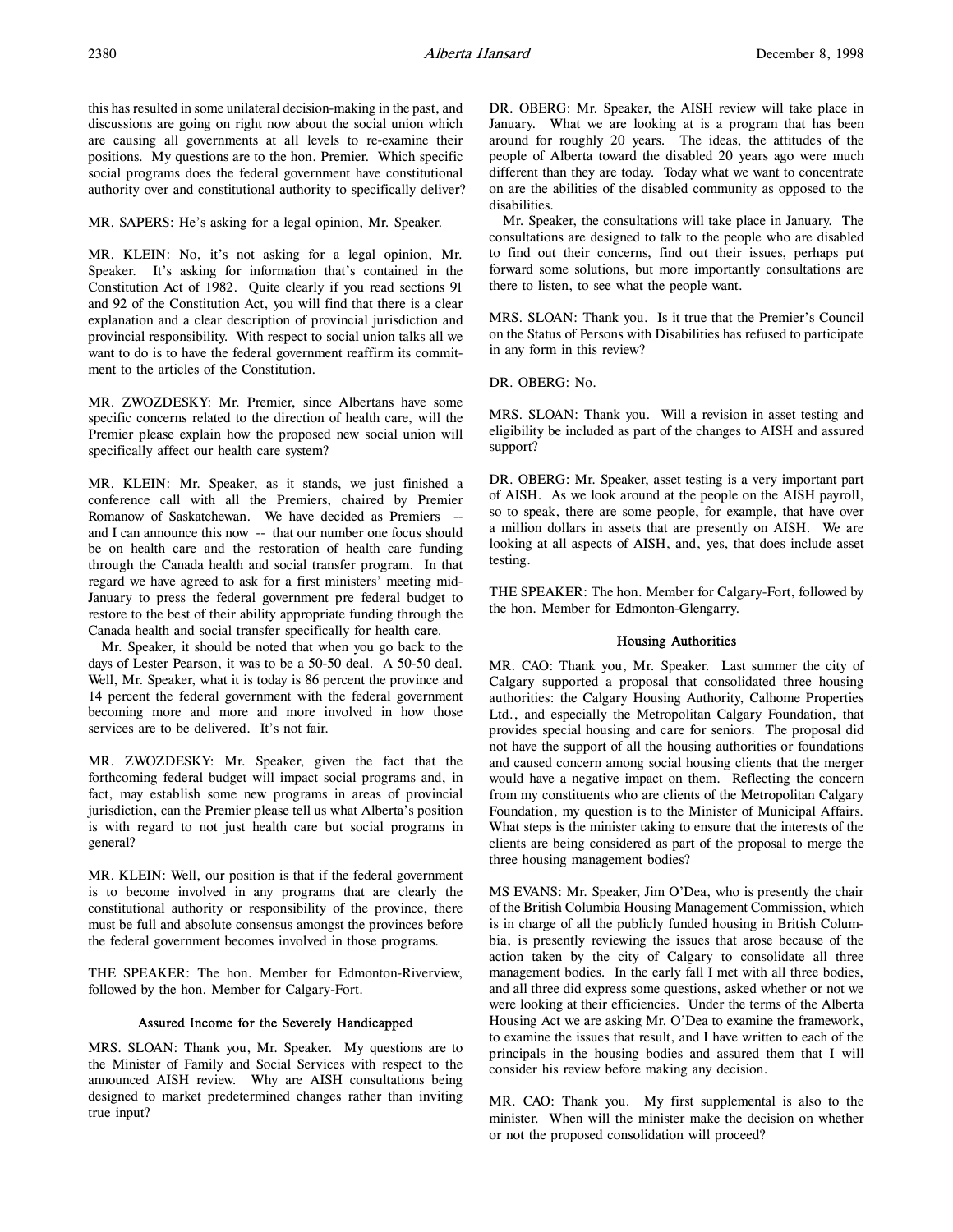## 2:00

MS EVANS: Mr. Speaker, I expect the recommendations from Mr. Jim O'Dea by the end of December. He has been in discussion with all three management bodies as well as the city and department officials, and he assured me just last week that he will be able to comply with those time lines.

MR. CAO: Well, thank you. My last question, also to the minister: given that there are 149 housing management bodies across the province, does the minister intend to push for further consolidation?

MS EVANS: Mr. Speaker, I think our most important responsibility in this government is to assure that wherever possible the people, the residents, the seniors, or people in public housing are cared for in the best way possible. We do not force consolidations. We do not intend to do that. We intend to work even more closely with our partners, the communities and the management bodies, to effect the very best possible decision so that there are ways of creating efficiencies, but they do not compromise the residents in lodges, the residents in public housing. I think that with the partnerships we're creating with the new housing strategies, we'll be able to assure the people of Alberta that we're doing just that.

THE SPEAKER: The hon. Member for Edmonton-Glengarry, followed by the hon. Member for Calgary-McCall.

## Workers' Compensation Board (continued)

MR. BONNER: Thank you, Mr. Speaker. This government is creating a market for private health care. The Workers' Compensation Board is now paying private facilities up to four and onehalf times the standard fee in Canada in order for their clients to receive preferential treatment. To the Minister of Labour: why has this government made it fair play for the WCB to buy preferential health care treatment at a greater cost?

MR. SMITH: Well, Mr. Speaker, the WCB today is continuing as it has from its original mandate. It's focusing on the return to work of the injured worker, and it's doing so in a fashion where workers are returning to the workplace quicker than they were before. They've struck a deal with hospitals in the public health care system, which it pays well over \$6 million a year to. It's the primary user of WCB services. They work hard in that area. Also, the WCB is committed to the worker first, and it's committed to returning that worker to the workplace. They have found that by working with some of the private-sector providers throughout Alberta, they can fulfill their mandate of getting the worker back to work in as good or better condition than prior to the injury.

MR. BONNER: Thank you, Mr. Speaker. Why does this government consider the health of an Albertan hurt at work more important than one hurt at home, more important than an injured farmer, a small business person, or other Albertan not covered by WCB?

MR. SMITH: Mr. Speaker, the Workers' Compensation Board is founded on the Meredith principle. The Meredith principle states that in return for medical and rehabilitative services and a no-fault condition in the workplace, the worker will be cared for in an expeditious manner and the best practices manner possible. The WCB is doing that today. In return for that the worker forgoes his right to sue the employer.

I think we've seen comments from the medical community, the orthopedic surgeons who work on this. They have indicated that it does not jeopardize the normal patient load. It does not create any sort of queue jumping that fits in with the normal perspective of the public health care system. Mr. Speaker, I think it's a deal that benefits the employer, the employee, and the ability to maintain a high degree of productivity in this province.

MR. BONNER: Thank you, Mr. Speaker. Couldn't the additional money being paid by the WCB fund more hospital beds in the public health care system and reduce the waiting list for all residents of Alberta?

MR. SMITH: It could; it could not, Mr. Speaker. Perhaps the member would like to bring forth that suggestion in a private member's bill or a motion that would be debated openly on the floor of the Legislature.

THE SPEAKER: The hon. Member for Calgary-McCall, followed by the hon. Member for Edmonton-Calder.

## Children's Services

MR. SHARIFF: Thank you, Mr. Speaker. It is my understanding that there are over 560 agencies providing services to children in the city of Calgary. My question is to the Minister of Family and Social Services. Given the high number of agencies providing services to children in Calgary, are there any duplications of services, and are these services being delivered efficiently?

DR. OBERG: Mr. Speaker, I'd love to be able to stand up here and say that there were absolutely no issues about duplication, that everything was being delivered as efficiently as possible, but one of the challenges of the child and family services authority is to attempt to co-ordinate these 560 agencies. There are agencies that are out there that are funded by Health, by Education, by Social Services, and probably even by Justice. The task and the challenge that is afforded the child and family services authorities is that they must take a look into these agencies and find out where there is duplication. I'm satisfied that they're doing a good job. But it's a big job. It's a huge job. Five hundred and sixty agencies is a lot, but I'm certainly confident that they'll be able to do it.

MR. SHARIFF: Will the minister assure the House that he will do whatever is possible within his means to check that duplication does not exist?

DR. OBERG: Mr. Speaker, I don't think anyone in this House wants to see duplication in services that are delivered. That simply means there's a waste of taxpayers' dollars. I will do everything in my power by talking to the child and family services authorities in Calgary and all over the province and insisting that they look at the contracts, insisting that they take a close look at what is being delivered. Again, I'm confident that they can do it. My department will do all it possibly can to help them weed out the duplication, because quite frankly duplication leads to poor usage of taxpayers' dollars in Alberta.

MR. SHARIFF: Mr. Speaker, my final supplemental to the same minister: can the minister apprise this House of the impact the authorities have had since their inception?

DR. OBERG: Thanks, Mr. Speaker. I truly believe that the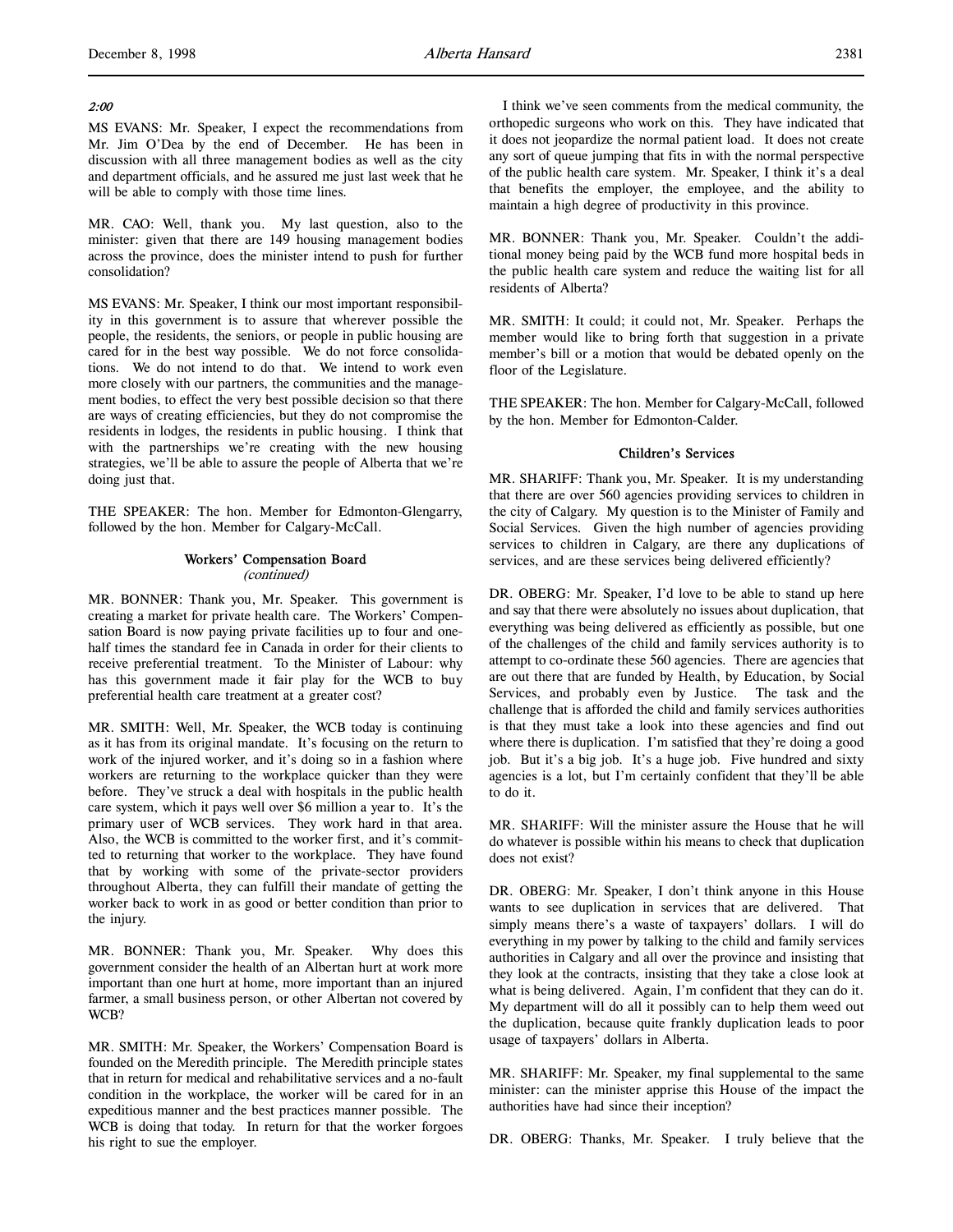Rockyview authority has had a tremendous impact. They've been up and functioning since February. I think they've been doing a fabulous job. They've had some issues to deal with. Quite frankly, they have been the leader as we transfer into the child and family services authorities. By being the first one that's up and running, they are leading the path for the rest. Our department has been working very closely with them. The Calgary Rockyview child and family services authority has done a tremendous amount in the past year.

THE SPEAKER: The hon. Member for Edmonton-Calder, followed by the hon. Member for Calgary-Lougheed.

## Electric Power Supply

MR. WHITE: Thank you, Mr. Speaker. This perhaps being the last day of this particular session, I'd like to direct my questions to the minister responsible for electrical deregulation. In October of this year the Premier guaranteed that there'd be no further power blackouts. Not once from that time to this has this government admitted that the real problem here and the real truth of the matter is that it has a supply problem resulting from perhaps as many as four years of no significant new generation capacity in this province. My questions are these. Why, sir, does the Drazen Consulting Group in its September 24 report say that there's a physical insufficiency of power in this province?

DR. WEST: Since that report, Mr. Speaker, they have again studied the system and have provided us with the confidence of 400 more megawatts in the system. [interjections]

MR. WHITE: Mr. Speaker, I've been coached to not call him a liar, so I wouldn't think of doing that, sir.

But, sir, in another matter . . .

THE SPEAKER: Hon. member, you were recognized. Proceed with your question.

MR. WHITE: I shall, sir. To the same minister: why, sir, does a report of October 9 of your department, the Department of Energy, say that the electricity supply and demand situation is of concern for the next two years?

#### 2:10

DR. WEST: Mr. Speaker, we never denied that as we go through deregulation and into the future, supply is not a concern at any one time, but since that report on October 9 -- and remember we had the effect of October 25 -- we've called a task force into play. We've had a group discussion on this between the utilities, the transmission administrator, the power pool, the Department of Energy, the consumers, the independent power producers, the power consumers group, and industry, and we have come to a conclusion that we can manage the power supply in the province of Alberta. Indeed, there are 2,000-plus megawatts that are coming on even as I speak that will rectify us into a surplus position by the year 2000.

MR. WHITE: Thank you for that answer, as it was delivered earlier, sir.

Why does this government not believe that bastion of free enterprise, the socialist-free zone of Wall Street, New York, saying that this government's electricity deregulation policy has lengthened Alberta nights?

DR. WEST: Mr. Speaker, I have no absolutely no idea.

THE SPEAKER: There have been several admonitions with respect to quoting from various publications, newspapers and asking for the authenticity associated with it. Surely we've gone beyond that.

The hon. Member for Calgary-Lougheed, followed by the hon. Member for Edmonton-Norwood.

## Lougheed Building

MS GRAHAM: Mr. Speaker, in 1912 Senator James Lougheed built one of the first multipurpose buildings in downtown Calgary. This building contained not only offices but apartments and Calgary's first vaudeville stage. In fact this building is still in use today. There's concern right now amongst a lot of Calgarians and various historical groups about the future of this building known as the Lougheed Building and the Grand Theatre, and that is because there are apparently plans on the table to demolish the Lougheed Building and replace it with a 22-storey office tower. My questions are for the Minister of Community Development. I'm wondering if the minister could advise the Assembly as to what options are available to preserve historic buildings such as our Lougheed Building?

MRS. McCLELLAN: Mr. Speaker, there are actually two options for extending provincial legislation for the protection of an historic resource. The first is a provincial designation, which is the highest level of designation that a building can receive. Under this designation the building's owners cannot do any improvements, any renovations, any change to the site without the minister's written permission. This designation is given to buildings or sites that have a very significant overall provincial historic significance.

Sites that have a regional or municipal significance can also be designated as an historic resource. However, under that option the owner of the building must provide the minister, in this case, with their intent to change and give 90-days' notice for that. So those are the two options available.

MS GRAHAM: Thank you, Mr. Speaker. I am wondering if the hon. minister could in fact advise the Assembly which of these options is being considered for the Lougheed Building, if at all.

MRS. McCLELLAN: Well, Mr. Speaker, an historic resources impact assessment has been undertaken on the Lougheed Building, and that work has been completed. What that work does is determine whether a site does meet the criteria for a provincial designation. This looks at the historical significance, the architectural significance of the building, and what any changes might do to impact that. I can tell the hon. member that this assessment in fact has occurred; it is completed. At this time we are reviewing that impact assessment plan.

MS GRAHAM: Mr. Speaker, if I might in my final question: could the minister, then, advise if there are any time lines in place in respect to the review that your department is now undertaking?

MRS. McCLELLAN: Mr. Speaker, the process is that when we do the historic impact assessment, we work with the stakeholders. That would be the building's owners, people often in a preservation society, and other people including, usually in Calgary, the city of Calgary, because of course this is of importance to them as well. We look at it, and we talk about what the options are. Can this building be preserved and incorporated into the owner's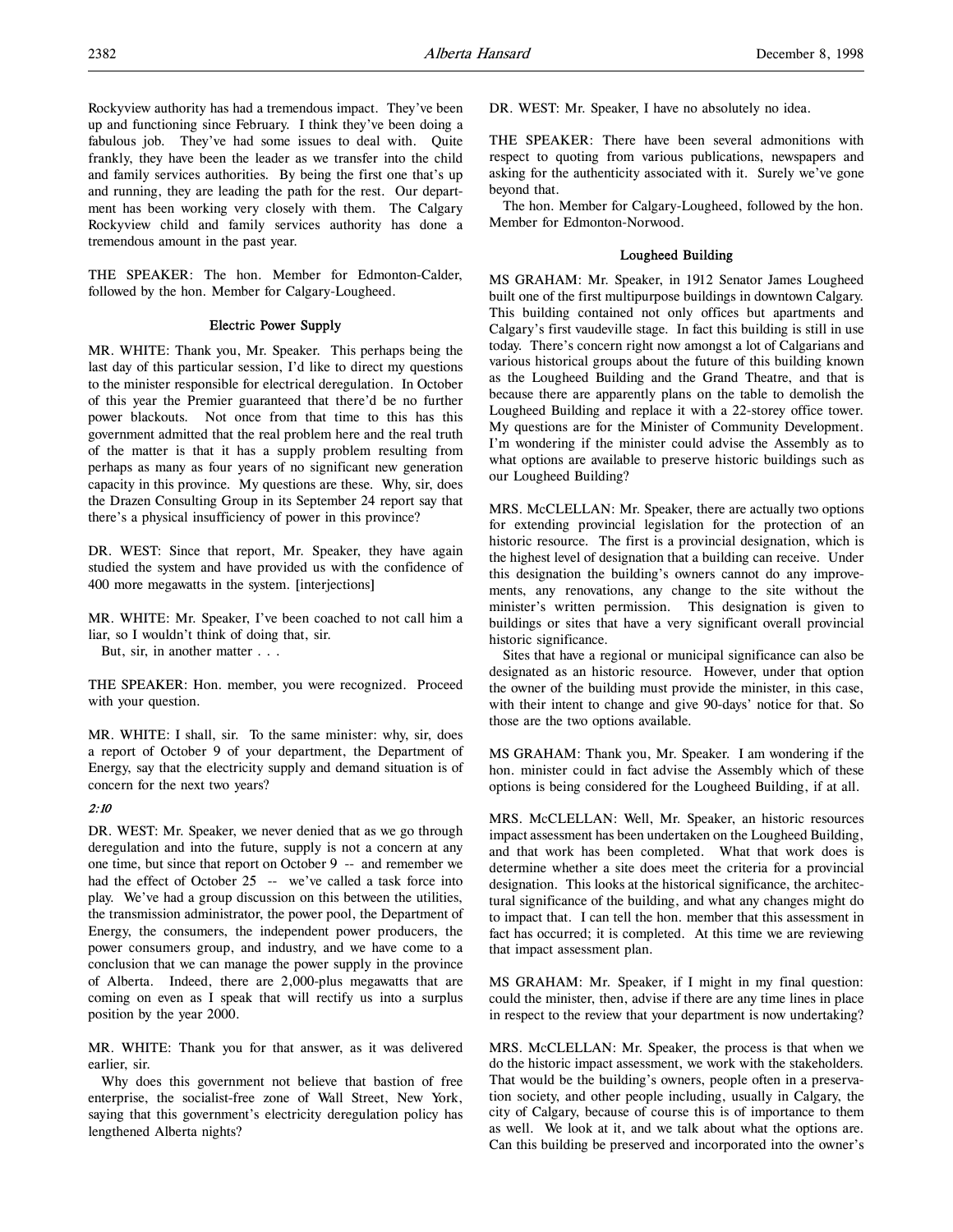project? That is being looked at now, and that discussion is occurring. I would expect that the decision on that would be made quite soon. It is certainly that the people in Calgary are very interested in this, in the Lougheed Building, the Grand Theatre.

St. Mary's school is another area of interest that has been raised. However, in the case of St. Mary's school I should say that there has not been a suggestion of it being changed or the use of it being changed. That is not on the table at this time.

THE SPEAKER: The hon. Member for Edmonton-Norwood, followed by the hon. Member for St. Albert.

## Aboriginal Police Services

MS OLSEN: Thank you, Mr. Speaker. The Cardinal report is an indictment of this government's incompetence with First Nations policing. To the Minister of Justice: when will the minister amend the Police Act to give First Nations services full police officer status?

MR. HAVELOCK: Well, Mr. Speaker, that's one of the issues we'll be looking at in conjunction with the recommendations in the report put together by the Member for Athabasca-Wabasca, and I've directed the department to come forward with recommendations based on that report as quickly as possible. As I've also indicated in the House before, we'll work very closely with the First Nations police services to ensure that whatever changes we make have their full support and are workable and effective.

MS OLSEN: Thank you. My second question is to the same minister. Why doesn't this government contract out First Nations police training to existing police academies so that every community has officers trained to the same high standards?

MR. HAVELOCK: Well, Mr. Speaker, that's actually not a bad idea, and we'll certainly take a look at that. Our goal is to ensure that aboriginal police officers have the level of training that will allow them to conduct their duties safely, efficiently, and responsibly. So we'll certainly take that into consideration.

THE SPEAKER: The hon. Member for St. Albert, followed by the hon. Member for Castle Downs.

#### Capital Region Governance

MRS. O'NEILL: Thank you, Mr. Speaker. The Alberta capital region is characterized by communities that are proud of their individual identities and their respective economic strengths. They understand the importance of working together. There are already numerous examples of intermunicipal agreements and cooperative efforts among the 20 municipalities of the Alberta capital region. My question is to the Minister of Municipal Affairs. When you speak, Madam Minister, about addressing governance in the region and assisting in preparing the region to compete in the future, are you speaking about having one regional government?

MS EVANS: Mr. Speaker, I think it's important to distinguish between the terms "governance" and "government." Governance really implies the way we work, how we work together, how we spend money, what kinds of structures and what kinds of systems have evolved in order to do the job of providing services in the region. When I speak about the regional governance review with the chief elected officers, we talk about the patterns that have evolved, some by accident and some through planning. Commissions have been formed, and from the time when this capital region first started to grow and blossom, there have been numerous ways we have found to work together. Quite simply put, we are talking about governance in the longer term, the framework for governance, and the framework for delivering services to the people of this region in the future.

MRS. O'NEILL: Mr. Speaker, the minister announced today that she has appointed Mr. Lou Hyndman to facilitate the capital region review. To the minister: what role will Mr. Hyndman play in the review and in reference to the capital region forum, an alliance that is already in existence?

## 2:20

MS EVANS: Mr. Speaker, some months ago when I spoke with the chief elected officials of the region, we talked about the needs we would have in studying the region, the needs we would have in securing that we were not just replowing old ground but looking at data so that we could change collectively, so that our province could change in fact in the way that we deliver services with municipalities. I anticipate that Mr. Hyndman, who will come with me to the capital region alliance tomorrow to be introduced and to discuss the initiatives of the alliance, will work with the chief elected officers, the administrators, and myself, not only in gathering the data but in fact assuring that the team of players all feel comfortable, the fact that we are looking 30 to 50 years from now. When this region grows -- and I assume it will -- perhaps to a million and a half or two million people, we want to look at how we can work together and how 20, if they choose to exist in the same fashion they are today, can co-operate in their functional delivery system.

MRS. O'NEILL: Thank you. My second supplementary is also to the same minister. Have either the minister or her department reached a preconceived idea of the end result of the capital region project, and why are you doing it if you have?

MS EVANS: Well, Mr. Speaker, I think there are three important things to note. When we talked about terms of reference for the region, they were not ideas imposed in fact from myself or department officials. In fact the ideas came from the chief elected officers themselves. They proposed them; they discussed them. On November 20th we discussed again what we could do in the future in moving towards January and February, moving towards some type of collective summit with all of the elected officials.

The principles they've asked to be guided by are these: the achievement of the highest possible form of excellence in local governance now and over the next half century, the abiding character of the individual local communities and their citizens, and finally the commitment by Municipal Affairs and this government to co-ordinate provincial departments in looking at addressing the issues and working better collectively together. We do recognize that status quo will not exist in the future, because simply put: life is like a river; we move forward. I think the municipalities are doing just that.

## Employment Training

MS PAUL: Mr. Speaker, the Minister of Advanced Education and Career Development has said that all renewals of contracts for pre-employment programs have been put out to tender without exception. To the hon. minister: can he explain the renewal of an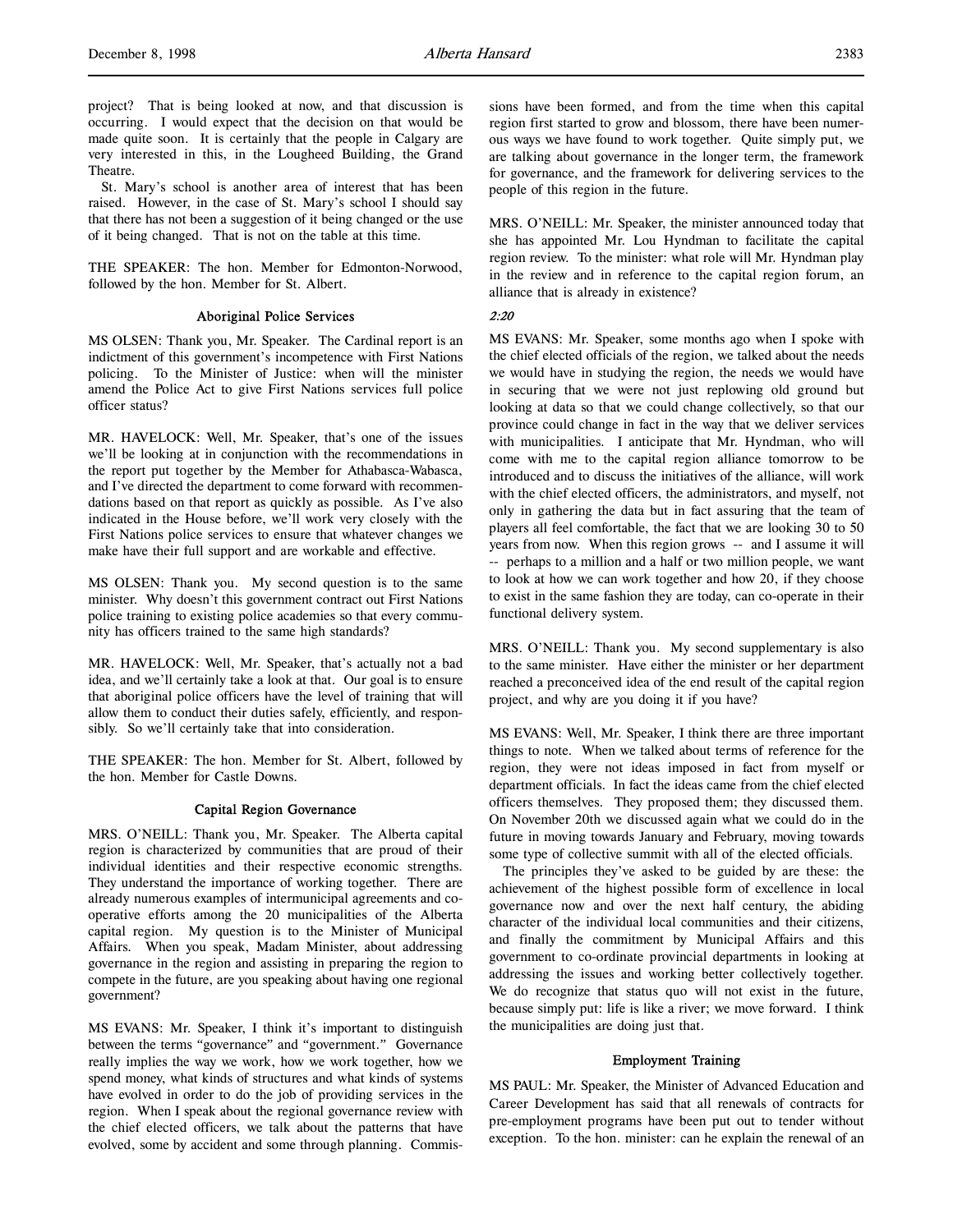assessment program provided through the Bredin institute that was not tendered to the public? [interjections]

MR. DUNFORD: What do I say? Do you say "oops" at this time? What is it?

Actually the hon. member is relatively correct in this particular matter. I did say in a sort of a fit of passion in an answer sometime ago that I didn't think there were any exceptions to our policy. However, I have an excellent research staff, and they have informed me that there have been some exceptions to a full tendering on all of those contracts. Now, I haven't been briefed on the Bredin issue, but certainly if the member has information that she wants to brief all of the House here at the same time, that would be fine. If not, I can certainly bring myself up to speed on that particular matter and report it in due course.

MS PAUL: Thank you, Mr. Speaker. My second question: are these contracts being renewed without tender because the department is not prepared to administer the transfer of federal money for labour market training?

MR. DUNFORD: Well, the short answer of course is no. Our job is to administer funding under the labour market development agreement. We take very seriously any contracts that we enter into. Certainly we understand that your federal counterpart might have some restrictions that they want to place around these dollars, and we've tried to live to that. Certainly we want to do the best we can for Albertans within the restrictions that the federal government places on us.

MS PAUL: Mr. Speaker, my third question. The minister alluded to the department's capability of satisfying the assignments that are due to the labour market training program, and I would ask the hon. minister to discuss specifically, in detail as much as possible, what the business plan is. Where is the plan, and how long has it been in existence?

MR. DUNFORD: Well, Mr. Speaker, I believe that I've said in this House previously -- and perhaps I'll say it again just to make sure that we all have an understanding of what we're trying to do in Alberta. We have a mission in Alberta that when people go into our training programs, there will be one of two results. When they finish that information, they will either be qualified to move into postsecondary education or they will be able to find employment. That is what drives us, and we think that's an important and a very valiant mission, of course, to have. So the situation is thus: we have moved from a federal department situation of inputs to an Alberta provincial matter of outputs, and we think that's what's important.

THE SPEAKER: Hon. members, we dealt with 14 sets of questions today, which is very good. Very good.

The hon. Minister of Justice and Attorney General wishes to supplement a question raised in the last several days. I believe as well that the Minister of Transportation and Utilities wants to assist in that.

## Vital Points Program

MR. HAVELOCK: Yes. Thank you, Mr. Speaker. Yesterday the hon. Member for Edmonton-Norwood alluded to a program called the vital points program, and I offered to table information

relating thereto. Subsequently I have determined that the vital points program is a federal program that was designed to identify sites for protection in the event of a war or a national emergency.

This program was never intended to defend against individual criminal acts. Defence against individual criminal acts is appropriately the responsibility of federal and provincial law enforcement agencies. As I mentioned in my earlier response to this issue -- I believe that was yesterday -- the RCMP are devoting adequate resources, and I have every confidence in the ability of the RCMP to catch those who are committing these violent acts against the oil and gas industry.

I will ask the Minister of Transportation and Utilities to provide more information on the vital points program, as it does fall within his ministry.

MR. PASZKOWSKI: Thank you, Mr. Speaker. Our role basically has been reactive to any emergency situation. Alberta's involvement in this program has really been very minimal in the last few years. As a matter of fact, since '92 there's virtually been no involvement whatsoever. As the hon. member has pointed out, this program was established for emergency situations such as war. It was created in 1938, which is some years ago, and was there for preparedness for situations that may indeed result from something similar to a war. There has been virtually no involvement in our neighbouring provinces as well. The federal government has really not had any participation in this particular program in Alberta since 1992. Some of the remnants of this, of course, are alarm sirens that are out there. Those are still something that is consistent with our historical past.

We are in the process of providing programs with the municipalities. These are of a very flexible nature and ones that we work with in the municipalities in the case of other forms of emergency, not this type whatsoever.

MS OLSEN: Thank you, Mr. Speaker. Given that this program has a security feature to it and that we have had in this province terrorist activity in the oil and gas industry, will the minister commit to voluntary participation in ensuring that all facilities have some form of security through a similar program?

### 2:30

MR. HAVELOCK: Well, I guess I'd have to have a little more detail from the member on what she's suggesting. I'm not quite clear. Does she want the security forces in this province to put a plan in place to provide security at every one of these facilities throughout the province? That's not doable at all. That's the way I would interpret the question that was asked.

This particular program that she asked a question on yesterday again had to do with a federal initiative. The province does participate, as the Minister of Transportation and Utilities indicated, and I'll emphasize again that we feel the RCMP have devoted adequate resources to this issue.

I'd also like to point out, Mr. Speaker, that some weeks ago we announced the organized crime strategy, which is going to focus some of its energy in this particular area. We feel that's an appropriate use of provincial resources at this time.

THE SPEAKER: In 30 seconds from now I'm going to ask the Clerk Assistant to call Members' Statements. We'll proceed with the hon. Member for Calgary-Fish Creek first, but in the interim I'm going to ask if we can revert to Introduction of Guests and call on the hon. Member for Edmonton-Glengarry.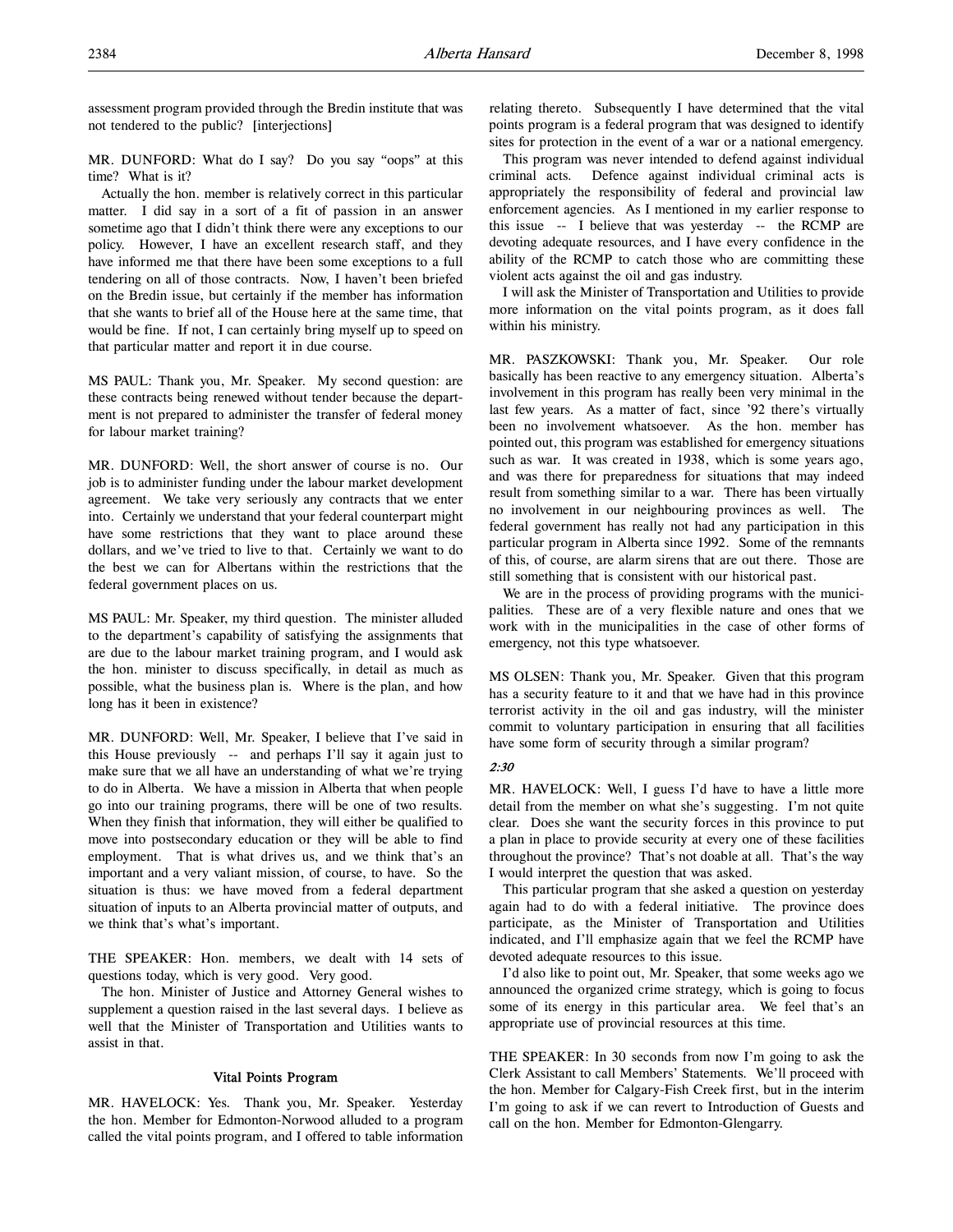#### head: Introduction of Guests

(reversion)

MR. BONNER: Thank you very much, Mr. Speaker. I rise today to introduce motion . . .

MRS. SOETAERT: No, Bill. Introduce guests.

MR. BONNER: Oh, introduce guests. Sorry, Mr. Speaker. I'll get with the program here right away.

MR. SAPERS: Introduce that motion. It's a good motion.

MR. BONNER: Yes, and I look forward to introducing the motion too, Mr. Speaker.

But at this time I would like to introduce to you and through you to Members of the Legislative Assembly Ms Shirley Fry and Ms Val Benoit. They're members of the Disenfranchised Widows Action Group and are in the public gallery. With your permission I ask that they now stand and receive the traditional warm welcome of the House.

### head: Members' Statements

THE SPEAKER: Three members today have indicated their intent to provide a member's statement. We'll proceed in this order: first of all the hon. Member for Calgary-Fish Creek, then the hon. Member for Lethbridge-East, then the hon. Member for Wetaskiwin-Camrose.

#### Child Prostitution

MRS. FORSYTH: Mr. Speaker, I want to acknowledge and thank the stakeholders who have participated in Bill 1. It's making a vision that has become a reality. Bill 1 is a style of thinking and a way of believing. Our government believes that children involved in prostitution are just that, children. Not clients, not criminals or sexually promiscuous youngsters but children. These children have been victimized through prostitution, and it is our responsibility to reach out to them, draw them away from the street, protect them, and set them on the road to healing.

To this end the stakeholders who have been involved in making Bill 1 a reality must be thanked. They have dedicated their time over the last several months to make this a dream come true. To the agencies who have been involved and pulled together to establish safe houses and have gone beyond turf protection, I thank you. To the Edmonton and Calgary vice squads, your dedication was obvious when you attended all the early morning meetings after working all night. You have gone way beyond the call of duty. To the Premier, ministers of Family and Social Services, Justice, Health, children's services, and Education, thank you for all your support. This could not have happened without your help.

Bill 1 is a first in the world. We will be sending a message out that if you are a pimp living off the sexual exploitation of our children or a john abusing these children, you will be charged with sexual abuse in this province. To the john who said to me, "Yeah, I like the younger girls, but to say that it's sexual abuse or that I'm a pedophile is ridiculous," well, Mr. John, we have your number. To the pimps who have threatened me, it didn't work. You have used your intimidation tactics once too often, and you are going to lose this battle.

The goal of the stakeholders was not to simply study the issue but to recommend positive changes for youth who survive prostitution. They provided the mechanisms for strong leadership and a co-ordinated effort to combat prostitution. They were determined to get and keep these children off the street.

 To all the stakeholders who have participated over the last year, thank you. You have made a difference to these children.

THE SPEAKER: The hon. Member for Lethbridge-East.

#### Livestock Identification System

DR. NICOL: Thank you. Mr. Speaker, your announcement last week that Alberta's Legislature has bought its own lifetime brand from Alberta Agriculture is a very clear reflection of the importance of the cattle industry to this province. Registration and monitoring of livestock identification has been an important part of the success of Alberta's extensive style of livestock raising. Branding and brand inspections at the point of sale were a successfully provided government program. In 1995 the government moved to reduce ongoing paperwork with the introduction of these lifetime brands. Since 1995 over 38,800 brands have been sold to livestock producers at \$220 per brand, raising over \$8 million for Alberta Agriculture.

Late this past summer the government also responded to industry concerns and allowed the industry to undertake control of the livestock identification system through the creation of Livestock Identification Services. Mr. Speaker, this is going to provide the livestock industry with the ability to provide quality, identifiable product to the consumer: a very good move and a very good response to the initiatives of the industry.

Mr. Speaker, this is almost a successful program. The government forgot one important ingredient in the transfer of livestock identification to Livestock Identification Services. They forgot to transfer the \$6 million to \$7 million of the lifetime brand registration fees so that LIS can maintain this registry of lifetime brands. Without this money, which is rightfully theirs, LIS will have to maintain these brands out of inspection fees charged at the time of animal sales.

Mr. Speaker, in conclusion, I would like to thank all of the livestock producers in the province on behalf of the legislators as they are now subsidizing us in the maintenance of our brand, rafter AB.

Thank you.

THE SPEAKER: The hon. Member for Wetaskiwin-Camrose.

#### Pork Industry

MR. JOHNSON: Thank you, Mr. Speaker. The threat that many farmers may not make it through next year has rekindled fears that the family farm is in deep trouble. Pork producers have been particularly hit hard with prices for hogs at their lowest level in decades because of oversupply, weak export markets, and a subsidy battle between the United States and Europe. Alberta farmers are now losing up to \$75 on every hog as a result of the global demand for pork plummeting when supplies are dramatically high. Packers are giving the producers \$55 per hog, and in turn packers and retailers then sell the product for \$600 to \$650 per hog.

I'd like to speak about an event that took place in my constituency of Wetaskiwin-Camrose on Saturday, December 5, where frustrated hog producers gathered in Camrose to give away 1,000 pounds of government-inspected pork in protest of the current situation. The objectives of this event were to bring awareness to the consumer of the market imbalances, to urge retailers to drop prices and share profits more fairly, and to lower retail prices to reduce the oversupply of pork on the market.

Mr. Speaker, these people are facing desperate times and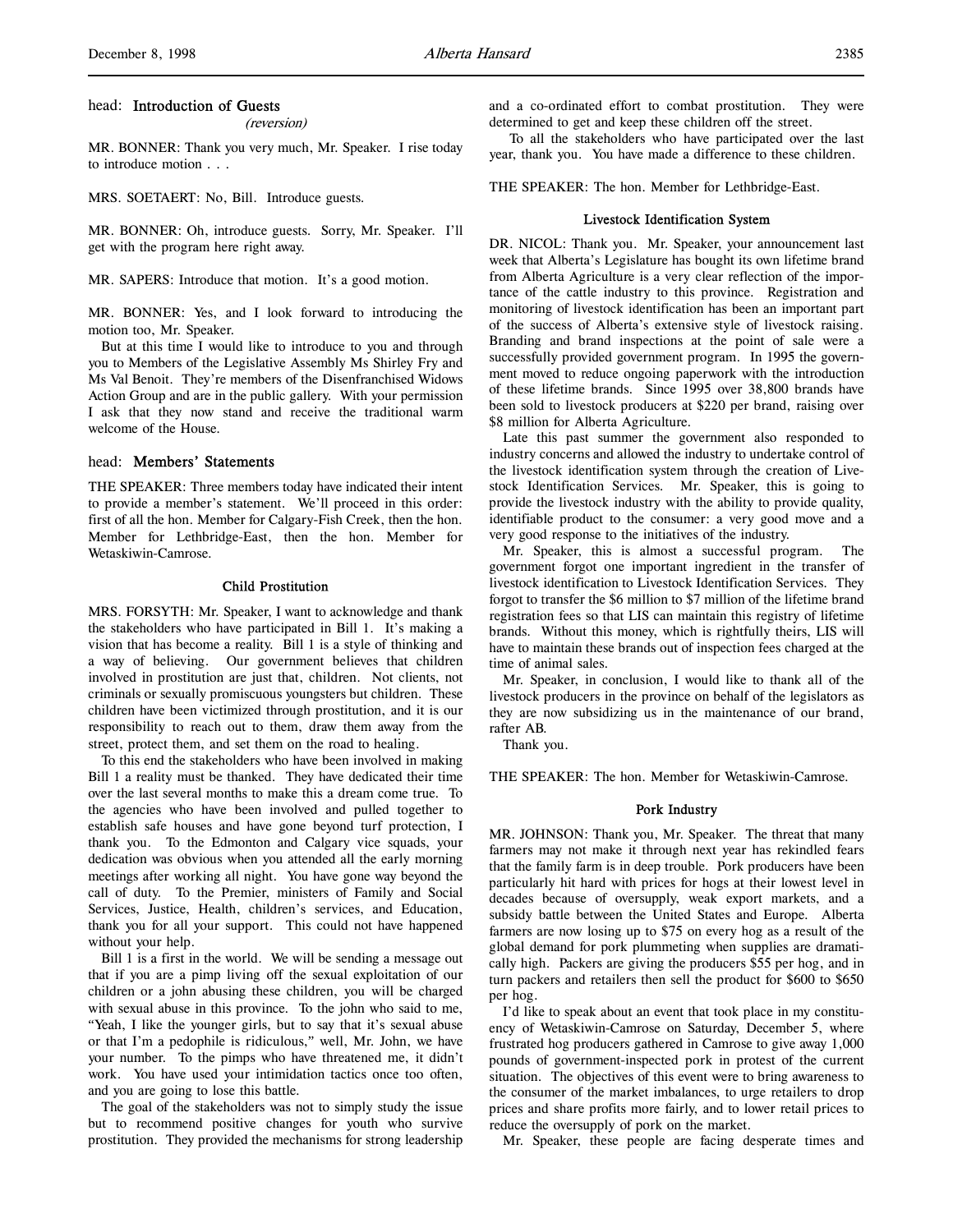deserve to be commended on their efforts to improve their extreme circumstances and preserve the family farm. While Alberta farmers wait for news from Ottawa, Alberta has responded to farmer's needs with quicker access to farm income disaster program assistance, flexible loans, and redesigned loan packages. Farmers are eligible to receive quick cash injections of up to \$50,000 and will have the option of deferring payments for the principal and interest on the loans during the first two years. This action offers bridge financing options as part of Agriculture Financial Services Corporation's developing farmer loan program and the farm income disaster program. These measures will give desperately needed assistance to maintain farm income and preserve the family farm way of life in these difficult times.

Thank you, Mr. Speaker, for the opportunity to share these important constituent concerns.

THE SPEAKER: On a point of order, the hon. Member for Edmonton-Glenora.

## Point of Order Imputing Motives

MR. SAPERS: Thanks, Mr. Speaker. I'm rising under Standing Order 23(i), which reads that a member may be called to order for imputing "false or unavowed motives to another member." It is in response to answers provided by the Premier and the Minister of Justice to a question earlier today in question period as put by the Leader of the Official Opposition, my colleague from Edmonton-McClung.

First, on the one issue, Mr. Speaker, there was a question about the use of a rather archaic artifact of parliamentary procedure known as moving the previous question. The question was about whether that's closure or not. I'll read first from Beauchesne 521, where it says:

(1) The previous question is moved when the original question is under debate in order to force a direct vote on it, thereby preventing any amendments to the original question to be proposed.

But even of more importance, I note that in *Erskine May* on page 408 it says under the clause titled Previous question, "The 'previous question' may be used to produce the same effect as the closure."

#### 2:40

So, Mr. Speaker, it's clear that the answer provided by the Premier was incorrect, but that error was compounded when the Minister of Justice leaped to his feet with lightning speed to enter the debate, at which point he provoked the House with the use of the term "needless filibustering," needless filibustering in regard to one of the most important issues facing Albertans today, and that's the protection of our universal health care system.

I will note that the total debate time on Bill 21 is less than nine hours, nine hours of time on a bill which is going to pave the way to the privatization of health care and the wholesale opting out of physicians at this government's invitation. I would argue, Mr. Speaker, that the Government House Leader should know better than to term a meaningful debate as a needless filibuster and should not compound the Premier's errors. In fact, he should be advising his boss on the decisions that he makes in the House to curtail debate instead of allowing the Premier to stand here and flounder, the way that he was, in trying to explain away the actions of the government last night in setting up the guillotine on democratic debate on Bill 21.

MR. HAVELOCK: Well, if I recall the question, Mr. Speaker, it related to closure, and closure is a very different motion when you compare it to asking that the question be put. When the question is put, it enables every member of this House to speak for a minimum of 20 minutes. Closure, on the other hand, is a very different result, because what you could do is bring in a motion for closure at the very end of the day and limit debate on that very significantly. That's not what we did.

As concerns the term "needless filibustering," I note that "filibuster" is actually parliamentary, and in this case it's quite appropriate, because the hon. member, the hon. Opposition House Leader, has told our office, has told people who work on the government side that they were going to drag this out regardless of the merits of this bill. Mr. Speaker, if they're going to come over and tell us, "We're going to talk this thing through no matter what the merits are," then as far as I'm concerned, that's a filibuster.

Nine hours. He's concerned that we've only had nine hours of debate. It's been nine hours of repetitive debate with nothing new being added. [interjection] Oh, it's been very repetitive. In fact, the arguments from the Member for Edmonton-Riverview are repetitive now. It's the same thing over and over: we are not; we have not, et cetera.

Mr. Speaker, there is no point of order here, and the hon. member across the way should know better than to be so sensitive on what they purport to be the last day of session.

MR. DICKSON: On the point of order.

THE SPEAKER: No. No. Sorry; no disrespect, but quite frankly there was a subjective opportunity for the Speaker in fact to interject when the first question was phrased today as this matter currently is before the House. To my knowledge no decision has been made on the matter. It still is before the House and will continue to be.

I'm reminded of a wise statement a very wise parliamentarian had given to me in the past and then repeated again to me today: one person's filibuster is another person's expansive debate. There is no point of order.

## head: Orders of the Day

```
head: Public Bills and Orders Other than<br>head: Government Bills and Order
                Government Bills and Orders
head: Second Reading
```
Bill 220

### Occupiers' Liability Amendment Act, 1998

THE SPEAKER: The hon. Member for Medicine Hat.

MR. RENNER: Thank you, Mr. Speaker. It's a pleasure for me to rise and move second reading of Bill 220, the Occupiers' Liability Amendment Act, 1998.

I find myself in somewhat of a conundrum with respect to this bill. We've already heard this afternoon that there is a strong expectation that this may be the last day of the session, and as such, Mr. Speaker, as you well know, the opportunity to have this bill proceed through second reading, committee, and third reading before the House adjourns, whether that be today or whether that be next week, is extremely small. So I find myself talking to a bill that I know has absolutely no chance of passing.

On the other hand, Mr. Speaker, this bill has been before this House once before in another version. I brought this forward as a private member's bill. It received broad-based support in the House at the time that it came forward. It actually passed second reading and committee and then was hoisted at third reading. The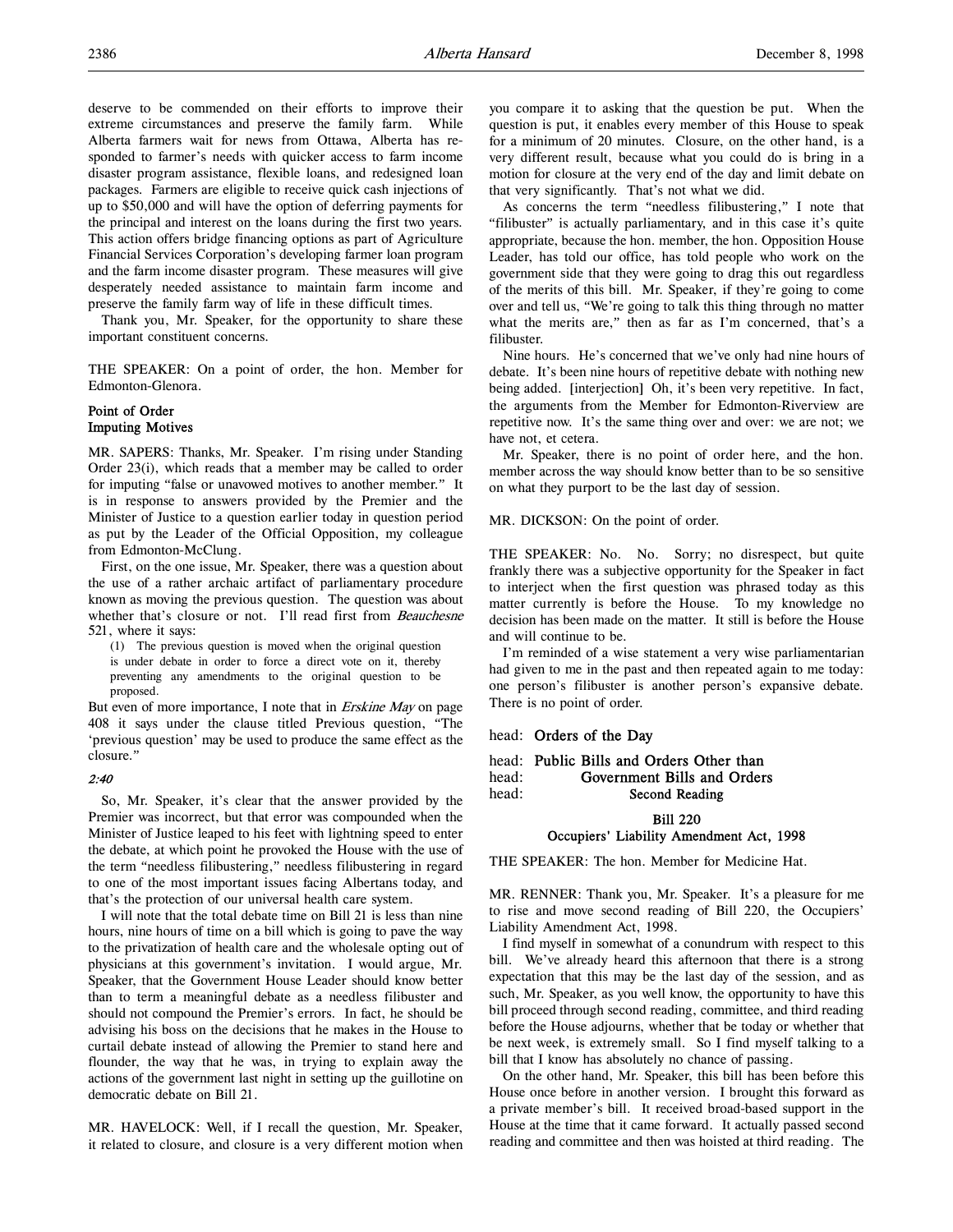reason for the hoist at that time was that the Member for Drayton Valley-Calmar was about to conduct a broad-based consultation of Albertans with respect to the issue of agricultural leases. There was at that time and there still is at this time a strong component in this bill that would have an impact on agricultural leases. The reason that the Legislature agreed to hoist my bill before was because the work that the committee was conducting was in mid process. It was felt by members of this Assembly that it would be inappropriate for the Assembly to consider a private member's bill when the government was in fact dealing with that issue among others in their report.

Well, from the time that that original bill was hoisted last year until today, that committee has in fact reported and has issued an excellent report, and one of the recommendations in that report is that the government needs to bring government legislation forward to deal with the issue of liability in the Occupiers' Liability Act. So I feel extremely encouraged about that, quite frankly. The fact that my bill is before the House today with little chance of actually becoming law -- I can stand here with some pride and say to the members of the House that the concerns that I brought forward at that time, the concerns that I continue to bring forward in this bill, have in fact been shared not only by members of the Assembly but have been shared by members of the Alberta public in the feedback that they gave to that committee report.

So I am going to talk a little bit about my bill today. I think it's important that all members, again, understand the issues that I have brought forward in my private member's bills. I do so knowing full well that I now have a lot of support on the government side behind me to pursue this further in the form of government legislation.

#### MR. LUND: Also in front of you.

MR. RENNER: That's right, hon. minister. The minister points out that the support is not only behind me but in front of me.

Mr. Speaker, every year we see a dramatic rise in the number of people using our national and provincial parks. The whole of Alberta is a tourist attraction. People from across the world come here to see majestic wildlife and natural areas. We as a government are encouraging the use of the land for recreational purposes. We have recognized the beauty of the landscape and are working to use it to its full potential. In fact, Alberta plays a very important role in the grand scheme of the Trans Canada Trail, which is being initiated by a number of citizens across the province and across the country. The Alberta portion of the Trans Canada Trail will form a junction for the east/west leg of the trail while also providing the crossroads for its north/south leg. This is a pivotal role for Alberta.

Trails have played an important role in shaping Alberta and Canada as well. Without a doubt, Mr. Speaker, they will form a key part of our future as well. Trails are more than walking, biking, or snowmobiling. They are a community focal point with local residents taking great pride in their trails, and so they should. Trails link people with nature and all its wonders, but they also link people with people.

The problem we run into, Mr. Speaker, is the factor of liability. Private landowners hesitate to allow visitors onto their land for recreational purposes because they are concerned about potential lawsuits. With the Occupiers' Liability Act that is currently in place in Alberta, an occupier is liable for injuries that are sustained by visitors while on that property. The bill before us, the bill that I had here in the last session, reduces the liability for private landowners. It doesn't completely eliminate the liability,

but it does provide for a degree of risk reduction on the part of the landowner.

## $2.50$

Under the current legislation an occupier of a piece of land is under an obligation to provide what is called "common duty of care" to visitors. To be clear about what is meant by common duty of care, I would like to define it as outlined in the Alberta Occupiers' Liability Act. Section 5 of the act states:

An occupier of premises owes a duty to every visitor on his premises to take such care as in all the circumstances of the case is reasonable to see that the visitor will be reasonably safe in using the premises for the purposes for which he is invited or permitted by the occupier to be there or is permitted by law to be there.

One just has to read that quote to understand why government over the years has been trying to get plain-language legislation in place, Mr. Speaker. I find that whole sentence somewhat comical.

What it's saying is that if you invite someone onto your property, then you assume a duty of care for that individual. Whether that individual is a guest in your home or is a hunter on your land, once you have given permission for that person to enter onto your land, then you fall under the provision of the Occupiers' Liability Act that says that you have to provide common duty of care to that individual, and you can be subject to suit if there is injury on the part of the individual, who by definition of this legislation is considered to be your guest.

This definition can be quickly summarized as what safety precautions a reasonable person would afford a visitor. Mr. Speaker, what we are talking about is providing each and every visitor with the assurance that precautions have been taken to ensure that they are reasonably safe from harm. This is all well and fine for a potential victim of an injury because it places no burden of responsibility whatsoever on the visitor. When someone asks to use a piece of property so they can walk on a trail or ski across a field, would it not make sense that they should assume the risks of doing so? The risks of walking, the risks of skiing, the risks associated with snowmobiling, and all the other activities. Under our legislation the visitor has immediate recourse by way of holding the landowner liable for any and all injuries that may come as a result of their participating in their activity of choice.

Bill 220 would modify the Occupiers' Liability Act to allow property owners and occupiers to allow visitors on their land to pursue recreational purposes but would remove their obligation to discharge the common duty of care as previously defined. This bill contains provisions that would permit the visitor to be on the premises for recreational activities which are indicated on sign postings. In Bill 220 the minister may make regulations prescribing the requirements for information to be included in these informational signs. It is likely that these signs would state in some form or other that a visitor could use, for example, a walking path or fields for hunting or skiing, but at the same time the signs could restrict the use of snowmobiles and fishing. That's entirely up to the owner of the land. The signs would also allow the occupier to dictate exactly what recreational activities can be performed on the property.

What the signs would not require is that the individual contact the owner of the land and receive permission, as is required now. The landowner can post the land and say: if you want to come on my land and use the trails that are on my land, stay on the trails and you're welcome to come. That's exactly what I'm aiming for in this legislation.

It is an important aspect of the bill that anyone who is on the property and not using it for a purpose that is allowed according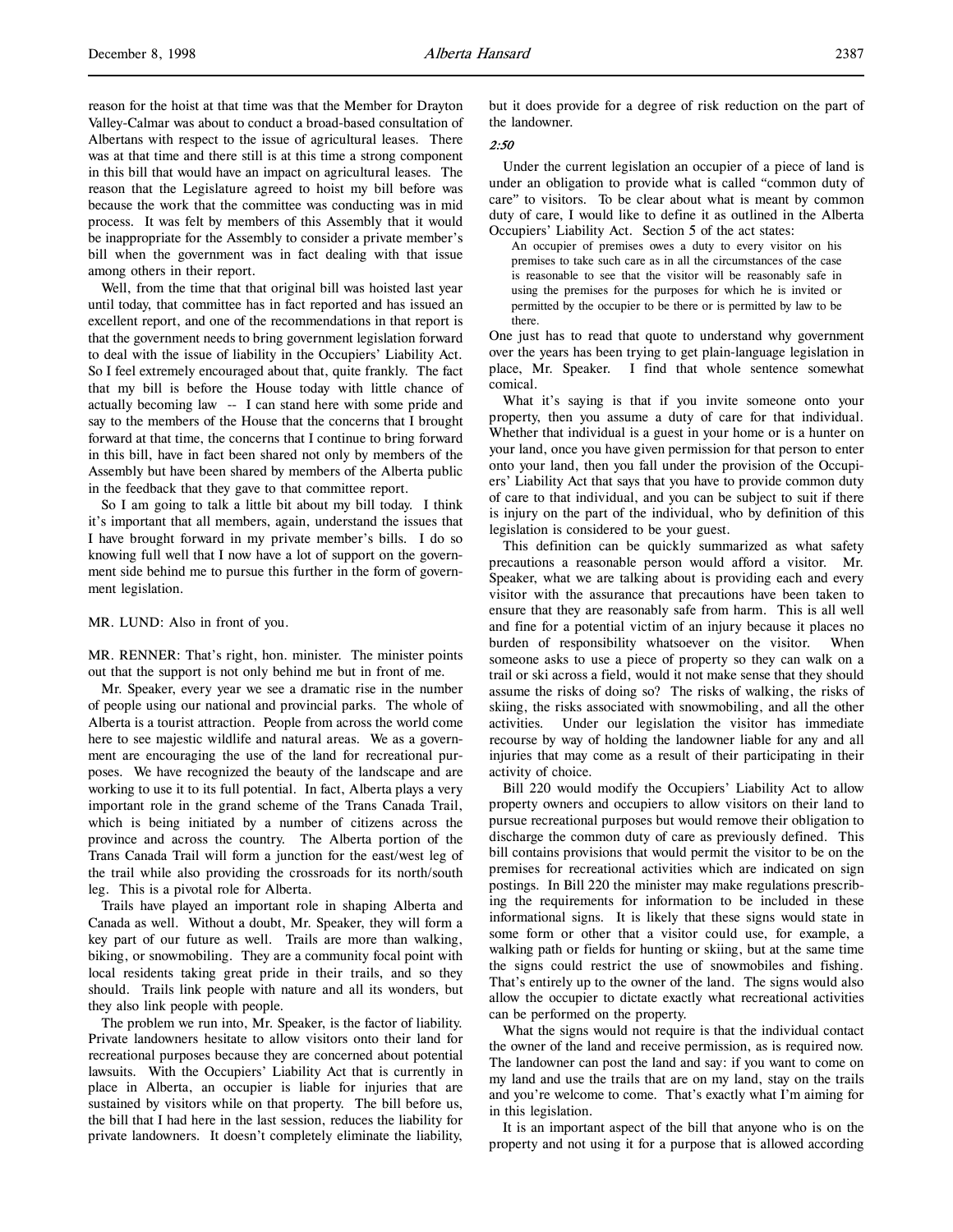to the signs would be considered a trespasser and would be covered under a different section of the existing act. Mr. Speaker, there are distinctly different levels of liability on the part of the landowner for trespassers and for guests. So what this bill is doing is creating another level of liability so that individuals do not have to have that same degree of liability if people entered their land as guests.

Once a person enters the property to partake in an activity that is designated on a sign, then at that moment the occupier is under no obligation to discharge a common duty of care to that visitor. The visitor now has to take the responsibility unto themselves, and they must assume the risks of the activity and condition of the land in which the activity takes place. As I have said earlier, it only goes to reason that someone should assume the risks when they enter someone else's property.

Another factor that allows the occupier to discharge the common duty of care is if there is no fee paid by the visitor to the land. That's key to this act. This does not allow someone to discharge the common duty of care that would be expected if someone was charging fees for access. This would follow the attitude of self-reliance held by experienced recreational users of private land. They take the environment as they find it.

The choice is clear, Mr. Speaker. If a person who engages in recreational activity requires that an occupier live up to a greater standard of care, the person may go to an area charging an entry fee for that kind of activity. This section of the bill is required so that recreational centres such as ski hills, for example, could not use this section of the Occupiers' Liability Act to try to avoid liability issues, that they need to accept as someone who is providing facilities and charging for those facilities, and the user of those facilities should expect that there is an exceptional amount of care taken to ensure the safety of the users. If a fee is paid by way of a onetime payment or a season pass, then that payment is for the use of the facilities, and the occupier is under an obligation to provide a greater standard of care.

Mr. Speaker, this bill would not allow land occupiers to blatantly disregard safety measures which would protect visitors from harm, but it does ensure that those visitors who enter that parcel of land to perform whatever recreational activity is permitted by the occupier willingly assume the risks of doing so.

It should be noted that this amendment would not affect the right of an entrant to any land who is injured either intentionally or through the negligence of the occupier to sue the landowner for damages. Section 9.1(2) states that the occupier "is liable to the visitor for death or injury that results from the occupier's wilful or reckless [intent]." Although there are no specific definitions of "wilful or reckless" intent in the statutes, the general legal understanding of "wilful" involves the intentional as opposed to the inadvertent act, and "reckless" requires that one act in a manner that is irresponsible or heedless of consequences.

Mr. Speaker, this bill is intended to open certain parts of the province to recreational use. The need to limit its scope will ensure that areas that are inherently dangerous still need to provide a duty of care. The premises referred to in this bill include utility rights-of-way granted pursuant to section 72 of the Land Titles Act. There was some discussion to add irrigation works to the list of premises when this bill was before the House before, and in doing some research, what we found is that section 72 of the Land Titles Act includes within it several examples of the purposes for which an owner may grant the Crown or corporation a right, which would include drainage, irrigation, flooding, or erosion, thus providing the reduction of liability for landowners with apparatus such as irrigation works on their land.

The bill also includes golf courses when not open for playing

and recreational trails marked as such. Mr. Speaker, these areas are the most commonly sought out pieces of land to actively enjoy recreational activities, hence their inclusion. But I must point out that this is at the discretion of the landowner. This bill in no way obligates the owner of the land to allow visitors. Golf courses, for example, may not want visitors on the land when the golf course is not open to protect the grass and the greens. But there are many golf courses that do encourage visitors while the course is open, and this bill would then give them the ability to relax somewhat in the need for liability.

## 3:00

Mr. Speaker, I think it's important that I provide this House with a brief history of the act in order to put this amendment into perspective. Alberta was the first province in Canada to codify such an act. The need to put the Occupiers' Liability Act into statute came out because the previous judge-made common law had become unnecessarily complex. In 1973 Alberta legislated the act based upon recommendations from the Institute of Law Research and Reform. The institute's report was created using three occupiers' liability acts that were already in place in other parts of the Commonwealth. These included the Occupiers' Liability Act of England, 1957, the Scottish act of 1960, and the New Zealand act of 1962.

There are six provinces, including Alberta, which have occupiers' liability acts currently in legislation. British Columbia enacted theirs in 1974, Ontario in 1980, Manitoba in 1986, Prince Edward Island in 1988, and finally, Nova Scotia in 1996. Of these provinces, Ontario and Prince Edward Island have already legislated discharge in the common duty of care when visitors are allowed on the land for recreational activity.

Bill 220 is directed towards agricultural and rural landowners because there is a great concern over liability issues in these areas. Bill 220 will go a long way to alleviating these concerns.

### [Mrs. Gordon in the chair]

Madam Speaker, in my own constituency I can see the need for this amendment when I look at the local trail systems. There are three trail systems I would like to mention because they are the exception rather than the norm. Ross Creek, Cavan Lake, and Stettler trails all are built at least partially on private land. This is the kind of good nature that the bill is intended to produce. We know people want to allow visitors on their lands, but they hesitate to do so because of the liability. With Bill 220 land across Alberta will quickly become available for recreation.

Madam Speaker, we have recently had the opportunity to read through the agricultural lease review report released earlier this month.

MR. SAPERS: Madam Speaker.

THE ACTING SPEAKER: The hon. Member for Edmonton-Glenora.

### Point of Order Quorum

MR. SAPERS: Yes. I'm rising under Standing Order 5(1), where it says: "The presence of at least 20 Members of the Legislative Assembly is necessary to constitute a meeting of the Legislative Assembly," and 5(2) I think gives some direction.

Madam Speaker, I note that three members just re-entered the Assembly but after the quorum question was raised, so I don't think that their presence would count towards the count.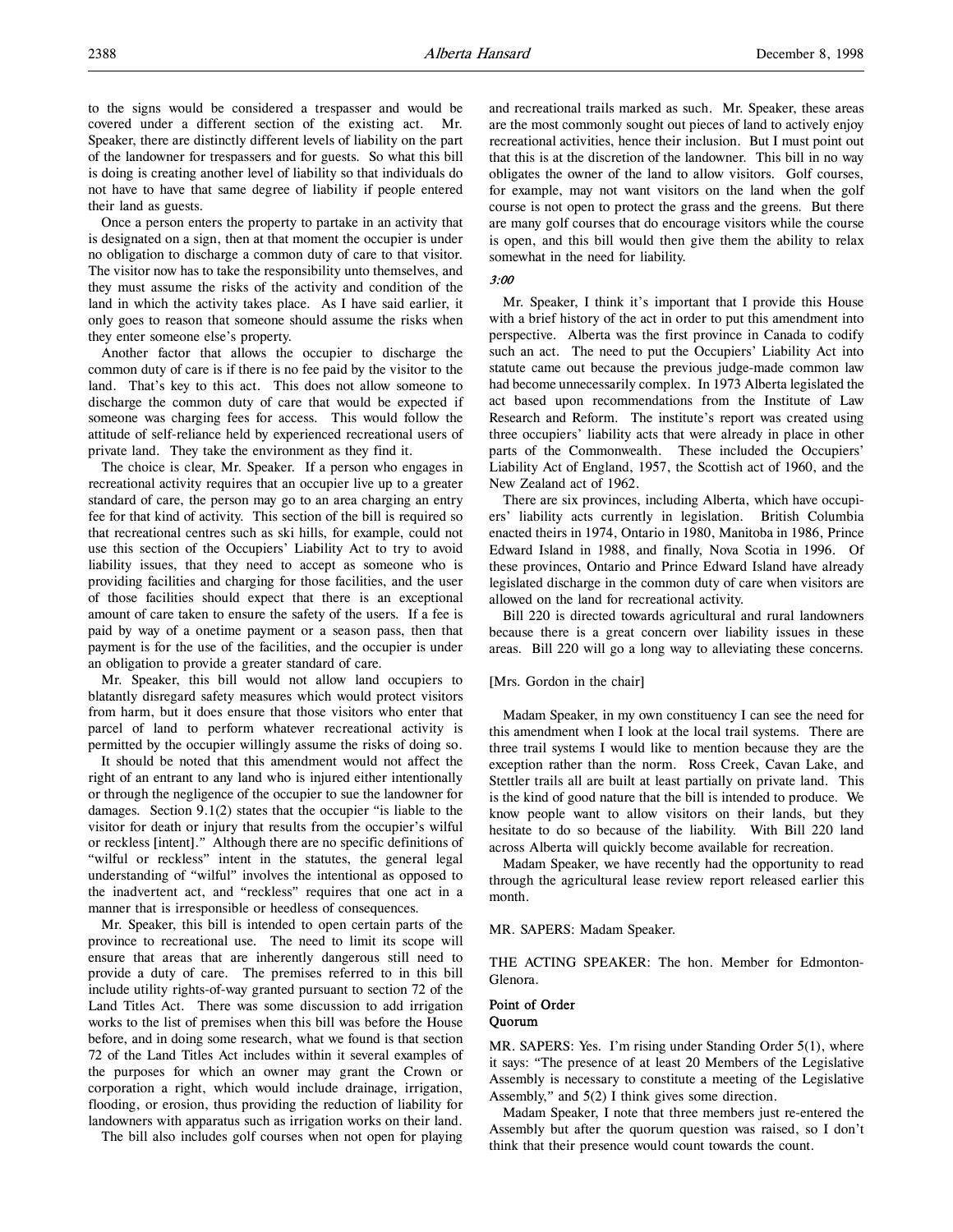THE ACTING SPEAKER: All right. According to Standing Order 5(2) -- and I will read it: "Whenever the Speaker adjourns the Assembly for want of a quorum, the time of the adjournment and the names . . ." This is of course what the Speaker must do. The first part is:

The presence of at least 20 Members of the Legislative Assembly is necessary to constitute a meeting of the Legislative Assembly for the exercise of its powers, and in counting the number of those present, the Speaker, if present, shall be included.

Now, if I am correct, then there was the required number. [interjections] We certainly could close the doors and have everyone rise and take attendance.

SOME HON. MEMBERS: Agreed.

#### MR. SAPERS: Madam Speaker.

THE ACTING SPEAKER: Yes, hon. member. You're the person that brought this up.

MR. SAPERS: Yes. Thank you. Under the Standing Order and, I think, if you refer to Beauchesne and if you refer to Erskine May and *Bourinot's*, the attendance is at the point when the question of quorum is raised, not after members scurry back into the Assembly. So you may want to ask those members who came in to absent themselves and then close the doors and have your count.

THE ACTING SPEAKER: Hon. member, the chair as well as the table officers have no idea who came in after. [interjections] I would ask the pages for the next few minutes to not allow anyone else back in until we determine here.

Hon. members, in discussion with the table officers I am going to ascertain that when indeed you did stand on a point of order, I thought it was a point of order to do with the discussion that was taking place. We can't go back in history now and find out who in fact did come in after it was determined that you were talking about Standing Order  $5(1)$ . We would have to take a vote now with the members that are in the Assembly as it stands right now.

Hon. member, just so that you are aware, when you in fact did start to speak -- and I would have to say this is coming to me, you know, as basically third-party information -- it was suggested that with myself there were 20-some in here.

I can't go back now. We would have to take the count with the numbers that are in here presently.

#### 3:10

MR. SAPERS: Madam Speaker, if we can't go back in time, then the roll call is pointless. The fact is that it was at that point in time that I was trying to get your attention.

THE ACTING SPEAKER: Hon. member, you are the person that brought this up. Under Standing Order 5(2) I would have to count the people. You have brought it up.

The hon. Deputy Government House Leader.

MR. HANCOCK: Yes. Madam Speaker, on this point I'd address your attention to rule 282, which says that "while the House is being counted the doors remain open and Members can come in during the whole time occupied by the counting," and under 281: "If there are not twenty Members present . . . the bells are rung."

Madam Speaker, I think what we're really doing is using up some House time. It's obvious that there are more than 20 people in the House, and I think we should just proceed with the afternoon session.

THE ACTING SPEAKER: Thank you very much, hon. member. I certainly will take that under advisement. Let's just carry on with the debate at hand.

MR. DUNFORD: Did you note for the record that he sent his people out of the House?

THE ACTING SPEAKER: Yes. We can open the doors. The hon. Member for Medicine Hat.

#### Debate Continued

MR. RENNER: Thank you, Madam Speaker. I wonder if I might indulge in some information, some advice from you. I have absolutely no idea how much speaking time I have left. One minute?

THE CLERK ASSISTANT: One and a half.

MR. RENNER: Okay. Thanks very much. I appreciate that. I'll just use that final minute to sum things up and sort of restate what I said at the introduction.

This bill is here before us today because I feel it's important that we address this need, particularly in rural areas of the province of Alberta. I take great solace in the fact that the government through their report on agricultural lease land is clearly recommending that this is an item that needs to be addressed by the government. In accepting that report, I take comfort in the fact that I expect to see government legislation before this Assembly within the next reasonable period of time to deal with this very issue that I've outlined today and in the past.

While I recognize that it's unlikely that this bill is going to pass, I certainly do ask and encourage all members to continue this discussion in their constituencies with their constituents, with Albertans across the province so that when the government does bring forward legislation, we have a good, broad base of support for that legislation and a good understanding of what the legislation entails.

With that, Madam Speaker, I thank you.

THE ACTING SPEAKER: The hon. Member for Edmonton-Centre.

MS BLAKEMAN: Thank you, Madam Speaker. I am pleased to rise and add my contribution to this second reading debate on Bill 220. Indeed, I did speak in favour of the bill when it was presented and debated a year ago. Ironically, having Edmonton-Centre, which is definitely an urban area, as my constituency, the issue of occupiers' liability doesn't come up very often, but I am an enthusiastic snowmobiler and a great supporter of the Trans Canada Trail and Alberta Trailnet, and I know that this legislation is very important to their endeavours.

Essentially there are two issues that are addressed through this proposed legislation: the issue of duty of care. I think the second issue that seems to have been of great concern to people was the insurance. Essentially, as the hon. Member for Medicine Hat has pointed out, this amendment act is allowing the duty of care to diminish or putting in a secondary level of duty of care in which the onus is not so strict upon the owner of the land. The bill covers both the kind of land that would fall under the jurisdiction of the bill and the signage. The signage is very interesting. I might recommend that that section be looked at carefully prior to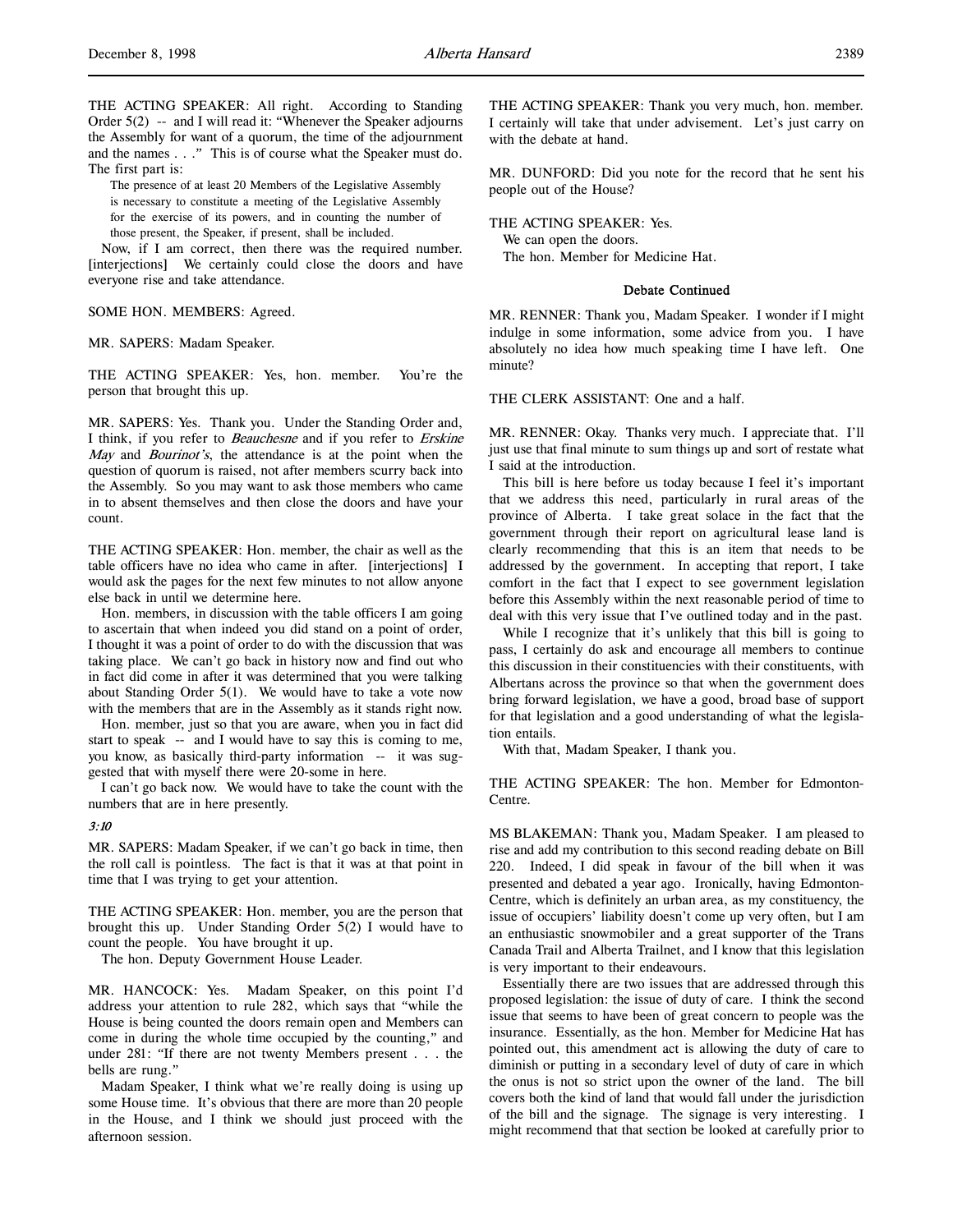another introduction of this bill, although I was rather hoping that we would be in session until Christmas, in which case this bill would have been well and truly debated through all possible stages. But I'm not hearing a roar of enthusiasm from the other side to that proposal, so I may well be disappointed in my pursuit of staying in the session long enough to have the bill passed.

Now, the signage. I've heard a couple of points raised on that. One was from a person who noted that signs had been placed around their location or in their summer village or something, and the sign had been vandalized repeatedly and just wasn't there. I think that poses a difficulty, for the purposes of this legislation, if the sign is supposed to be posted telling you that you may come in and where you may go on the property and it's not there. I suppose you could default to: well, I don't see a sign; therefore I can't go on. But in fact if you knew that you were allowed and you had been there last week, what is the person supposed to do when the sign is broken or vandalized and no longer there?

A second thing is a combination issue between the signage and the diminished duty of care. Certainly as a snowmobiler I carry my own insurance. I know that I travel at my own risk, and it's my responsibility to be responsible. I accept that responsibility. My question around this: if I am passing through a property - and one assumes there is either a directional sign or trails or something -- I'm hoping that any danger areas would be clearly marked by the landowner. For instance, if there's a gravel pit that's five feet off the trail, that would be marked. I don't know that there's a gravel pit there. There's no way that I could know it, and I don't ever want to fall into one of those gravel pits. It's a very nasty way to have a very brutal accident. So I hope that before or perhaps in the debate of this bill at this time, because I'm sure we'll be here till Christmas, we could look at an amendment that would address some of these problems. I think there's going to be a problem around the signage and the stability of the signage and also around the posting of dangerous areas that people might be passing through.

The other question that I had. Yes, there's a diminished duty of care. For instance, if I was passing through a farmyard, I'm wondering about things like barbed wire that would end up underneath the snow, which is a hazard that I wouldn't be expecting. I wouldn't expect barbed wire to be lying on the ground; it should be on a fence. Whose fault is that if I run over that barbed wire? I don't know it's there, but was the landowner under some sort of onus to make sure that it's been cleaned up and it's not lying around? Just a question that I'd like addressed.

Another question. The Member for Medicine Hat was commenting on the difference, that this legislation is not meant to apply to, say, owners of ski lodges. A number of these lodges that are open, say, for fishing in the summer are now opening in the winter, and part of what you get when you pay your money to stay at these places is the use of trails either for cross-country skiing or for snowmobiling. Now, where is the liability if these trails are passing partly through private land? Is the onus on the ski lodge owners and operators to have negotiated insurance coverage while the guests of the lodge pass through the private land on the trails? I'm thinking of a couple of places that I've been to, and indeed that's exactly what happened. You started on the land that was owned by the lodge, and you were probably aiming for Crown land at some point, but in between you may well have passed through private land. Now, if this was an individual going out on this trek, yes, indeed the Occupiers' Liability Amendment Act as proposed here would come into place. But if you're a guest at a ski lodge and that's why you're there and that's who has maintained and built these trails, whose responsibility is it? Do the private sections fall under this proposed legislation or not? So another area to clarify.

### 3:20

Landowner point of view. I know that one of my colleagues wants to speak to this, so I will try to not spend too much time on it. I have a property that people may want to pass through in order to get access to the lake, and I'm certainly willing to have them pass through part of that land. The question that springs to mind immediately is: well, how do I know that they're not going to abuse the land that I have? I mean, I feel that I'm a responsible person, but how can I trust that other people that I allow through my land are going to be respectful and not throw garbage around, not chase my dog, or cause any kind of damage like that? So there's a level of trust that has to be established with this legislation.

As I say, I'm certainly willing to do it. At the outset it seems like a great idea and very reasonable, and I think one of the reasons that I'm really keen to see the legislation put in place is that we're aware of the controversy in Alberta of increased access to wilderness areas. There's already tens of thousands of miles of seismic lines on Crown land in this province in all of the different white areas and green areas and everything else you wish to designate the different areas of Crown land.

## [The Speaker in the chair]

I think it's important that we be able to facilitate the development of trail systems through existing developed land in this province, partly as a way of encouraging people not to encroach any further; in other words, to protect absolutely the few wilderness areas that we have left. I'm a snowmobiler. I want to go into new areas, but I am willing to admit there's lots and lots of land for me to explore in Alberta without having to get into new wilderness areas. I think we need to make that commitment as legislators to protect the little bit of specialized representative land left in the province. This is one excellent way to do it.

All right. I'm getting passed notes that colleagues of mine are anxious to jump to their feet to speak on this, so I will try and wrap up.

Insurance. I know that when this bill was up before, there were reservations expressed by landowners and on behalf of individuals who might get involved in this sort of thing who were really concerned about the insurance costs, and I think this is another good reason for this bill. Certainly with the duty of care that's expected of landowners and if there are people crossing through their land, the expectation of insurance coverage is prohibitive, because in this day and age the insurance companies seem to be urging the landowners that they really should be carrying not \$1 million, which seemed to be a lot of coverage not that many years ago, but now \$2 million or more in case there is some sort of concern. So I hope that this bill will go some way towards alleviating those concerns about exorbitant insurance rates.

Well, I'm certainly being urged to take my seat and let others speak. I'm assuming that since we'll be here until Christmas, I'll get another chance to speak at Committee of the Whole.

Thank you very much.

THE SPEAKER: Hon. members, before we proceed, the hon. Member for Little Bow on a point of order.

## Point of Order Tabling Unsigned Letters

MR. McFARLAND: Thank you, Mr. Speaker. I'm quoting Beauchesne 498. I apologize for the delay, but this has just come to my attention: tablings today from the Member for Calgary-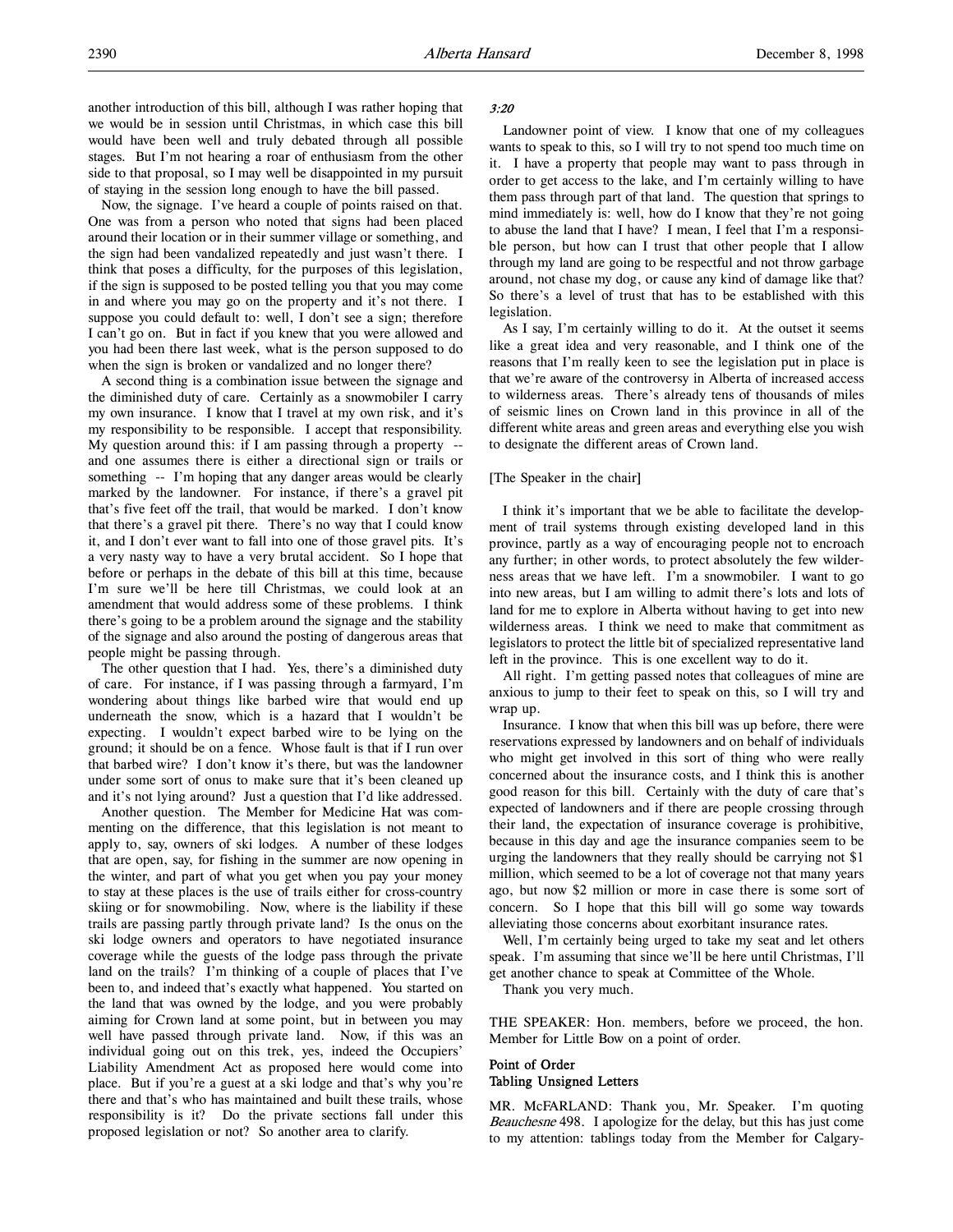THE SPEAKER: Hon. member, your point, again, is that the hon. Member for Calgary-Buffalo tabled something during the tablings today, which is certainly his right. But just repeat for me the point.

MR. McFARLAND: Mr. Speaker, when I looked at the tablings that have been presented by the Member for Calgary-Buffalo, they are no doubt letters, but I have no way of knowing if they're originals or draft letters because they have not in fact been signed by the person who supposedly has written the letters to myself, to the Premier, to the Minister of Justice, to the Minister of Energy, and to the Provincial Treasurer. None of them are signed. I don't know if that's proper protocol, to file something that has not been signed, but as a member who takes my responsibility very seriously for representing the majority of my constituents, I have no way of knowing that in fact this letter is really from the person it is supposed to be from. It's not signed. Furthermore, I have checked my mail as of half an hour ago, and I have yet to receive this letter that's supposed to have been sent to me. I would ask that you either have these documents taken back or have the member substantiate their authenticity.

Thank you.

DR. MASSEY: On the purported point of order, Mr. Speaker. The remarks of the member opposite are uncharacteristic of the Member for Calgary-Buffalo, and I think we have to have an opportunity to confirm or not confirm the allegations.

THE SPEAKER: Well, hon. members, we have a situation where the hon. member did quote from *Beauchesne*, and *Beauchesne* 498 is quite clear. It says: "An unsigned letter should not be read in the House." I repeat: "An unsigned letter should not be read in the House." There have been rulings by previous Speakers and previous chairmen with respect to that, going back in here. Of course, the danger in all of this is that one doesn't really know. So I'm going to ask the hon. Member for Little Bow to convey to me copies of such letters.

The difficulty is that the chair and the table officers have no knowledge of what is being tabled. But clearly the rule is such. So we will check to see exactly what was tabled. The rule is very, very clear that unsigned letters should not be tabled in the House. If unsigned letters were tabled, I will convey some message to the hon. Member for Calgary-Buffalo and ask for his comments with respect to this matter, and we'll see where we go from there.

The time has now evaporated for this point of business.

# head: Motions Other than Government Motions

#### 3:30 Pacific Northwest Economic Region

517. Mr. Coutts moved:

Be it resolved that the Legislative Assembly urge the government to encourage member Legislatures of the Pacific Northwest Economic Region, PNWER, to increase their roles and participation in the organization, including the adoption of the Alberta model of public- and privatesector partnership.

THE SPEAKER: The hon. Member for Livingstone-Macleod.

MR. COUTTS: Thank you, Mr. Speaker. As the current president of the Pacific Northwest Economic Region, or PNWER, as it's called, I'm especially pleased to rise today to move Motion 517.

Motion 517 urges the government of Alberta to do two important things. First, the motion encourages PNWER member Legislatures to increase their participation in the organization. I have found through my legislative involvement with PNWER that I have witnessed the tremendous benefits that are possible when the states and provinces of the Pacific Northwest area work together. It is my goal to promote the positive results of PNWER to all member jurisdictions and to see even more commitment in the future.

Secondly, Motion 517 urges the government to encourage member Legislatures to adopt "the Alberta model of public- and private-sector partnership." Alberta supports a more active role in PNWER for the private sector. Under the Alberta model, members of the private sector would become full participants in the organization by being eligible to hold executive positions.

#### [The Deputy Speaker in the chair]

Mr. Speaker, I'd like to spend some time speaking about the history of PNWER, about where it began, where it is now, and where it is going in the future. PNWER is a statutory public/private partnership whose purpose is to increase the economic well-being and quality of life for all the citizens of the Pacific Northwest region. PNWER consists of the American states of Alaska, Idaho, Montana, Oregon, and Washington plus the Canadian provinces of Alberta and British Columbia and the Yukon territory as well as numerous private-sector members.

Mr. Speaker, the PNWER organization was informally established in 1989 when the Washington State Legislature proposed a meeting in Seattle of the Pacific Northwest region's legislative leaders called the Pacific Northwest Legislative Leadership Forum. Ministers from Alberta and British Columbia and five of the seven Speakers and four of the five majority leaders were in attendance. Altogether, 61 leaders met for three days, and there was a unanimous agreement to proceed with the regional structure.

In 1991 the provisions of PNWER were formally ratified by all members of the states and provinces. At that time six working groups were launched: environmental technology, recycling, telecommunications, tourism, value-added timber, and workforce training. Since 1991 four more working groups have been added, those being transportation, export, government procurement, and agriculture. In 1994 at the summer meeting in Kananaskis PNWER formally established a private-sector council. Through the private-sector council, corporations, trade associations, individuals, and subdivisions of state or provincial governments and quasi-government organizations can all become members of PNWER. The dues structure for private-sector members is based on the size and the sector of the organization.

Mr. Speaker, the formal inclusion of the private sector was a key step for PNWER. Each working group has a chair from both the private and the public sectors, and ideally the private sector co-chair sets the agenda and direction for all of the working groups. The public-sector co-chair role in the working group is to assist in setting the agenda but also to ensure that legislative considerations are represented in the working groups.

Today PNWER is an operating private- and public-sector partnership designed such that the public sector works to open the door so that the private sector can make the sale. It is a mutually beneficial relationship and a relationship that is growing stronger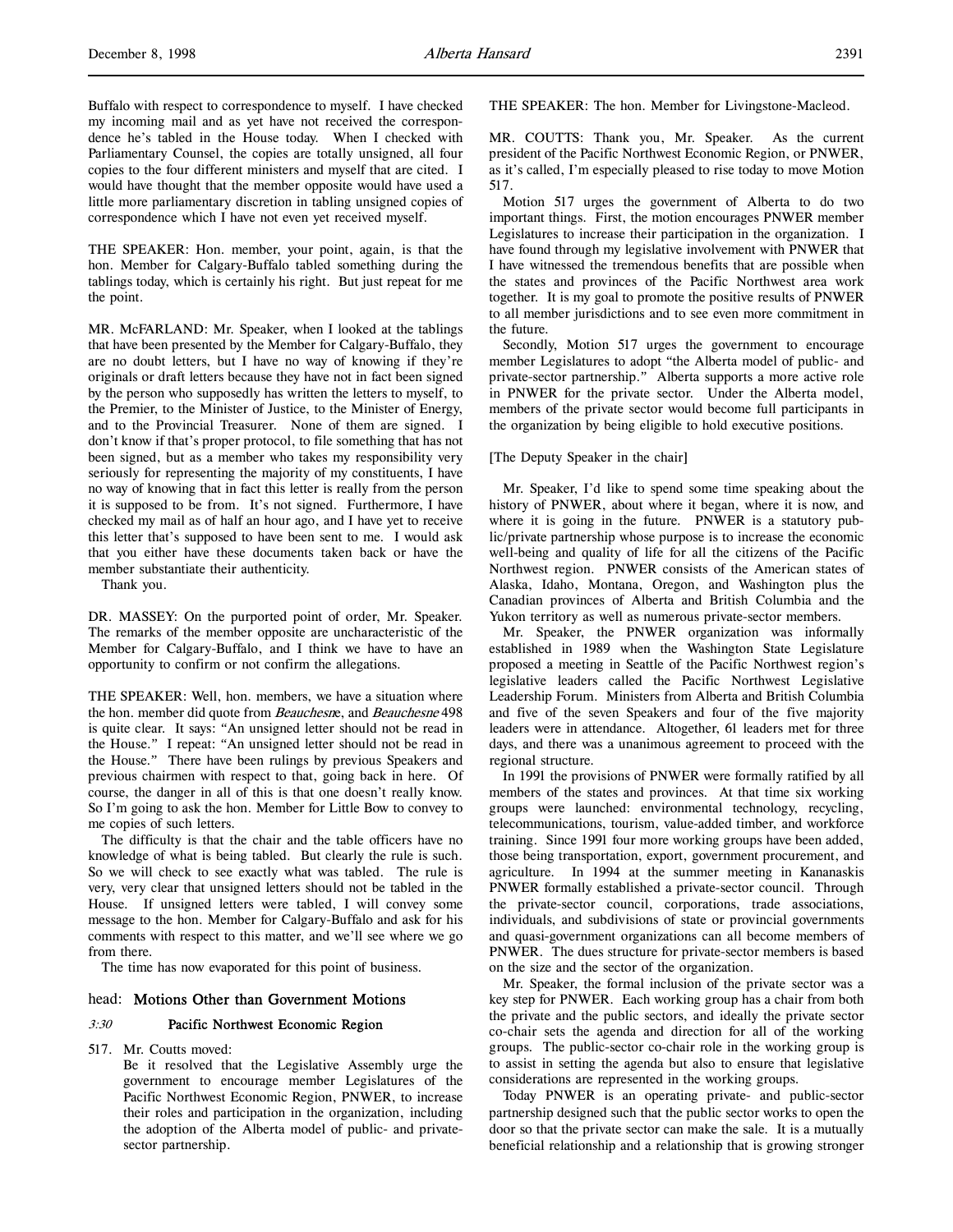all the time. Increasing competition requires economic policies that build upon the strengths of the Pacific Northwest region, and increasing efficiencies through co-operation and collaboration create ongoing opportunities for policy development beyond the state, provincial, and federal levels. It is important to bring the private sector together with the public sector in these endeavours. Membership in PNWER's private-sector council offers valuable networking opportunities with the region's top policy makers and business leaders.

One of the real strengths and the most noticeable difference of PNWER over all other economic development organizations within the Pacific Northwest region is the involvement of the legislators from all the jurisdictions in PNWER. They come to the working-group tables in a bipartisan way. PNWER brings together legislative, government, and private-sector leaders to work towards the development of public policies that promote the economies of the Pacific Northwest region and respond to the challenges of the global marketplace. The main objective of PNWER is to build the necessary critical mass for the region to become a major player in our increasingly global economy.

Mr. Speaker, with a population of more than 10 million people in the Pacific Northwest region, it serves as an important end market for Alberta primary and value-added products. Also, the region is looked at as a gateway to other markets, including California, Mexico, Russia, and Asia. In 1997 total Alberta exports to the Pacific Northwest region amounted to \$4.42 billion, or 17 percent of the total Alberta exports to the United States. This is clearly a significant export market for Alberta.

Alberta has a variety of interests in the Pacific Northwest region. First, in terms of transportation, Alberta's interests pertain primarily to trade and transportation corridors, efficiency at border crossings, and harmonizing truck weights and dimensions and configurations.

Secondly, the Pacific Northwest is both an important end market and a gateway for Alberta agrifood exports. In 1997 Alberta had \$5 billion in global agrifood exports; \$830 million of those dollars were into the Pacific Northwest. Some of the major Alberta agrifood exports in the Pacific Northwest include live cattle, beef, pork, animal feeds, oilseed cake and meal, refined canola oil, barley, and seeds for sowing.

PNWER also supported two grain summits that have been recently held, one in Seattle in June of 1997 and another summit in Banff in September of this year. The summits brought together Canadian and American grain producers to participate in workshops aimed at building consensus on a competitive and compatible trade environment for grain. The Banff summit brought together farm and industry leaders representing over 50 organizations from Canada and the United States to address global trade, continental trade, transportation, and infrastructure issues.

A third area of interest is in the forestry sector. In 1997 Alberta's forest products exported to the United States included pulp and paper, lumber, panelboard, and other secondary wood products and components totaling \$1.33 billion. In the Pacific Northwest Alberta's focus is on the expansion of value-added wood products.

Fourth, the Pacific Northwest is a highly strategic region for Alberta's energy sector. The region is particularly important in terms of oil and gas pipelines. In 1997 Alberta had \$375 million in natural gas sales to the Pacific Northwest, and a further \$1.5 million flowed through to California. Alberta exported approximately \$656 million worth of oil to the Pacific Northwest region in 1997, almost all of which went to Washington state.

Alberta has had some tremendous strengths in the Pacific

Northwest region. Besides location, Alberta has extensive infrastructure in transportation, communication, education, and municipal services. In addition, there is a widespread awareness of Alberta's reputation for a high-quality product and service, especially in the areas of agriculture, energy, environment, information technology, and the tourism sector. Mr. Speaker, Alberta is further recognized for its highly skilled and educated workforce. Alberta has direct experience in industrial sectors which are growing rapidly, such as environmental and high technology. Perhaps most important of all is a common knowledge within the Pacific Northwest region and indeed all around the world that Alberta has low taxation rates and a businessfriendly government committed to free enterprise and open markets. All of these factors are an important part of the Alberta advantage, that makes Alberta a key player in the Pacific Northwest region.

### 3:40

This extensive list of attributes creates numerous opportunities for Alberta products and Alberta businesses. In particular, Alberta has a competitive advantage in construction and building materials, in wood products and related manufacturing services, in agricultural products and technologies, in processed food products, and in environmental products, services, and technologies.

Mr. Speaker, clearly the Pacific Northwest is a strong and substantial economic region, and Alberta is a key player within the region. There are many benefits to be derived from cooperation and collaboration between the members of the region. As an organization, PNWER is capable of bringing together the major players from both the public and the private sectors and has tremendous potential in terms of promoting the Pacific Northwest to the benefit of each and every member.

Mr. Speaker, Motion 517 calls for the government to encourage the member Legislatures of PNWER to adopt "the Alberta model of public- and private-sector partnership." This is a key part of the reform of PNWER that is going on right at this present time. Private-sector representatives are not permitted to hold executive positions. Alberta is pressing for this to change, and it is very important that private-sector members become full participants in PNWER by being able to hold executive positions. That is something that I am committed to as president: to make sure that that happens.

The governments of PNWER members took the initiative to create the organization and for all the good reasons and rightly so. The creation of such an organization was made so much easier because governments and the public sector took the lead. However, the private sector is an integral part of PNWER, and it is time that the private sector becomes an equal partner in PNWER in its operating and its decision-making.

Mr. Speaker, this is not to say that the public sector will be removed from PNWER's activities. On the contrary, government members and the public sector are encouraged to continue to increase their support and roles within PNWER. Simply put, the Alberta model for private- and public-sector partnership entails exactly that: a partnership, an equal partnership. Making the private sector an equal partner in PNWER is one of the keys to PNWER's continued success and growth. With the private-sector representatives on the executive committee of PNWER, the private sector will be given even a much stronger voice in the decision-making process of the organization. I cannot overstate the importance of striking a balance between the public sector and the private sector within PNWER, and the participation of one sector without others renders PNWER much less effective. I hope that all members of this Legislature will join me in supporting this motion to bring both sides closer together.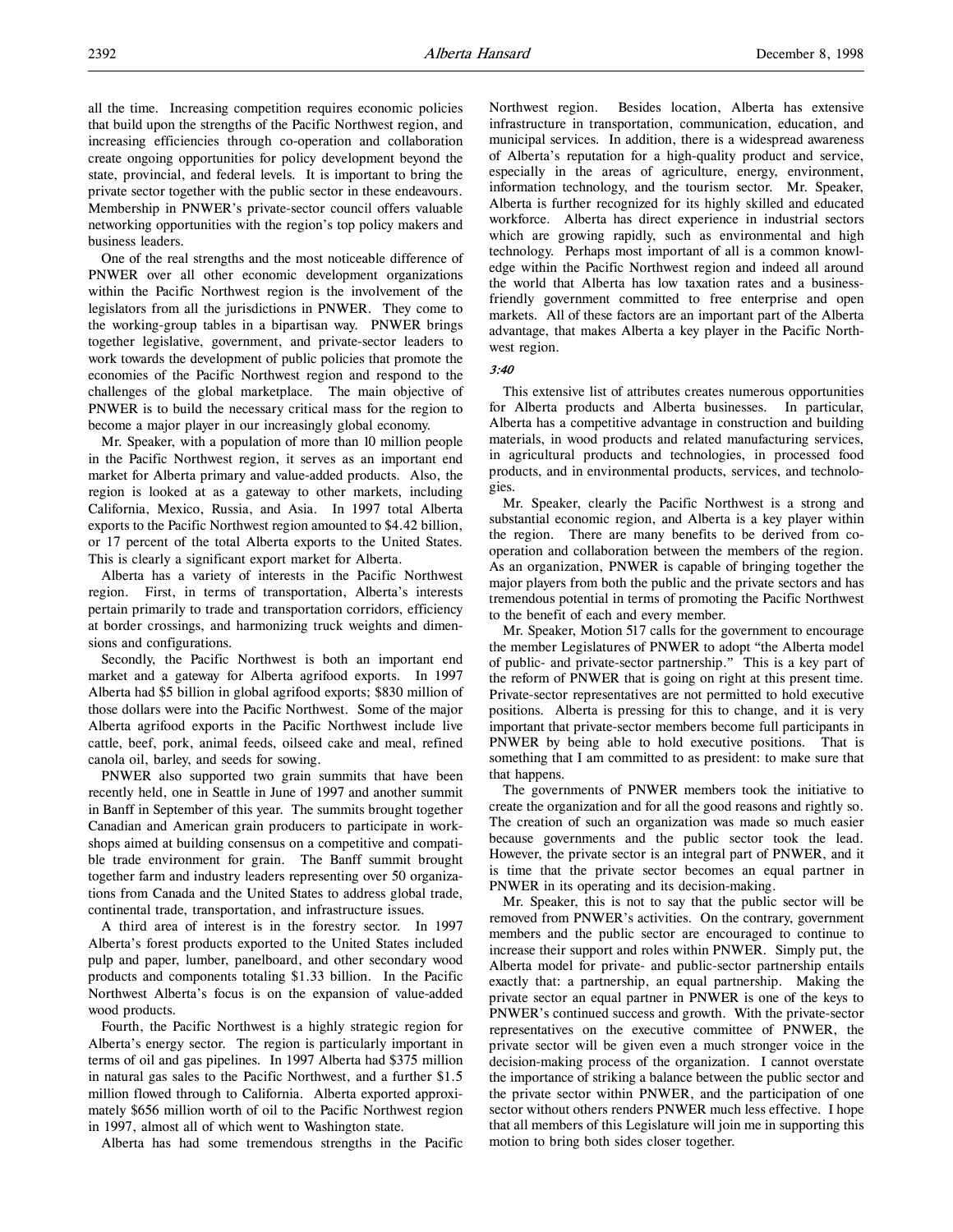Mr. Speaker, in closing, I would like to say that I believe that Alberta needs to continue its strong leadership role in PNWER. Part of this role includes encouraging other members to adopt Alberta's model of private-sector and public-sector partnership. It is extremely important for PNWER's long-term success as an organization that the private sector becomes an equal partner in PNWER. I have tremendous confidence in PNWER, and I encourage all members to support Motion 517.

Thank you.

THE DEPUTY SPEAKER: The hon. Member for Edmonton-Meadowlark.

MS LEIBOVICI: Thank you, Mr. Speaker. It gives me great pleasure to rise this afternoon to address the motion that's been put forward by the Member for Livingstone-Macleod.

Had this motion been brought forward three years ago, I probably would not have had a whole lot to say about it in that I didn't quite understand it. [interjections] I'm sure it surprises members in this Legislative Assembly that in fact I could have not a lot to say about a particular issue. But I firmly believe that before one stands up, one needs to understand what the subject matter is, and I believe I've fulfilled that.

In this particular case, if we put the joking aside, the reality is that I've had occasion over the last three years to be in attendance at some of the meetings that have been held by PNWER in Seattle, Portland, and most recently in Victoria, where I was the legislative co-chair for the tourism working group that we had meeting in Victoria. As a result, I feel that I do have a fair understanding of PNWER, of some of the difficulties that PNWER has had in finding its place as well as of the direction that PNWER could potentially go.

#### [Mrs. Gordon in the chair]

For those members who are not aware -- and I don't believe that the Member for Livingstone-MacLeod did indicate -- the jurisdictions that are involved with PNWER are Alaska, Idaho, Montana, Oregon, Washington, Alberta, British Columbia, and Yukon. So it covers a fairly significant area that crosses the borders. One of the most interesting concepts that I found with regards to PNWER is that it is on both sides of the border. It has its mandate within the Legislatures of all those states as well as provinces and is, as the member did indicate, a tripartite relationship between the legislators and the public sector as well as the private sector. To my mind, it makes it unique.

It has also attempted to stay out of the arena of political lobbying and self-interest and special-interest groups, which I believe gives it more credibility, in order to do the work that it was originally enacted to do, and that is to develop and establish policies that promote greater regional collaboration amongst those eight entities, to enhance the overall competitiveness of the region and international and domestic markets, and to increase the economic well-being of all citizens in the region and improve the quality of life for all of those citizens.

Now, as I alluded to a little bit earlier, when I first went to a PNWER meeting, I tried to understand what the function of it was. It seemed to me that it lacked focus, that in fact it was almost trying to do too many things all at the same time, and that there was not an adequate decision-making policy in place or an ability to enact and to follow through on decisions that were made. I must give credit to the Member for Livingstone-MacLeod as well as to the minister of intergovernmental affairs,

who has been a strong supporter, it's my understanding, of this particular organization, for they, too, have seen that there are these difficulties with PNWER. There was the report that was commissioned that has identified some of those difficulties. What we see now is an ability or the desire to move beyond those difficulties and to find some solutions. The proposal that Alberta has put forward is a proposal that attempts to deal with the difficulties that have been found within the organization and in fact addresses a lot of the concerns with regard to the mandate, the organizational structure, and the activities of PNWER.

We know that there are other ideas floating around as to what manner can be undertaken in terms of restructuring PNWER, and I believe that there is the ability to come to a decision within the PNWER executive as to how in fact we can get beyond the hurdles and move towards a better definition of PNWER.

The underlying principle of PNWER, I believe, is sound. I believe it is an organization that deserves our support. In fact, it is one of the few mechanisms where the northwest region can be brought together in order to network, in order to pass on information, in order to pass on best practices, and in order to come to some kind of an agreement as to the possible directions that can be taken within each state or each province. Because it is a unique organization that is mandated through the Legislatures and has government members who are sitting in on either the working groups or the executive, I believe it facilitates the ability to make changes that are required in order to ensure that the underlying mandate, as I articulated earlier, is indeed followed.

#### 3:50

The issue of the private sector becoming more involved also has my full support. I think that if we believe there is a role for the private sector in this organization, they in fact should become fullfledged members and take their place with the other two parties of the tripartite committee.

It is also a unique organization in that it is one of the few within this Legislative Assembly that allows for bipartisan participation, and in order for PNWER to continue in its success, I think that is something that needs to be maintained. Because of the different relationships and governmental structures that we have within Canada versus the United States, I think it is very difficult for the legislators, whether they are representatives or Senators from the United States, to quite understand how at times individuals are excluded from organizations based on their political affiliation. As we all know, voting in the States does not necessarily fall on party lines but falls on the ability to represent one's constituents, and in order for PNWER to maintain its credibility on both sides of the border, I think that bipartisan participation needs to be maintained.

There is opportunity for members within this Legislative Assembly to become more aware of the role of PNWER, and I encourage them to do so. My one concern -- and I would request that the Member for Livingstone-Macleod address this in his closing remarks -- is with regards to the actual wording of the motion, and I would hate for the motion to preclude the member from being able to continue in his negotiations to better the PNWER organization. My concern is that when we look at the wording, it says, "to increase their roles and participation in the organization" -- so we're encouraging other member Legislatures to do that -- "including the adoption of the Alberta model of public and private sector partnership."

As I indicated earlier, there are some other models that are floating out there. We need to be aware of the concerns, I believe, of those other models, and I would like some assurances from the member that this doesn't tie the member's hands and the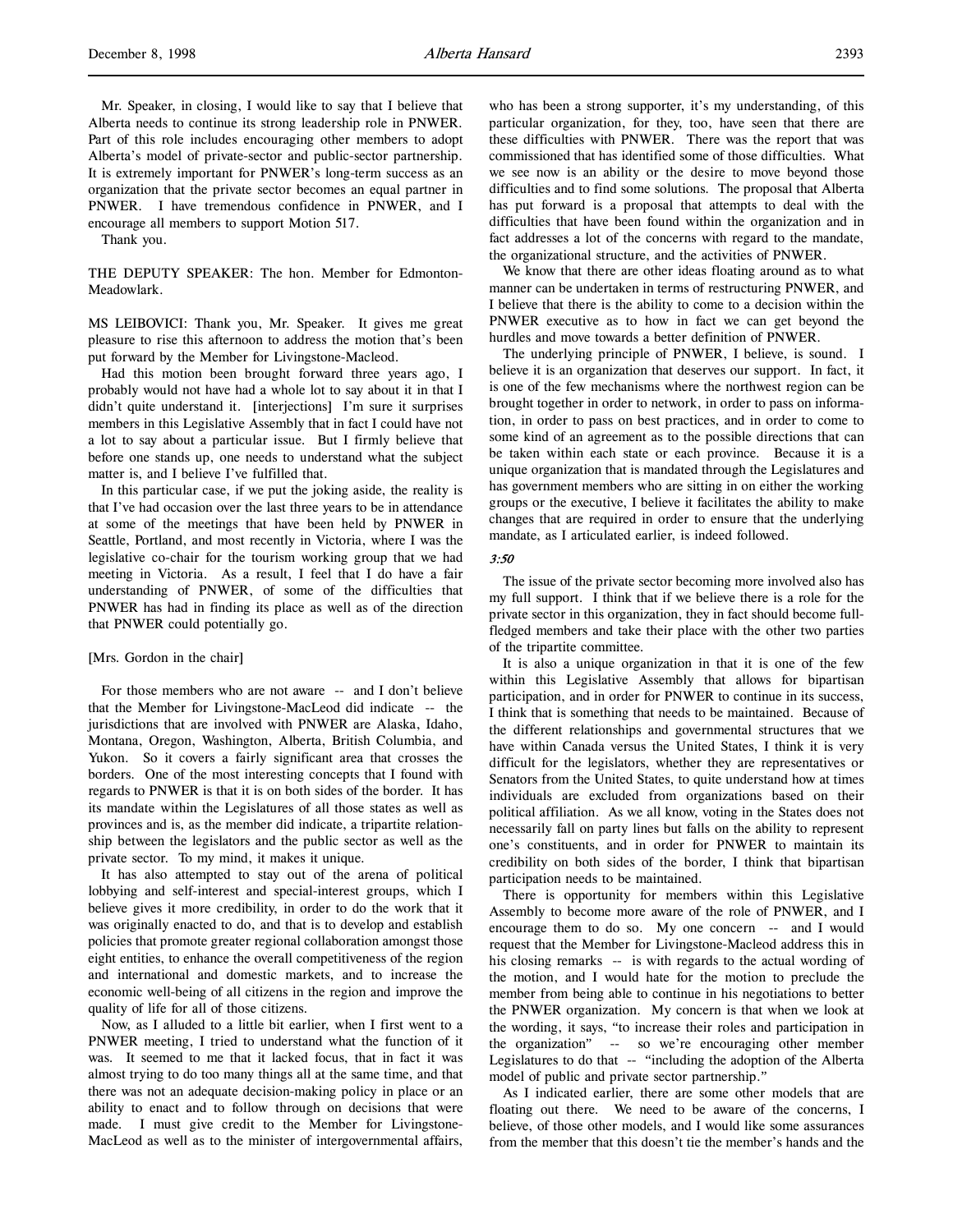minister's hands, if he's involved, with those discussions so that we are only looking at the Alberta model and, in fact, that there is some leeway to come to successful negotiations as to the restructuring, reworking, whatever we want to call it, of PNWER.

Also -- and I'm sure the Member for Livingstone-Macleod will be providing the information -- Edmonton will be hosting the next PNWER meeting in June, and if there's any opportunity for members to perhaps observe, I think that would be a good opportunity for them all to have a better understanding of the PNWER concept.

I believe I've covered most of the bases. If there are any members that have any concerns with regards to this organization, I believe that one of the best ways of finding out about it is to try and attend some of their meetings.

Thank you.

THE ACTING SPEAKER: The hon. Minister of Labour.

MR. SMITH: Thank you very much, Madam Speaker. It's a pleasure to rise and speak not only in support of this motion but also in support of the good long-term productive work that the Member for Livingstone-Macleod has demonstrated with his ongoing commitment to building trade and building relationships in the near trade market.

Madam Speaker, there's a tremendous wave of activity underfoot to drive trade sectors. We're starting to see, finally, that Albertans are fully aware of the importance of trade, the importance of our export prowess. We're part of the Asian change. We're part of watching second quarter exports drop 30 percent to Indonesia, some 37 percent approximately to Japan, and the faraway markets are showing some of their weaknesses, all the more reason to concentrate on building good solid trade, good solid business, and good solid policy relationships with next-door neighbours.

One of the emerging bodies of theory, Madam Speaker, that speaks directly to this motion is the ability to develop trade blocks within major trade organizations. For example, PNWER is a natural fit into the NAFTA trade market, where there are over 370 million people engaging in well over 20 percent of the global trade. So from that perspective, one can see that to build work and to build trade and to build relationships up in this submarket, if you will, in this particular important sector of Canada/United States, it is going to be beneficial to all parties who hang their territorial hats at the door and just come in and focus on creating value within the group.

The other thing that is important to point out, too, from an Alberta perspective, Madam Speaker, is that there is a large change underfoot in Canada. If one were to look at the gross domestic products of the major provinces, you can see Ontario at number one at roughly \$389 billion per annum. You can see the prairie provinces -- we used to see Alberta, Saskatchewan, and Manitoba as being three relatively equal provinces. The gross domestic product of Saskatchewan is approximately \$27 billion, the gross domestic product of Manitoba is \$28 billion, and the gross domestic product of Alberta this year is estimated to be in the \$93 billion range.

British Columbia, another member of PNWER, has a gross domestic product of some \$98 billion. This \$98 billion is actually showing a shrinking gross domestic product and is, I guess, a manifestation of some questionable political practices as well as changes in their market structure. But one only has to have a look and quickly do the calculations to realize that the gross domestic product of Alberta and B.C. now exceeds that of Quebec. Two years ago the entire workforce of Quebec was

equal to that of B.C. and Alberta combined. Now the workforces of B.C. and Alberta exceed Quebec by some hundred thousand. We are moving ahead. Clearly, there's a demonstrated shift of economic power and economic trade to western Canada. All that remains is a united type of way to put the political clout to reflect that increased economic and trade prowess.

### $4.00$

The importance of building inside this market area is reflected by the growth in our trade numbers, Madam Speaker, and also with respect to the productivity of Albertans and the ability for us to trade and maximize productivity through business relationships, through policy relationships, through the interaction of privateand public-sector meetings, exchanging ideas, getting to know the person, walking a mile in somebody else's moccasins, getting a chance to understand the problems at hand.

So looking at it from a labour perspective, the productivity aspect of Albertans participating in this trade market, as well as continuing to build trade relationships with our largest and most powerful trading partner, I can only wish the Member for Livingstone-Macleod good luck, Godspeed. Actually, I think a strong message to be sent to the PNWER organization would be for this House to unanimously approve this motion, and I would support that we do so.

Thanks.

THE ACTING SPEAKER: The hon. Member for Lethbridge-East.

DR. NICOL: Thank you, Madam Speaker. Just a few comments that I want to make on Motion 517. The points that we have to bring out and that the Member for Livingstone-Macleod brought out when he introduced the motion about the importance of the Pacific Northwest region -- the economic concentration that is occurring in the jurisdictions that are represented in PNWER is really important, and it's extremely important that we try to do whatever is necessary to make sure that an organization like PNWER continues to function and continues to function in a very positive way, because as we deal with the future possibilities for Alberta, a lot of it is going to deal with supporting and participating in the economic activity in the Pacific Northwest region.

We have to look at: what kind of function do we need in an organization that's going to bring about and promote the economic growth of the region, the co-operation and the working together of the region so that we can all deal with it? PNWER started as a group of legislators from each of the relevant jurisdictions. It expanded then and brought in and promoted the partnershipping with business, and it's trying, I think, in some ways to be too much, to be a little bit too broad based.

One of the concerns that was raised by the member survey, even though it was a very small sample -- and we have to be careful that we don't make wrong conclusions from it -- was that really it didn't seem to be focusing. What we've got to do is think about how we can change the structure of this organization to give it some focus. If we look at really what is going on, we've seen some very successful parts of it, and I'd like to commend the Member for Livingstone-Macleod in terms of the work he's done and his chairmanship now of it. If we look at how it's been functioning, a lot of the very proactive leadership type positioning has come from the subgroups, and I think we have to focus a little more on some of these working groups that are being put together. We saw the grain trade group that is working, the tourism group that's now under way. The broadbased membership of the private sector has to function and has to feel that their issues are being addressed, that they can bring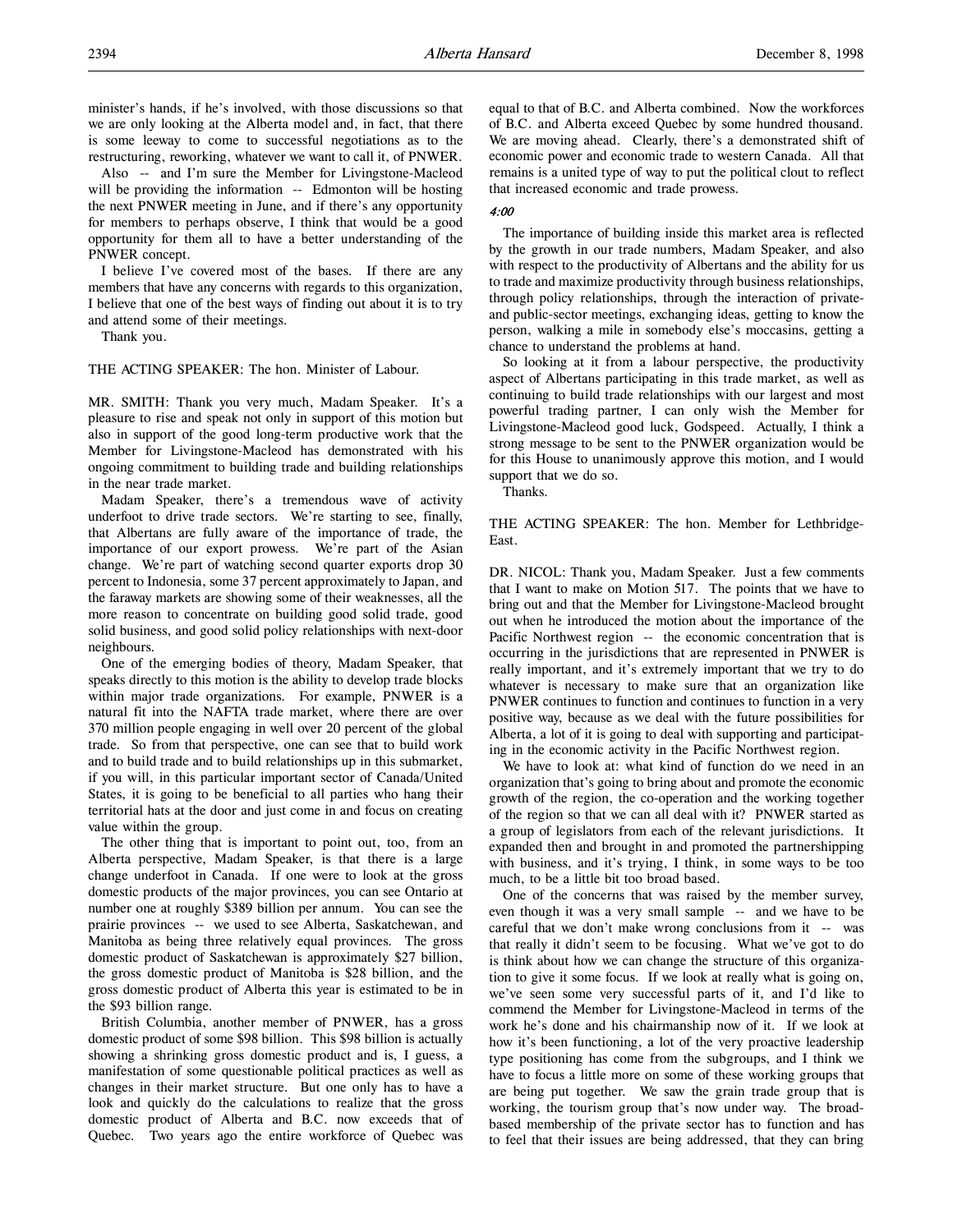into a lot of the debate their ideas, and in the context of how some of these subgroups or the working groups have actually been able to achieve that, it has been very exciting and very positive.

Then we've got the second function of PNWER, where we have to start now and look at: what do we do with that recommendation? I think this is where the frustration is coming from the members in the sense that it seems to stop once they've filed their report with the central PNWER committee. So what we've got to start looking at is: how can we give some sense of continued response or continued movement to the recommendations that come out of the working groups?

The suggestion that I'd like to kind of float out for the sponsor of the motion, also at this time the chair of PNWER, is the idea that we can get a structure that essentially has the private/public partnership working at these subgroups, where we then report back to a group whose responsibility is then to take the initiatives from these groups back to the Legislatures of the relative jurisdictions -- state, province, country -- and see how those initiatives can be built into regulatory change, legislative change, and then in essence become the advocacy group at those levels. So in this kind of a structure what we've got to have is kind of a consensus building at the bottom, at the working group level, and we also then have to have the idea that these groups can work and promote change in the legislation at the executive level.

Madam Speaker, the Minister of Energy over there is holding up his little sign, like usual, about no more taxes. But this is one of the things that he's forgetting about. The major proponent of economic development is that if you promote economic development correctly by removing regulation, removing the impediments to business, allowing them to function, we will increase the economic activity, and our region will create through our current tax structures greater revenue for the provinces. Then what we'll deal with is looking at the ability to reduce the rate of taxation on everybody. That's what should be our ultimate objective. We have to deal with it in the context of that promotion. So we'll let that aside be taken for what it was.

In terms of the proposals that come here and the restructuring of this, I think it's important that we really challenge this reinvention or restructuring of PNWER to create that sense of initiative, that sense of achievement in the members who do attend, who do participate in the working groups. Madam Speaker, I saw a lot of excitement in the participants who came to that grain trade opening borders initiative that was started by PNWER. They really felt they were addressing the issue of: how do we come to a conclusion that promotes access to each other's grain markets? Now what we have to do is show them that their efforts were successful. Otherwise, they're going to start talking to other people who get invited to participate in subgroups or in the working groups, and they're going to say: "Well, you know, we met. We put a lot of effort into preparing for two very productive meetings. We sent in recommendations, and nothing seemed to happen. The politicians let us down." That's the area where we've got to create that momentum, where the politicians don't let them down, where they can see some movement on their initiatives. They also have to recognize that maybe not all of their initiatives are going to be acceptable when the politician takes into account input that comes from areas that aren't associated with the working group. But that debate and open discussion and visible response has to be there.

So on that basis, Madam Speaker, I think we have to support the idea of a restructuring, a reinventing of PNWER. We have to make it so that it is responsive to the economic sector that it set out as its objective. We have to make it responsive to the citizens

of the area so that we do end up with a region in this part of North America that continues to be effectively the best place in the world to live. We've got to look at it from the point of view of: how can we make this responsive?

With those few comments I hope that it provides some thoughts, some ideas to the sponsor of the motion so that as we go about reinstituting or, as he says, reinventing PNWER, this reinvention is done with the intention of trying to get a responsive organization that is transparent and people see progress from their participation.

The only other comment I'd like to make is on this idea of trying to establish strict voting rules. As we try to build from a number of jurisdictions that each have their own elected representative constituencies or Legislatures, then we have to look at how another voting level comes in here. The discussions that go on in the working groups a lot of times are idea-generating, and we can't create a structure that in some ways discourages ideas that don't get passed on to the actual decision-makers and the eventual promoters of the ideas that arise in the working groups. So to start having situations where, you know, "This is what we're going to do," or "That's what we're going to do" -- each of the member jurisdictions is probably going to approach the desired solution in a little bit of a different way. An absolute "This is what we have to do" probably would be not as effective as saying: "This is an objective we have to reach forward to. How, then, can each of the member legislative groups change their current laws, their regulations to help to achieve that objective?"

So I guess in the context of actually coming out with votes that say, "This is the best way," what we should be trying to do is to develop an umbrella that all of our ideas and all of our objectives can fit under so that when we get out of the rain, the umbrella comes down and there is a nice point that we could move forward from.

With that, Madam Speaker, I'll conclude my comments, and I'd be more than happy to support the member in other conversations as the need arises for clarification.

#### 4:10

THE ACTING SPEAKER: The hon. Member for Cardston-Taber-Warner.

MR. HIERATH: Thank you, Madam Speaker. It's a pleasure for me to rise today to speak to Motion 517, sponsored by my colleague from Livingstone-Macleod. I have had some experience with the Pacific Northwest Economic Region, PNWER, and I can say that it's a very worthwhile and capable organization that helps to bring together members of the Pacific Northwest region in a forum that encourages dialogue, co-operation, collaboration on economic and other issues that affect everyone in the Pacific Northwest.

PNWER's nine working groups address a wide range of important issues in the fields of transportation, environment, forest products, trade, finance, tourism, recycling, government procurement, telecommunications, and agriculture. The working groups meet twice a year in conjunction with PNWER's summer and winter meetings. In addition, a working group may meet during the interim according to the needs of their work plan. Ideally, a private-sector chair takes the lead in setting the agenda for the working groups and has the added responsibility of making sure that legislative considerations are represented in the working groups.

My work in PNWER has for the most part been focused on agriculture and the agriculture working group. PNWER has been somewhat influential in resolving cross-border agriculture issues and in promoting research and development in the agriculture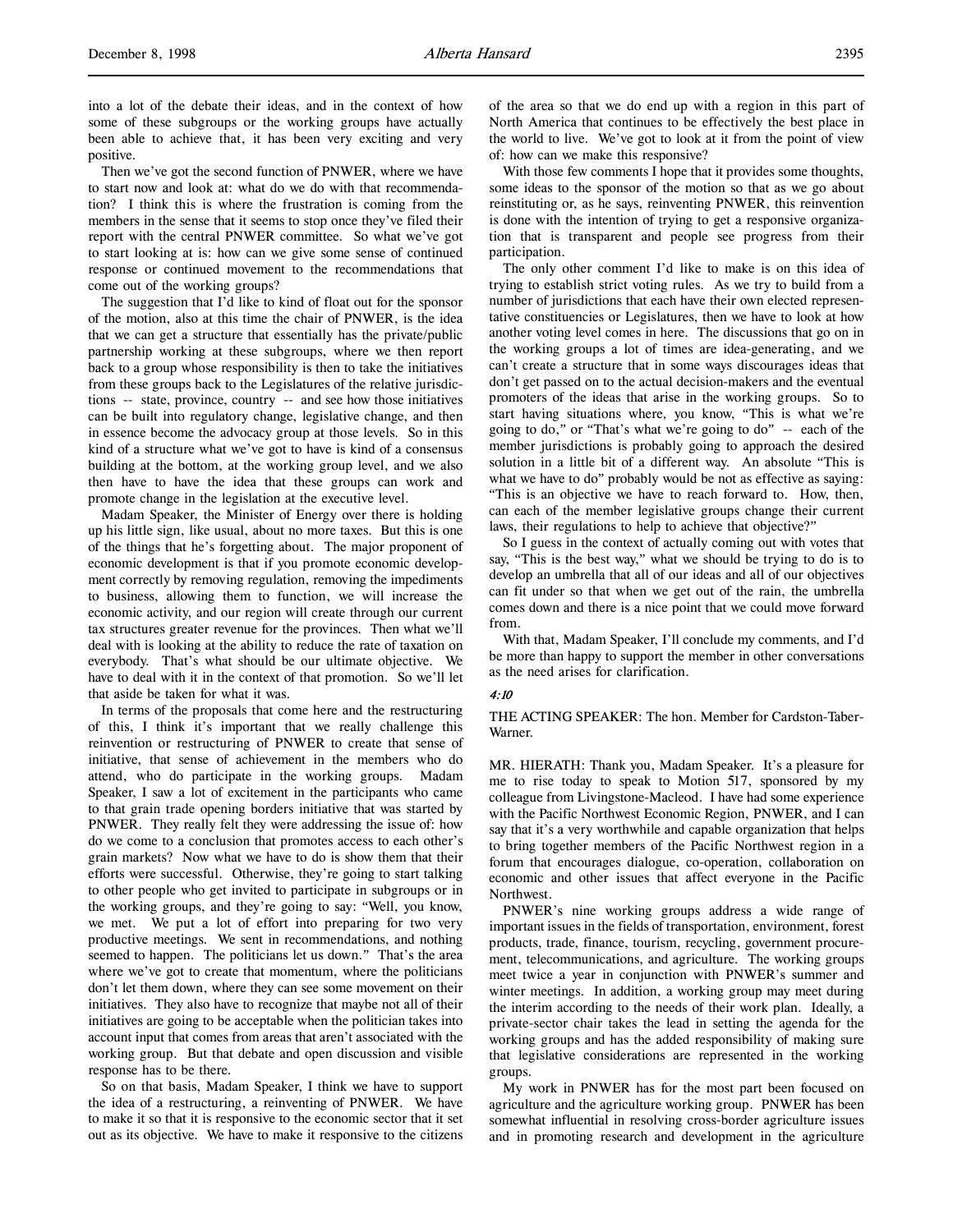sector. Agriculture has been one of the more difficult of the economic sectors in promoting unrestricted trade. For example, PNWER deserves a good deal of credit, Madam Speaker, for allowing Alberta exports into their market, which is estimated to be worth \$130 million. In July of '98 the King county board of health approved a new meat code, which was changed, allowing for access to Alberta's market in that area.

PNWER was also actively involved in two grain summits, one in Seattle in June of '97, the other in Banff this past September. In Banff farm and industry leaders representing over 50 organizations from Canada and the United States agreed on numerous resolutions targeting three areas. Global trade resolutions included the elimination of export subsidies, the movement towards less distorting green box programs, and the liberalizing participation of all state trading organizations. Continental trade resolutions included mutual recognition of pesticide standards, the elimination of all tariffs and nontariff barriers, and the formation of a United States/ Canadian grain producer advisory committee. Another meaningful resolution dealt with nondiscriminatory access in each other's grain handling and transportation infrastructure. As you can see, Madam Speaker, these two grain summits were highly productive and beneficial to participants. The success of these summits and many other initiatives can be directly attributed to PNWER's commitment to removing barriers to trade and transportation in the region and PNWER's commitment to enhancing competitiveness in both international and Pacific Northwest markets.

But PNWER does much more than just promote and improve agriculture in the Pacific Northwest. PNWER is active in almost every sector of the Pacific Northwest economy: in telecommunications, forestry, environmental technologies, and most other aspects of trade and finance. PNWER has a comprehensive focus on all its valuable assets for each other and every member state, province, and territory.

In closing, Madam Speaker, I would like to reiterate my full support of Motion 517 and the PNWER organization. I agree that the Alberta government should encourage member Legislatures of PNWER to increase their roles and participation. I would also like to state my support for the Alberta model of public- and private-sector partnership. It is a model that will bring the private sector into PNWER as full participants by making them eligible to hold executive positions. These are important steps in PNWER's growth and reorganization.

Madam Speaker, I hope that all members of this Assembly will join me in supporting Motion 517.

THE ACTING SPEAKER: The hon. Minister of Intergovernmental and Aboriginal Affairs.

MR. HANCOCK: Well, thank you, Madam Speaker. It's a pleasure for me to rise as well in the House today to support this motion and encourage all members to support this motion and, as one of our colleagues said this afternoon, perhaps unanimously. In my view, after having some involvement with PNWER, PNWER really is a diamond in the rough. It's an organization which has provided valuable service. It's been a very important organization for us but could be a much stronger organization for us, and I think it can be stronger if we can encourage other jurisdictions to put the same level of importance and the same faith in the organization which we in Alberta do.

I would be remiss if I didn't add my appreciation, Madam Speaker, as others have today, for the good work that's been done by the Member for Livingstone-Macleod.

When I first was asked to take on the responsibility for intergovernmental affairs, which included the government's responsibility with respect to this organization and to become the leader of Alberta's delegation to PNWER, my first impression of PNWER was that it was unfocused, that it had been taking on many grant-obtaining objectives which pertain to some of the U.S. states but weren't particularly relevant to us, and that it was an association which wasn't meeting its expectations or its potential.

We took a look at the organization and said that we had a short period of time to perhaps review and see whether there was some way we could achieve some focus and develop an organization that had potential or perhaps reduce our own involvement in it. The Member for Livingstone-Macleod, who had been active as one of our delegates to the organization on an ongoing basis, stepped forward and took a leadership role and in fact became president of PNWER in the fall of 1997. He has done yeoman's service for Alberta and for PNWER in refocusing and helping to redesign the organization so that it can be and will be and is now a very effective organization.

As my colleague indicated earlier, as we're looking to global markets and increasingly trying to develop relationships around the world, we look to exotic trade destinations in Asia, we look to developing trade markets in the free trade of the Americas, north and south, we look to Europe, and we look to emerging nations. And right next door to us in the Pacific Northwest is one of the largest trading areas that we could possibly have access to, and they're our neighbours. So having a cross-border organization which allows us to develop stronger relationships with that large trading area is a very good investment of our resources, and we should be paying much more attention to that investment of resources in those areas than perhaps even going to the more exotic destinations.

## 4:20

The organization has three significant parts to it, and that's been touched on. One of those parts which hasn't been mentioned very much is the administrative sector, the people who work in government but are not elected to government, and they've played a very important role in the government procurement sector of the organization and other sectors. But the two that are addressed here in the motion are the legislative sector and the private sector.

We in Alberta played a leadership role in getting the private sector involved as a meaningful part of this organization and are now working to reform it so that they can play a role in the ongoing structure of the organization and the operation of the organization. But when our private sector gets involved in those two PNWER meetings, they want to know two things. They want to know that there are other private-sector members from other jurisdictions there for them to meet and help build relations with, help build ongoing opportunities for business, and they want to know that legislators from both sides of the border and from all jurisdictions are there so that they can discuss the barriers to opportunities that are in place and have legislators there who will then understand what those barriers to business and opportunity are and can work with them to have those barriers removed.

So it's extremely important, Madam Speaker, that we not only encourage our private sector to remain involved in this very worthwhile organization, but we encourage that the private-sector model be adopted by other jurisdictions so they can bring their private sectors to the meetings and that we work together to develop opportunities for all of us. But also important and one of the things that has been noted in the past number of meetings is that the number of legislators attending these meetings has dropped, so we should encourage other member organizations'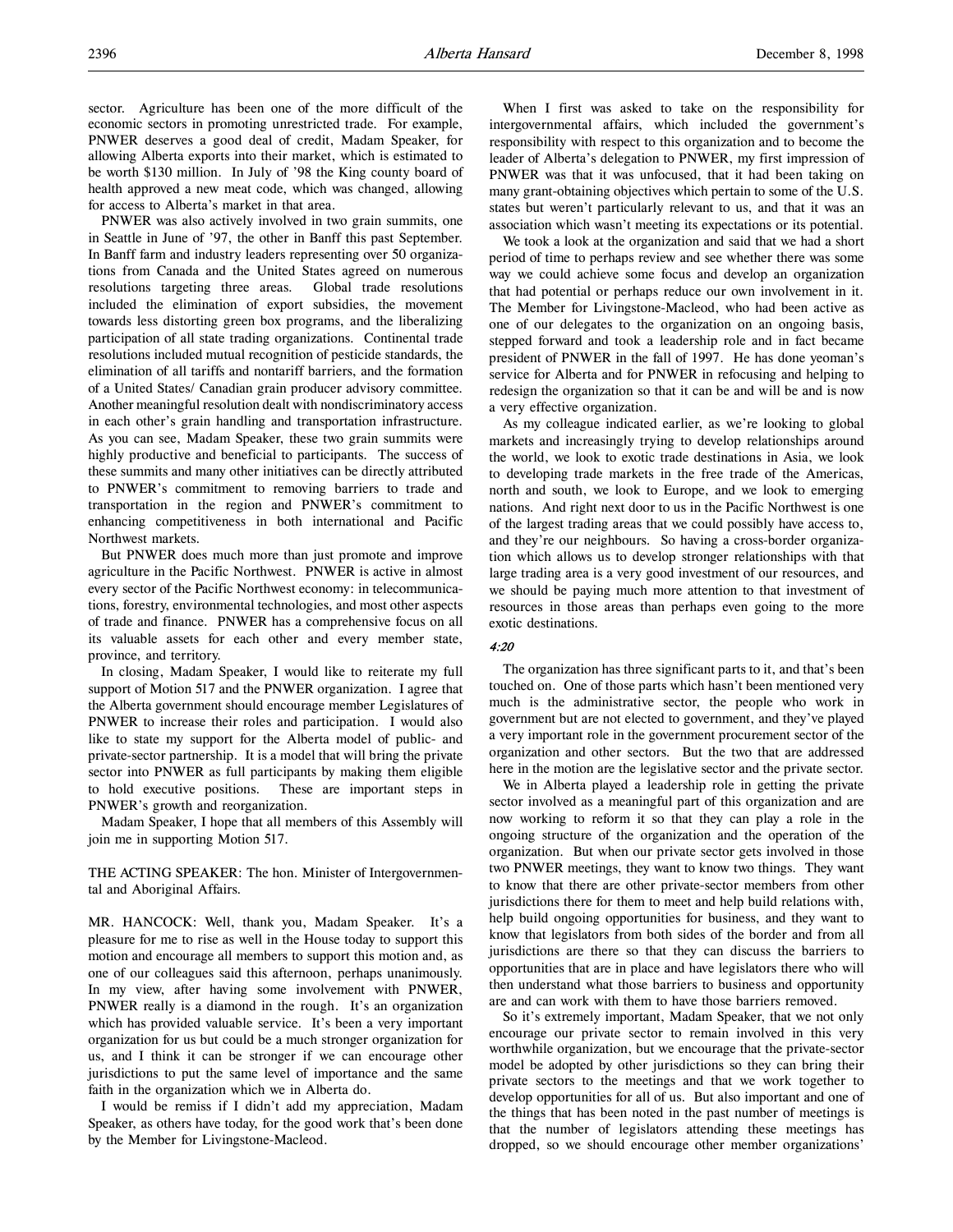legislators to attend this session. I noted the Member for Edmonton-Meadowlark indicated, I think quite appropriately, that the next annual meeting of PNWER will be held in Edmonton from June 20 to 22, 1999.

MR. DUNFORD: What was that date again?

MR. HANCOCK: June 20 to 22, 1999. I would ask all members of this House to consider marking that on their calendar and attending the meeting of PNWER when it's here. We will be encouraging legislators from other jurisdictions to attend, and it provides a good forum for us to exchange views.

We heard in the House the other day concern about agriculture and cross-border concerns on agriculture. One of the best ways that we can deal with the lack of understanding and the misinformation and confusion and concern about agriculture policy and the cross-border trade in agriculture is to bring people together to sit down and talk about the issues, talk about what's happening across the borders, and then have those organizations deal with us to bring to the attention of their Legislatures those barriers, those things that are causing problems so that Legislatures can then do what they do best: get to work, remove the barriers, fix the problem, and get on with free trade.

With that, Madam Speaker, I'll take my seat, and I would hope that other members of the House would consider this a close of debate so that we could vote on this motion. I think it would be very important that we vote on this motion and send a strong message to all members of PNWER that Alberta considers this organization to be extremely important and that we would encourage all sectors to be actively involved in it.

MS EVANS: Madam Speaker, I know members here are impatient for the question to be called, but I would be remiss if I did not reflect on when we were at the local level, when I was a reeve, when you were a mayor. The hon. Member for Livingstone-Macleod was considered a beacon of light in the leadership for sustainable development in rural Alberta, and I think in our vote for unanimous consent on this motion we should applaud him.

THE ACTING SPEAKER: The hon. Member for Calgary-Bow.

MRS. LAING: Thank you, Madam Speaker. I am pleased to rise today to speak to Motion 517. I would like to commend the Member for Livingstone-Macleod for bringing this motion forward and for his dedication and commitment to the Pacific Northwest Economic Region, PNWER. PNWER is an extremely effective organization working for the mutual benefit of each, and I would urge everyone to support it.

THE ACTING SPEAKER: On the motion as proposed by the hon. Member for Livingstone-Macleod, all those in favour of the motion, please say aye.

### HON. MEMBERS: Aye.

THE ACTING SPEAKER: Opposed, please say no. It is carried unanimously.

I would ask the Assembly for unanimous consent to proceed to the next item of business. There are about two minutes left till 4:30, when we revert to government business. Can I have unanimous consent of the House to proceed to the next item of business?

SOME HON. MEMBERS: Agreed.

THE ACTING SPEAKER: Opposed?

### SOME HON. MEMBERS: No.

#### WCB Survivors' Pensions

518. Mr. Bonner moved:

Be it resolved that the Legislative Assembly urge the government to amend the Workers' Compensation Act to address the unequal treatment in pension benefits for widows and widowers of WCB claimants who were widowed before January 1, 1982, and those widowed subsequent to that date.

THE ACTING SPEAKER: The hon. Member for Edmonton-Glengarry.

MR. BONNER: Thank you, Madam Speaker. At the time that this motion was proposed, the negotiations between WCB and the DWAG were certainly going nowhere. Since that time there's been a 180-degree shift. Both groups at this point are meeting. There was even some hope that we would have some resolution on the matter before the end of this session and if not at the end of this session, then certainly in the early spring.

There were a number of situations that arose which got them to this point. One of those was the fact that in 1987 the government of Canada recognized and corrected a similar discriminatory error by reinstating Canada pension plan surviving spousal benefits. As well, in 1996 the disenfranchised widows in British Columbia won a court case against the WCB and had their pensions reinstated retroactive to 1985. In 1997 Ontario made similar changes to its legislation to reinstate WCB benefits to widows.

So, Madam Speaker, with all the changes that have happened in regards to this matter across Canada and certainly with the support of all Members in this Legislative Assembly in not only backing this particular motion but backing the WCB of Alberta in their negotiations with DWAG, I would ask that all members support this motion.

At this time, Madam Speaker, I would like to call the question.

THE ACTING SPEAKER: The hon. Minister of Labour.

MR. SMITH: Thank you very much, Madam Speaker. Let me just speak very, very briefly to this, as it rapidly approaches 4:30. This is in fact an erroneous statement. The widows'/dependent spouses' benefits are not based on or affected by date of remarriage. They are affected by the date of incident and the legislation in place at that time. You have to vote against this motion.

THE ACTING SPEAKER: I hesitate to interrupt the hon. Minister of Labour, but the time limit for consideration of this item of business has concluded.

## head: Government Bills and Orders

head: Third Reading

# $4:30$  Bill 2

## Conflicts of Interest Amendment Act, 1998

THE ACTING SPEAKER: The hon. Minister of Justice and Attorney General.

MR. HAVELOCK: Thank you, Madam Speaker. I'd like to move at this time third reading of Bill 2.

THE ACTING SPEAKER: The hon. Member for Calgary-Buffalo.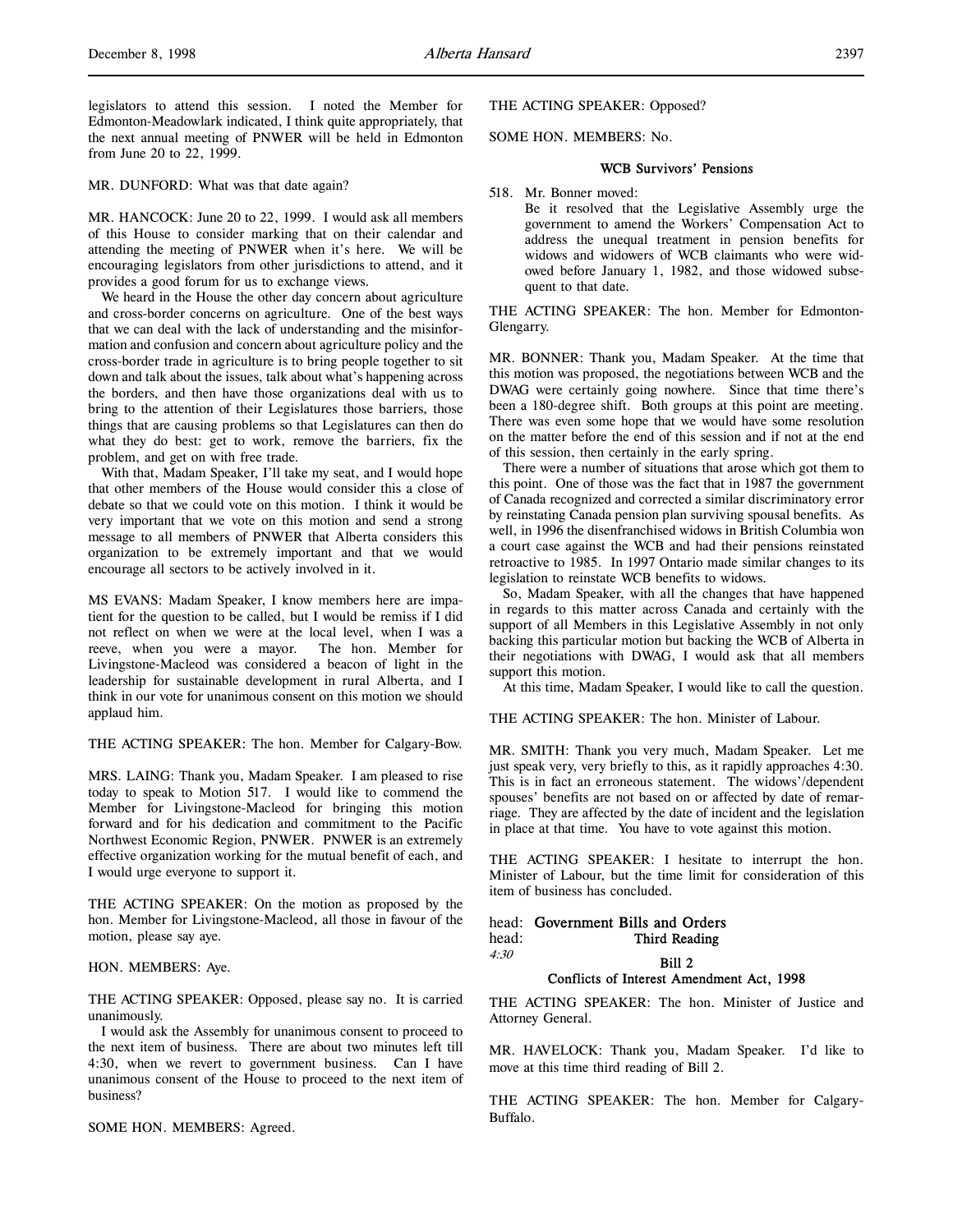MR. DICKSON: Thanks very much, Madam Speaker. Since we're talking about conduct of members, I understand that earlier this afternoon the Member for Little Bow had raised a concern about a tabling, and I wanted to apologize to that member. In fact, in my haste to get over here this afternoon for question period, I did not bring over the photocopied cover sheet that had been signed by the constituent who had concerns with things that had been said by that MLA.

### MR. HAVELOCK: What's this got to do with Bill 2?

MR. DICKSON: Well, Bill 2 has to do with the conduct of members, and I thought this was a good opportunity. I wanted to apologize for tabling material that didn't have a live signature. But I do want to assure the Member for Little Bow and all other members that I did in fact receive the original correspondence.

## Speaker's Ruling Relevance

THE ACTING SPEAKER: Hon. member, I'm sure that you will be provided with an opportunity to explain yourself on this particular item that was raised as a point of order today. However, we are discussing a bill. We have a bill in front of us, so I would ask if you could please talk about the bill.

MR. DICKSON: Madam Speaker, I appreciate the advice. It was only that I'd understood that it was about two hours after question period that the Member for Little Bow had raised it, and that's why I wanted to make the observation. In any event, all I was trying to do was set the record straight while we were talking about the conduct of members.

#### Debate Continued

MR. DICKSON: The principal concern that I continue to have and I think is one shared by other members is the fact that with the bill we have in front of us, this in effect is the government's response to the eminent persons' panel. If we go back and look at why the panel was created in the first place, government rarely does anything without it being reactive to some other circumstance that has occurred. The other circumstance here was the whole Multi-Corp business, which, frankly, engaged Albertans with a high level of concern. It was in the context of that sort of concern about whether standards were high enough for not just the Premier but for all elected members that the Premier I think announced a positive thing. He announced this eminent persons' panel. The Premier decided who was going to be on the panel. We weren't canvassed on that. We didn't have a vote in terms of who was on the panel. It was the Premier who did that. It was the Premier who decided what the terms of reference were. I don't remember those of us in this House having any input directly in terms of the terms of reference.

### [The Speaker in the chair]

The eminent persons' panel came up with a report. It would seem, with respect, Mr. Speaker, that if for any reason the government chose to reject those thoughtful, considered recommendations from the Tupper panel report, there would have to be compelling reasons. There would have to be extensive explanation. What we found in the Conflicts of Interests Amendment Act, in Bill 2, was that the government had picked, yes, a number of the recommendations, but they tend to be more minor recommendations. When we looked to find out what kind of congruence there was between the eminent persons' panel recommendations and Bill 2, what we found was that there were lots of things missing.

I'd just start off and talk about what, to my mind, was the most important, and that was dealing with the appearance of conflict. You know, Mr. Speaker, those of us that have the privilege of practising law in this province get a lot of opportunity to consider conflict and apparent conflict and how you deal with it. I'd like to think you develop a bit of a heightened sense of the potential problems that flow if there is an appearance of conflict. I think people experience that in other areas. Whether you are involved in a figure skating club or a synchronized swimming competition, we all understand how important it is that people making decisions -- whether it's a judge in a figure skating competition or a judge in the Court of Queen's Bench of Alberta, you understand that people will invest a corresponding kind of faith and confidence in the decisions of that arbiter, that decision-making process in a way that's reflective of how sensitive that body is to conflicts.

With what we've got in this province and what we see in Bill 2, we will continue to have a conflict of interest regime that focuses on real conflicts of interest. That would be fine if that's where people were at, but they're not. People have an expectation, and I think not an unwarranted or an unreasonable expectation, that their elected leaders -- and that's what we are, elected leaders -- will comport themselves, will behave, in a fashion that's scrupulously ethical. We had an opportunity in Bill 2 to attempt to measure up to those expectations of our constituents, to measure up to that expectation of Albertans.

To be fair, we have to acknowledge that some of the recommendations were accepted; some of those key recommendations were not. Apparent conflict: why is it important? You know, you need look no further than the opportunity we all have to go door-knocking, canvassing. If I or any other MLA go to a town hall meeting in Calgary-Shaw, and people come up and they have advice and issues . . .

#### MR. HAVELOCK: Just try it.

MR. DICKSON: Well, I might say that if he stays out of my constituency, I'd be happy to stay out of his.

Mr. Speaker, the point is this. Albertans reasonably are entitled to expect that elected people should have the good common sense to not only avoid real conflicts of interest but have a tall enough antenna, a bit of a sixth sense, that you avoid apparent conflict situations. I expect that every single member in this Assembly knows what I'm talking about when I talk about apparent conflict of interest situations. If it looks like any member in this Assembly -- we tend to focus on the Premier and cabinet ministers, but it's true to some extent of any member in this Assembly -- is somehow getting some unfair advantage, something that accrues to us or a member of our family or an associate of one of us, that undermines the confidence that people repose in this Assembly, in us collectively and to some extent in members individually. So what this bill does to a large extent is that it signals the degree to which we are alive to apparent conflicts of interest. It signals our sensitivity. It signals our awareness of these very important issues of ethical conduct.

Now, I think Bill 2 is not a bill that has gone quickly through the Legislative Assembly, as the Minister of Justice may affirm, Mr. Speaker. This is a bill that has sort of inched its way along under incredibly rigorous scrutiny by my colleague from Edmonton-Norwood and other members in this Assembly. It's been examined and scrutinized 12 ways to noon. The government has had an opportunity, as the bill has sort of progressed down the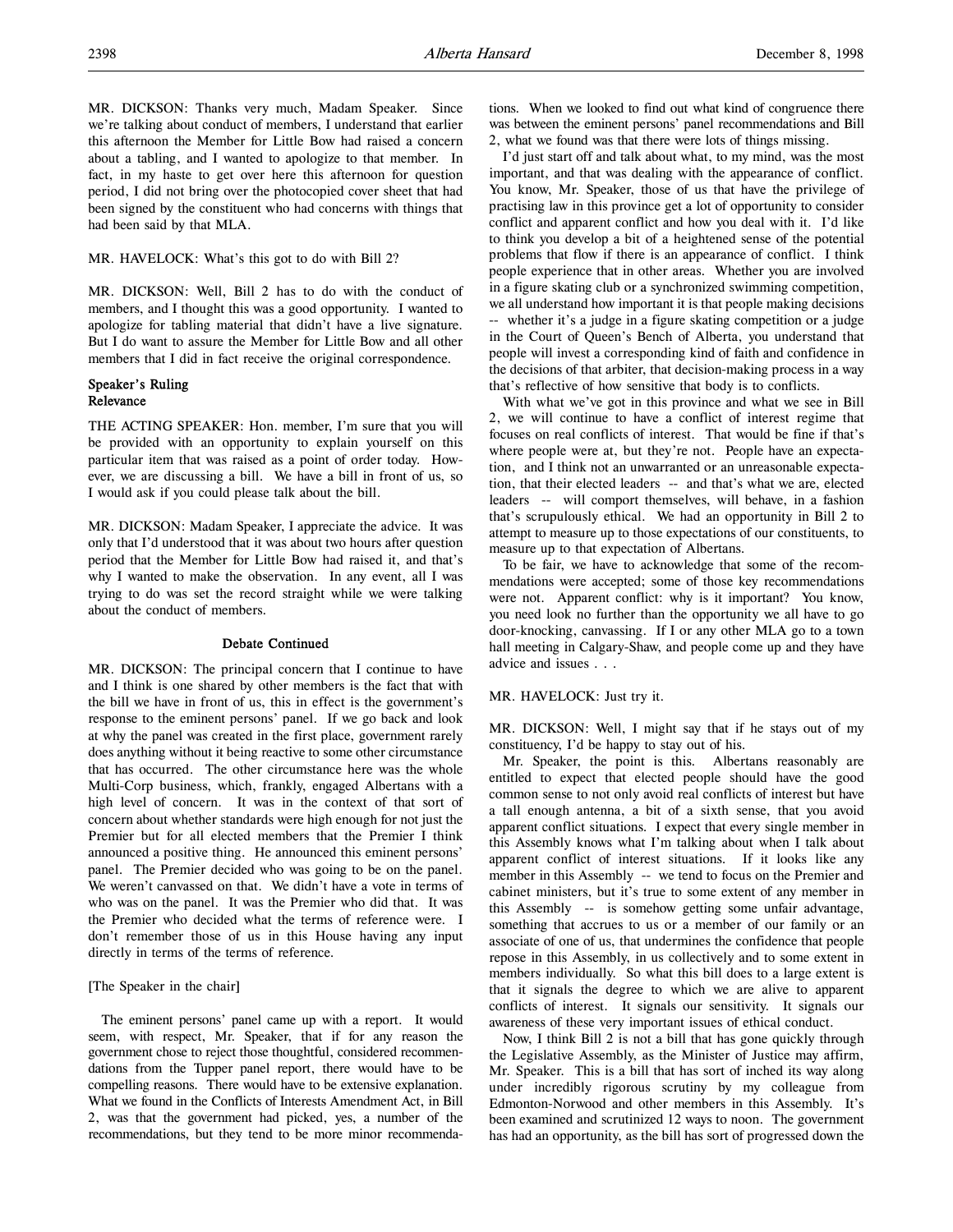assembly line of lawmaking, at different times to check off with Albertans in terms of whether we're on the right track or whether we're not.

All I can offer the Minister of Justice, through you, of course, Mr. Speaker, is that my constituents don't think we've got it right yet. My constituents still have a higher expectation of ethical standards and ethical conduct than Bill 2 sets. For those members who feel it's unnecessary, that they already avoid apparent conflict situations, I guess the question is: why would we hesitate? Why wouldn't we embrace this as something that we want to follow, something that reflects our expectations of ourselves as well as Albertans' expectations of us?

Mr. Speaker, I've been speaking about apparent conflict. We've also seen other key recommendations from the eminent persons' panel that haven't been followed through on. Registration of lobbyists: I'm not going to dwell on that, because in fact that's not part of the bill in front of us, and I'm mindful at third reading that we're not supposed to spend time . . .

MR. HAVELOCK: Thank you.

### 4:40

MR. DICKSON: Anything to obviate another point of order, Mr. Speaker, and make life easier for the Government House Leader.

It just seems to me that that's illustrative, though, of the fact that some of those key recommendations that were made are not going to be part of our conflicts legislation. I have no doubt that this bill with this huge government majority that likely will flex its considerable political muscle at some point this afternoon or tonight -- when we see that done, at some point we have to wonder whether the distillate at the end of the process is really the very best product of all of our energy and all of our collective commitment to higher standards. I'm mightily concerned, Mr. Speaker, that we're not going to be able to say that. I'm concerned that this bill doesn't challenge us, that this bill doesn't sort of press individual MLAs to be the very best elected representatives we can be.

Mr. Speaker, I also have a real concern that when we finish here in this Assembly, the government is going to tout this bill as something more than it is. I've got a concern that the government is going to suggest that they did what the eminent persons' panel wanted. In fact, I thought maybe I had my dates wrong, but it looked like an end-of-session news release put out by the government before we barely finished question period today, maybe knowing something the rest of us don't. Even if we leave aside that very presumptuous news release from the government lauding their achievements, one may ask: are they going to attach a little footnote that's going to come out in fact after this session ends acknowledging that Bill 2 is a disappointment, that Bill 2 never lived up to the expectations that the Premier invited when we saw the announcement of the eminent persons' panel, when we saw the report of the eminent persons' panel? Is the government going to acknowledge that? No, I doubt it. I think government MLAs, in those little things that are sometimes ghostwritten and sometimes personally written and sent out to their constituents, are probably going to beat their collective chests and announce that Alberta is somehow a leader in the area of ethical standards and conflicts protection. I don't have that premature legislative summary, but it probably says some laudatory things about Bill 2.

In any event, I'd encourage the Minister of Justice, through you, Mr. Speaker, to make a bit of an apology to Albertans if and when this bill passes, to say to those Albertans that we haven't been able to discharge the responsibility they gave us. There are some members who think we've done a splendid job on Bill 2 and that it's everything Albertans want to see. But for once I want to

associate, I want to align myself with the majority of Albertans, not with a few splinter groups. This is one of those issues where we don't get a lot of telegrams, we don't get a lot of faxes and Emails, and we don't get people phoning some offices, perhaps. We don't, I think, tend to hear a lot of people phoning up and talking about conflicts legislation. But, you know, virtually every Albertan has an opinion in terms of how trustworthy elected representatives are and the degree to which they're genuine leaders and would attempt to be model citizens, at least in a civic sense, and I think that's what we're trying to address here. It's a difficult target to identify.

You know, when there's a particular issue and somebody is investigated by the Ethics Commissioner, sometimes there's disproportionate media focus on that, maybe more focus than there ought to be. That's the one time people focus on it, but always -- always -- underlying all of it is a kind of distrust.

It was the Minister of Justice who put me on to this, Mr. Speaker. I remember a speech he made that I thought was stirring. It was probably one of the most dramatically eloquent speeches ever made by the Minister of Justice in this Assembly. When he talked about the kind of reaction he got when he was out on the campaign trail, when he talked about the kind of cynicism that exists among Albertans, as Chief Dan George would say, my heart soared like an eagle when I heard the Minister of Justice talk about that concern he had. I said to myself: here is a leader. Here is a man who understands what Albertans are concerned about. Here is a man who really has been listening, uncharacteristically for government members, with both ears open. My expectations soared just like Albertans' expectations soared when we heard those words of the Minister of Justice. Here we are at this point, and those expectations have largely been dashed.

I know that colleagues of mine who have brought their bill briefs with them are going to be able to do a far more detailed analysis of the shortcomings of Bill 2. I just find it very frustrating and acutely disappointing. I do hope that the Minister of Justice will attach that little addendum when this bill is finished, a bit of an apology to Albertans.

Mr. Speaker, I think the only other concern I've got is that as a result of this bill we're going to have two standards in Alberta. We're going to have two standards in terms of accountability. It's going to matter. The different living arrangements that members have are going to have a huge impact in terms of the extent to which they must be transparent or secret, and that's very disappointing as well. I'm sorry that that's going to be an ongoing concern as well.

So, Mr. Speaker, I'm sad that Bill 2 has finally ground its way to this kind of a miserable ending. It started out with so much promise and with such a high degree of potential, and now it sort of limps out at the end of a legislative session.

Thank you very much, Mr. Speaker.

THE SPEAKER: The hon. Member for Calgary-Cross.

MRS. FRITZ: Thank you, Mr. Speaker. I'd like to move to adjourn debate on Bill 2.

THE SPEAKER: Having heard the motion by the hon. Member for Calgary-Cross, does the Assembly agree? All those in favour, please say aye.

SOME HON. MEMBERS: Aye.

THE SPEAKER: Opposed, please say no.

SOME HON. MEMBERS: No.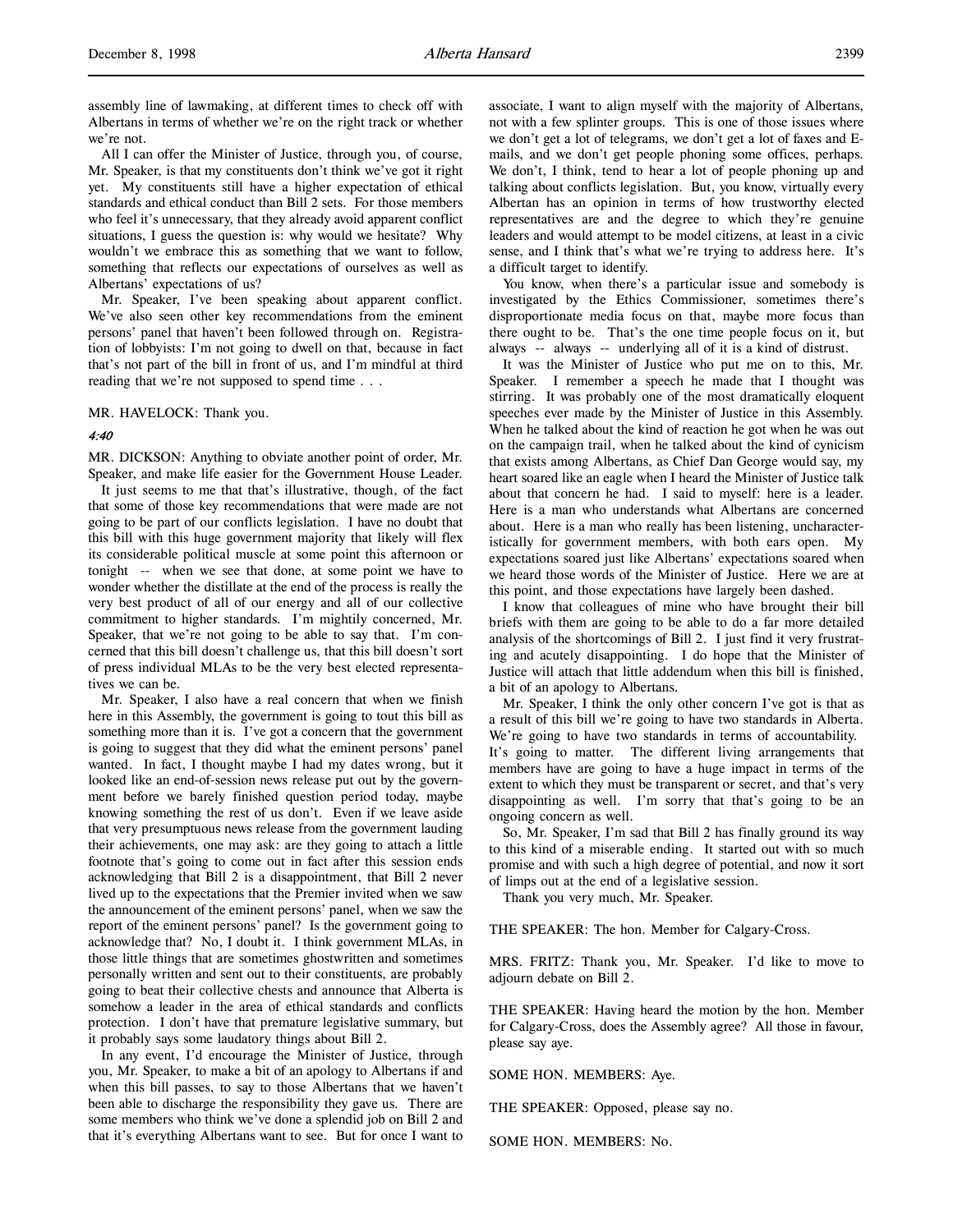THE SPEAKER: The motion is carried.

[Several members rose calling for a division. The division bell was rung at 4:50 p.m.]

[Ten minutes having elapsed, the Assembly divided]

[The Speaker in the chair]

| Paszkowski    |
|---------------|
|               |
|               |
|               |
|               |
|               |
|               |
|               |
|               |
|               |
|               |
|               |
|               |
|               |
| Zwozdesky     |
|               |
|               |
|               |
|               |
|               |
|               |
|               |
| Against -- 13 |
| Woloshyn      |

[Motion carried]

## Bill 21 Alberta Health Care Insurance Amendment Act, 1998

[Adjourned debate December 7: Mr. Renner]

THE SPEAKER: The hon. Leader of the Official Opposition.

MRS. MacBETH: Thank you, Mr. Speaker. I am pleased to rise and speak on Bill 21. It's the first opportunity I've had since returning to the Legislature to speak on this bill. I think it's important to put Bill 21 into a context in this Assembly, because Bill 21 is really part of a whole. It's not one that exists unto itself; rather it is part of the credibility issue which plagues this government.

The issues respecting Bill 21 are quite substantial. First of all, if we look at the context of private health care in Alberta and the promotion of private health care, actually this Alberta government has quite a record on taking a different tack, if you like, in terms of the approach on health care in Canada. It was in fact the Alberta government who in the early '80s was one of the ones that fought longest and hardest against the Canada Health Act coming into force. When the act was finally declared in '82 or '83, the Alberta government, dragged kicking and screaming, came to accept the provisions of the Canada Health Act. There were notorious fights between the former Minister of Health in

Alberta, the hon. Dave Russell, and the Minister of Health in Ottawa, the Hon. Monique Bégin. However, they put their disagreements to rest, and Alberta finally did in 1983 come into the purview of the Canada Health Act.

The concerns of the Alberta government of the day were concerns about extra billing and their belief that extra billing was something that physicians should have a right to do. Of course, the Canada Health Act put an end to extra billing, and Alberta changed courses and in fact became one of the strongest defenders of the Canada Health Act, certainly through the '86 to '92 era. However, since late '92 we are seeing a very different complexion on the part of the Alberta government when it comes to private health care.

One of the first instances of budget cutting that was seen in the early '90s, when this government took over, was the deinsurance of certain procedures that had been up to that time billed under health care. Those services were removed from the health care agenda by the province simply through regulatory change without legislative framework to do it, and that was really the first step of the crumbling of credibility on the part of the provincial government.

The second one came with respect to private clinics. The second one was really about private clinics being contrary to the provisions of the Canada Health Act, effectively being an extra billing mechanism. The provincial government of the day decided that what it was going to do with respect to private clinics was fight the federal government in their view that extra-billing was occurring. That continued for some time until finally the provincial government had to give in to the pressure being exerted by the federal government to withhold the payment of all those funds that were being extra billed by the private clinics. Again, this whole notion of freedom of physicians to practice and freedom of physicians to do extra billing.

The government, as opposed to looking at the services that are being provided in private clinics and finding a mechanism by which the public sector could address the services being provided by the private clinics, instead made the incredible decision to bring them into the framework of the public system but basically pay for the fines that were being levied by the federal government. It was an amazing decision, particularly in tight budgetary times, but it was one that was made. Again, a second point of the crumbling of credibility in terms of supporting the Canada Health Act.

The third and probably the most destructive, although indirectly, of the government's credibility and accordingly a promotion of private health care was this government's cuts to health care over the last five years. Of course we've seen the massive cuts. We've seen the drop down and the not restoring any of those cuts. Out of that huge hole created in the health care system, government has now returned to spending in fact beyond the level that was being spent in '92, yet we have an incredible reduction in terms of services that are available to the people of this province. Hundreds of physicians have left the practice. Thousands of nurses are no longer employed. While the government may choose to brag about that, from a fiscal point of view it's hard to believe how government can justify taking all those resources out of health care and now try to argue, with the dollars back up to where they were, that no real reform has taken place in that health care system. The services have been diminished and wiped out. Another cut to the credibility of this government, crumbling credibility when it comes to health care.

### 5:10

While these cuts were taking place -- in fact, the Member for Calgary-Mountain View had the question in the Legislature this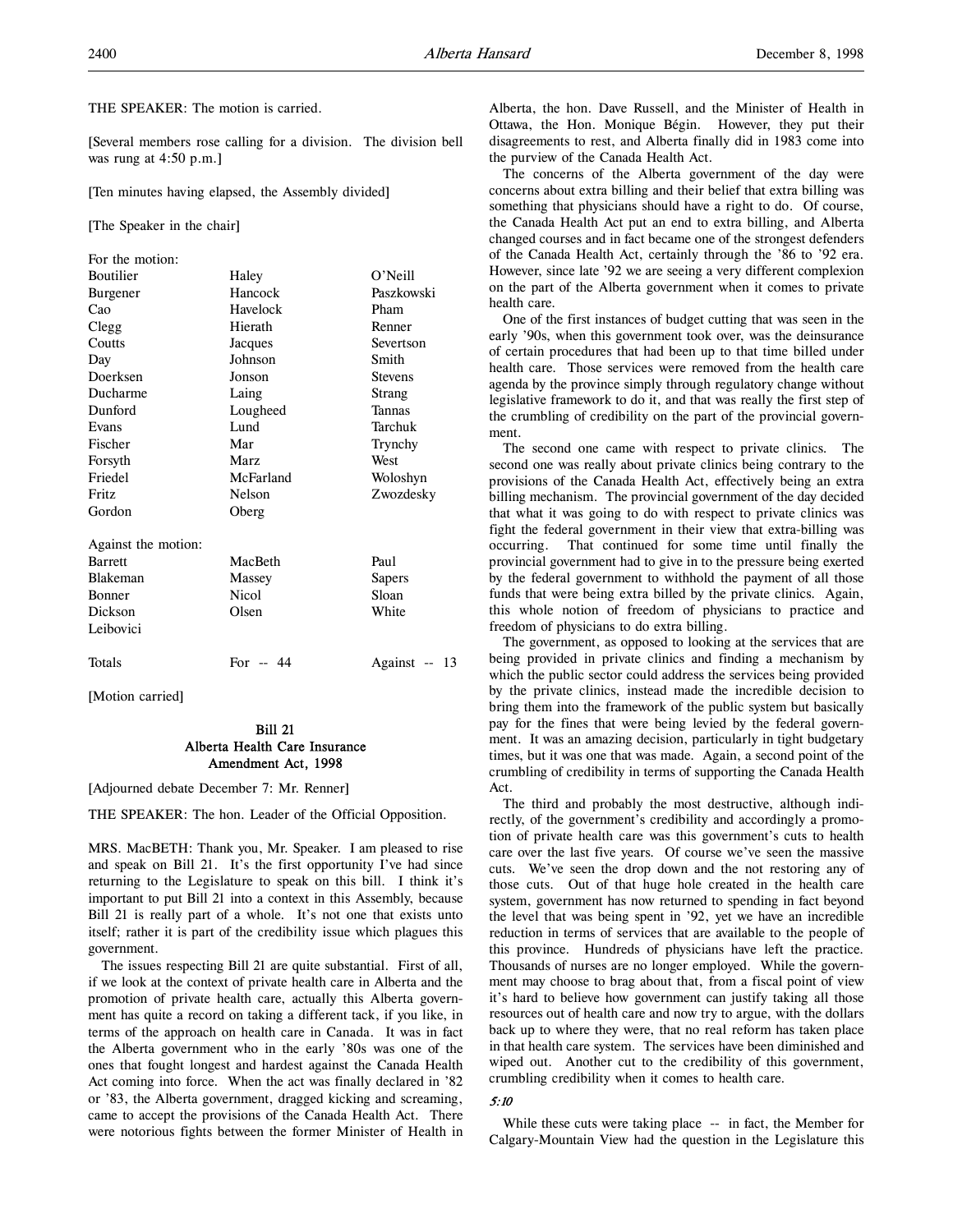week when he pointed to the survey that had appeared in the National Post on the weekend, pointing to Canadians starting to consider the option of private health care. Well, you'll find that the reason, if you do any kinds of probing polls, as to why Canadians might support private health care is because they fear the loss of the public health care system.

As was mentioned in the debate on Bill 37 -- it can be repeated here today -- that is the fear mongering of this government: having lost all of these resources out of health care, then having Albertans turn to the private sector. Of course they're going to turn to the private sector if they think the public sector is not available for them. What family with a sick child wouldn't do anything it possibly could in order to get the dollars for health care? That of course is why we have the Canadian health care system that we do. That's why Canadians value their public health care system, because there was some forethought given to the importance of public health care. The forethought was that regardless of ability to pay, there was going to be a health care system in this country that was going to be supportive of every single person in this country. That is a Canadian value.

While the government might like to heckle and laugh at that, that is in fact the value. What's happened in Alberta over the last five years is that they have heard the words of the government saying that they supported medicare, but Albertans are beginning to realize that these are hollow, hollow words when they see this record of crumbling credibility when it comes to actions to support public health care.

Let me go on to the question of how a government operates. A government that has concern about its citizenry, a government committed to democracy -- number one, a government committed to democracy doesn't issue a news release when we're still in the Legislative Assembly. A government that's committed to democracy would in fact await the rising of the House out of respect for your position, Mr. Speaker. Being desperate to want to put their spin on it, government has put out a news release saying how they want it to be interpreted by Albertans. But you know what? The amazing thing is that after having watched the tactics over the last five years, government is misreading Albertans a little bit. Albertans are starting to figure out the way this government works. They're beginning to see that if the government was half as good at governing as it is at spinning and political gamesmanship, well, then our health care and our education system wouldn't be in anywhere near the mess that they are today.

In terms of government and its commitment to democracy and talking to its citizens, wouldn't there have been an appropriate role to go out and talk to Albertans about how committed this government appears to be to promoting a private sector in health care? I mean, Albertans see a bill coming forward in the Legislature, and the bill, in the government's spin, is one that's going to allow us to say no to private health care. Well, in fact, this bill, that is a companion to Bill 37, which government had to withdraw because of public protest, is merely the next step in terms of privatization.

Why? Let's look at the issue of consultation. Neither the Alberta Medical Association nor the College of Physicians and Surgeons is pushing for this legislation to go into effect. Now, I know that the spin the government might want to put on that is that physicians are a special interest group and therefore why would they want to see something like this come into effect. Well, the truth is that physicians know that the public system serves not only the public of this nation and this province in the best possible way; it also serves physicians' interests in the best possible way. If you talk to the number of physicians that are out there, which certainly I have done not only in my past but also more recently in my

capacity as Leader of the Official Opposition, you will find that a very, very high percentage of physicians in this province vastly, vastly prefer a well-functioning public health care system to any kind of two-tiered private/public health care system. You know why? I'll tell you why. Even for our physicians that are trained here in Canada at our own medical schools, many of them go down to the United States for specialty training, and they understand firsthand what it is like to practise in the American health care system. It's the best example of two-tier that we could possibly have, and we're lucky to have it. [interjections]

Of course, in addition, if we look at Bill 21, I think one of the questions . . .

THE SPEAKER: Hon. leader, excuse me. Let's recognize that the floor is given to the Leader of the Official Opposition.

MRS. MacBETH: Thank you, Mr. Speaker. I really appreciate your intervention.

In terms of opting out, the amazing part about Bill 21, if -- if -- the government were sincere in their desire to have some kind of limitations put around physicians opting out, then government would have addressed the issue of conflict of interest of physicians, and for example, looked at physicians that are operating in both a private clinic setting and a public health care setting.

Now, I know that the Minister of Energy loves to remind me about the fact that I happen to have a brother that is a radiologist and his group -- not he himself, but his group -- does have an interest in a private clinic. As the Minister of Energy likes to forget, the reality is that that brother and many other physicians like him were told that if they wanted to have an expansion of private practice which involved a private clinic, they would have to opt out of the public health care system in order to do it. That is another one of the things that is missing from Bill 21. There's absolutely no attempt to address the fundamental conflict of interest between a physician having one foot in the public camp and one foot in the private camp. They've avoided it, and it's quite an amazing avoidance.

Let me go on, Mr. Speaker, to this whole issue of government not being trusted and the credibility problem. The other issue with respect to private health care is that Albertans are looking at this government and its record on health care over the last five years, in addition to the other four points I've made, but the other point I want to make is that Albertans are looking at the system and saying, "What is the most important issue facing the health care system today in Alberta?" My sense of it, the sense that we get as Liberals going around the province, having our town hall meetings, meeting with groups of people, just people who care about this province, not necessarily physicians or people in the health care sector, just Albertans. There's a reason why they identify it as the area of the greatest concern in the province today. They say the thing that bothers them the most about health care in Alberta is the issue of access. The issue of access is one not just about getting to a doctor. The issue of access is about getting access to the service that one needs.

If one is living in Sexsmith, Alberta, and one has a child who is among those children in our province who have the highest incidence of substance abuse, one of the higher than national average rates of male suicide, one of the highest incidences of teen pregnancies; if one is living in Sexsmith and is a parent of one of those children that may be vulnerable, maybe that's come to them through the school -- for whatever reason, the child is in a vulnerable state -- access to health care may involve the opportunity to go and talk to a counselor. That may well be the most important thing for that child's health.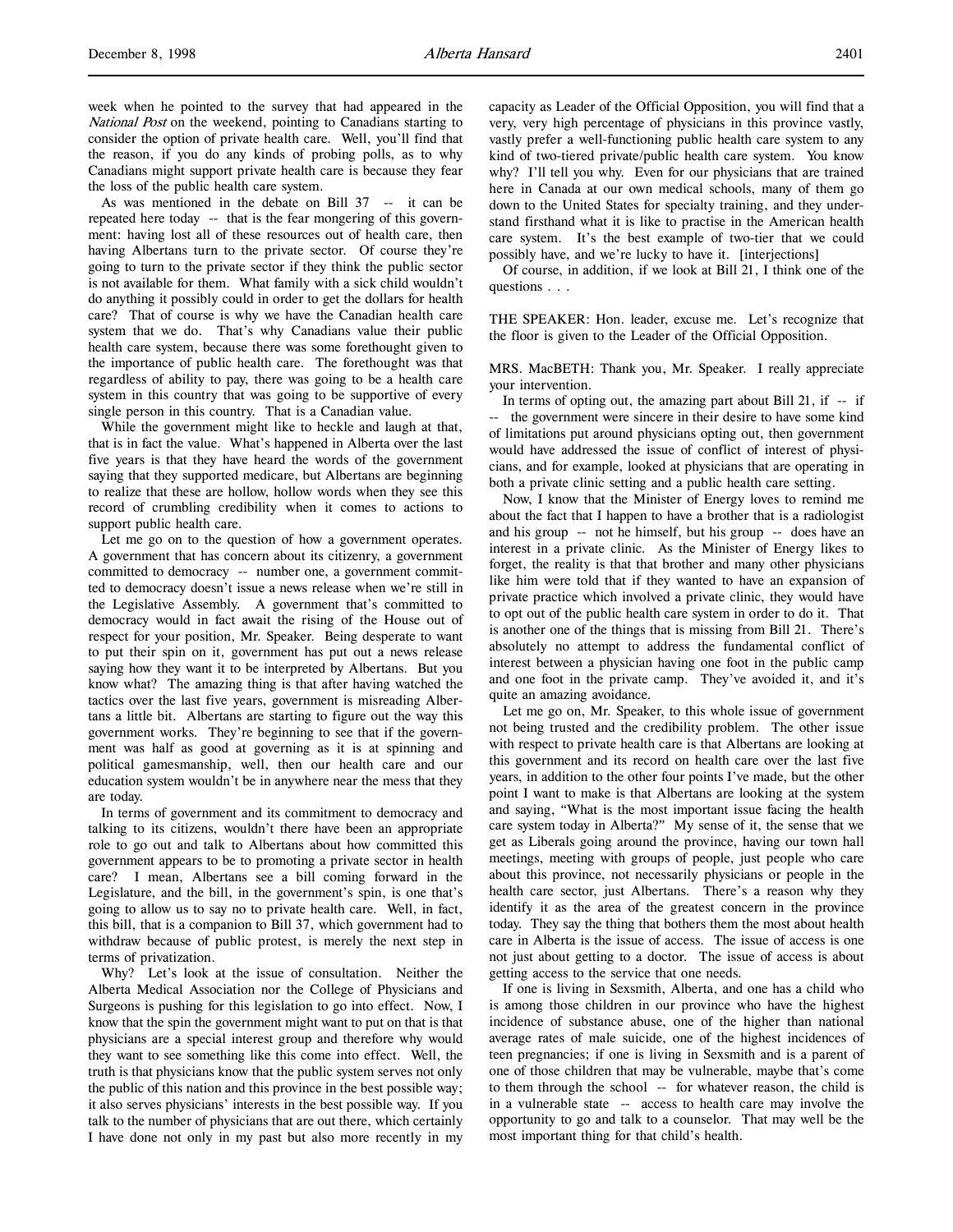Or if, for example, someone's living in Drumheller and they are in a massive trauma car accident, what do they need in terms of access? They need to get to the highest level of tertiary care available in this province, and it's probably going to be available in Calgary or Edmonton. How are they going to get there? They need a well functioning ambulance service that's going to transfer them as quickly as possible from Drumheller to Calgary.

### 5:20

Those are the issues that are bothering people. Those are the issues that this government appears to be ignoring, doesn't even seem to care about. Instead they're dedicating all their energy, all their focus, all their attention, toward the promotion of the private sector. That's what throws Albertans off.

What else is not going on? Issues of utilization. Why is physician utilization in practice up? Good question. What kinds of mechanisms are going on to address that? What kinds of sharing with Albertans to consult with Albertans in terms of practice and access to physician practice? What's going on there? There's no discussion of it at all in the Legislature.

What about the expansion of physician practice? We saw the absence of addressing that issue in Bill 37. In Bill 21 we see the same issue. In a way there's an advantage to having it rather unclear as to how physicians opt out of the health care system. Why? Because governments, hopefully, want to push and support the public health care system. That's why they don't concern themselves with figuring out how physicians should opt out. They want to concern themselves with what physicians are doing within the public system to make sure that the public system is functioning and serving the needs of Alberta. Certainly an issue of ethical practice, both from the point of view of physicians and the point of view of practice by government.

What's the other thing that's not being done? With the regionalization that occurred, I think there were some in government that thought by regionalization that health reform had occurred. In fact, it's not the case. Some of the regions, of course, are very, very large, as we see in the large metro areas. Some of them are teeny tiny ones. How are those regions supposed to be relating to each other? What is the force that is to clarify what the role of each of those particular functions is? One of the key roles for a Department of Health -- it was when there were more hospital boards in the province, and it's the same role now. The role is to ensure that there aren't gaps between the health care services in Drumheller and the health care services in Edmonton. When you have these massively huge regions and the little tiny ones, there is a huge gap between the services that either one of them can provide.

One of the things that I remember from being in the government caucus at the time was this whole issue of regionalization. I remember my colleagues saying to me that they didn't like regions because that meant creating superministries. But you know, Mr. Speaker, the regions that were set up in The Rainbow Report were actually regions that had a certain amount of balance between them. What The Rainbow Report talked about was some method by which there could be continuity between and among the regions and ensure that the Department of Health was responsible, and the minister was responsible, as the custodian of the responsibility for health care in this country, for access for everyone to health care, whether that person lives in Rainbow Lake or Brooks.

So, Mr. Speaker, for the province to push through this closure method, the adoption of Bill 21, is for the province to say that they are going to continue with this creeping credibility on health care, and to us it is a loss of an opportunity for public health care, which Alberta Liberals will fight for and continue to fight for.

THE SPEAKER: The hon. leader of the NDP opposition.

MS BARRETT: Thank you, Mr. Speaker. I rise to support this bill in third reading, as I did in second reading. However, I need to admonish the minister responsible for this legislation for failure to live up to the promises that he made in December of 1997. I will quote from the *Calgary Herald*.

In a later interview, Health Minister Halvar Jonson said any doctor who opts out of the health care system will forfeit privileges to work in public hospitals.

That article dated December 19, 1997. An Edmonton Journal article, December 18, says, "And Jonson made it clear they won't have access to private inpatient beds any time soon, if at all," if HRG private hospital . . . There were several times when the AMA was threatening for its doctors to leave the system. The minister said in the legislation that he would make sure that any doctors who opt out first of all should not be able to opt out and opt in in just a 30-day period, where they can go and make a bunch of money from private, well-heeled patients and come back in, but secondly, that they would not be able to use the public health care system -- hospitals, staff, beds, equipment - without making payment.

I find it grotesquely ironic that just earlier today in question period I believe it was the Premier -- maybe yesterday referred to the fact that the federal government has changed its funding policies, no longer funds health care on a 50-50 basis. He's absolutely right. That health transfer baloney was meant to cover up the fact that the funding from the federal government was shrinking. But worse yet, he's pointed out: well, when people were paying private-facility fees, we got arbitrarily fined by the federal government. What did this province do? Instead of just suffering with the fines, which were absolutely appropriate, they said: oh, well, the taxpayers will pick up the tab for those private, for-profit clinics' so-called facility fees, and the fee actually doubled. That's true. That is absolutely true.

While I support this bill, I need to make it clear that the government did not live up to comments made by the Health minister just one year ago. Remember they introduced this bill last spring, months after he made those comments to reporters saying that . . .

MRS. SLOAN: Why are you supporting it then?

MS BARRETT: I'm supporting it because I believe that -- well, let me finish the sentence first.

When he said that he would make sure that opted-out physicians can't use the public health facilities at least without paying, he should have kept that commitment.

MR. DAY: Point of order, Mr. Speaker.

THE SPEAKER: We have a point of order.

## Point of Order

Decorum

MR. DAY: There was just quite a bit of noise, and I was having a hard time hearing her.

THE SPEAKER: Provincial Treasurer, you're absolutely correct. That was a most astute point of order, because I was just going to rise and quiet everybody down anyway. Thank you very much for helping me.

#### Debate Continued

MS BARRETT: I'll wrap it up pretty quickly. The reason I'm